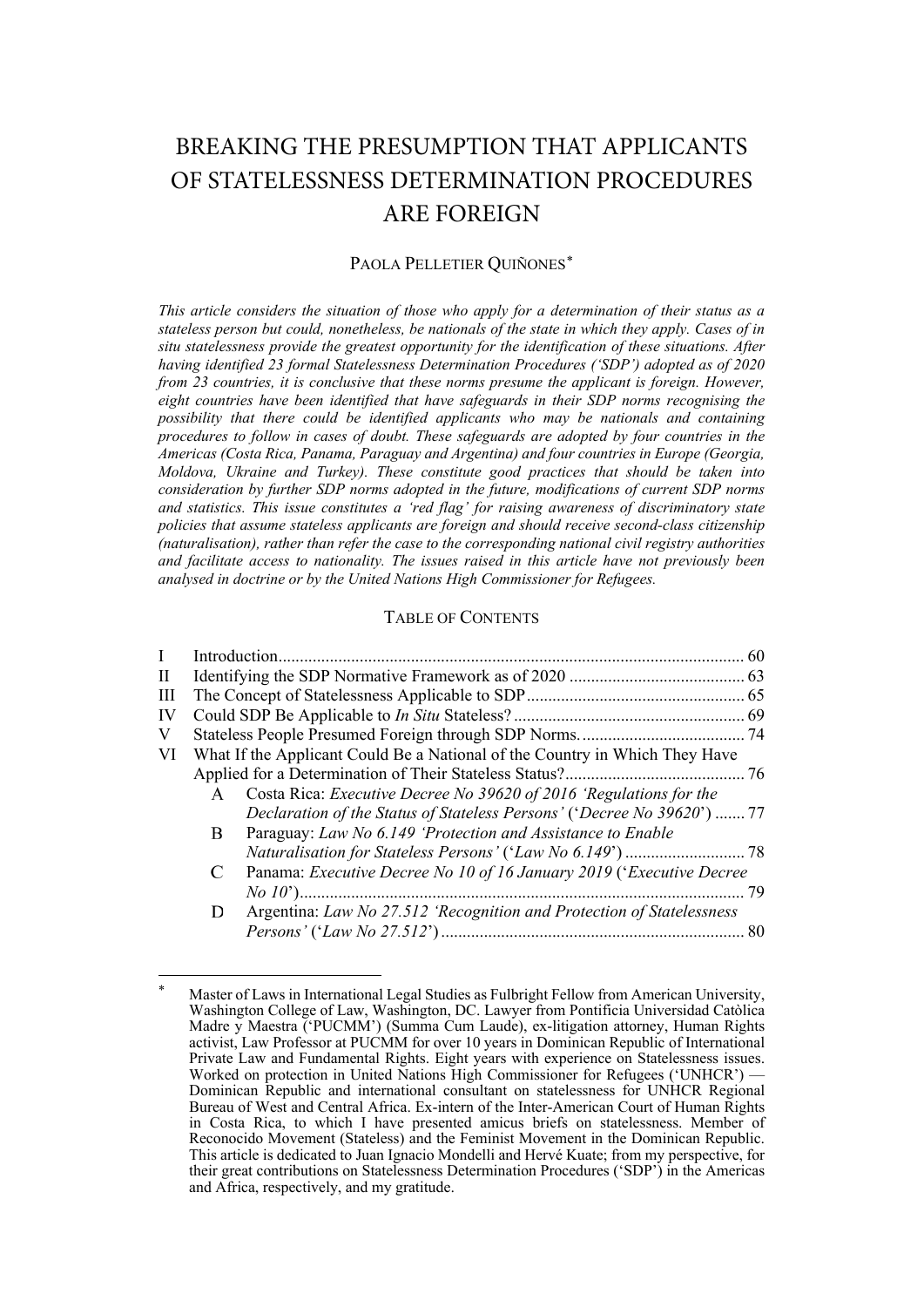| Moldova: Law No 200 of 16 July 2010 on the Regime of Foreigners in the |  |
|------------------------------------------------------------------------|--|
|                                                                        |  |
| Georgia: Ordinance No 523 'Approval of the Procedures for Determining  |  |

|              | Protection ('Regulation on Foreigners and International Protection') 82          |  |
|--------------|----------------------------------------------------------------------------------|--|
| H-           | Ukraine: Law of Ukraine on Amending Certain Legislative Acts of Ukraine          |  |
|              | Regarding Recognition as a Stateless Person ('Ukraine Statelessness              |  |
|              |                                                                                  |  |
|              | VII Commentary on The Safeguards against the Presumption That SDP Applicants Are |  |
|              |                                                                                  |  |
|              |                                                                                  |  |
|              |                                                                                  |  |
| $\mathsf{A}$ |                                                                                  |  |
| B            |                                                                                  |  |
|              |                                                                                  |  |
|              |                                                                                  |  |
|              |                                                                                  |  |

### <span id="page-1-7"></span><span id="page-1-1"></span><span id="page-1-0"></span>I INTRODUCTION

Neither the 1954 *Convention Relating to the Status of Statelessness Persons* ('*1954 Convention*') nor the 1961 *Convention on the Reduction of Statelessness*  expressly regulate how states could adopt statelessness determination procedures ('SDP') as key tools for the identification and protection of stateless persons.[1](#page-1-2) Thus, states are left with discretion as to the design and operation of SDPs.[2](#page-1-3)

<span id="page-1-6"></span>For these reasons, the United Nations High Commissioner for Refugees ('UNHCR') and international experts have recommended that states enact SDPs for the identification and protection of stateless persons based on interpretations of the *1954 Convention*.[3](#page-1-4) In 2014, UNHCR launched the '*#IBelong* Campaign to End Statelessness by 202[4](#page-1-5)',<sup>4</sup> which provided a framework of 10 actions to end statelessness over a decade. The action concerning the adoption of SDPs for this

 $E$ 

 $\mathbf{F}$ 

<span id="page-1-2"></span><sup>1</sup> *Good Practices Paper — Action 6: Establishing Statelessness Determination Procedures to Protect Stateless Persons* (Good Practices Paper, UNHCR, July 2020) 4 ('*Good Practices Paper 2020*') 4.

<span id="page-1-8"></span>Establishing a procedure or mechanism to identify stateless persons is thus an implicit obligation of the *1954 Convention*. The *1954 Convention* establishes the international legal definition of a 'stateless person' but is silent on how States are to determine whether an individual is stateless. Establishing an SDP is the most efficient means for States Parties to the *1954 Convention* to identify the beneficiaries of that *Convention*.

See also *Convention Relating to the Status of Stateless Persons*, opened for signature 28 July 1951, 189 UNTS 150 (entered into force 22 April 1954) ('*1954 Convention*'); *Convention on the Reduction of Statelessness,* opened for signature 30 August 1961, 989 UNTS 185 (entered into force 13 December 1975).

<span id="page-1-3"></span><sup>2</sup> *Handbook on Protection of Stateless Persons under the 1954 Convention Relating to the Status of Stateless Persons* (UNHCR 2014) 67 [64] ('*Handbook on Protection of Stateless Persons*').

<span id="page-1-4"></span><sup>3</sup> *Conclusion on Identification, Prevention and Reduction of Statelessness and Protection of Stateless Persons* (Report No 106 (LVII), UNHCR 2006) ('*UNHCR Conclusion*'); *Good Practices Paper — Action 6: Establishing Statelessness Determination Procedures to Protect Stateless Persons* (Good Practices Paper, UNHCR 11 July 2016) 2 ('*Good Practices Paper* 

<span id="page-1-5"></span>*<sup>2016</sup>*'); *Good Practices Paper 2020* (n [1\)](#page-1-1). 4 See 'Global Action Plan to End Statelessness: 2014–2024', *UNHCR* (Web Page) <https://www.unhcr.org/ibelong/global-action-plan-2014-2024/> ('*#IBelong* Campaign').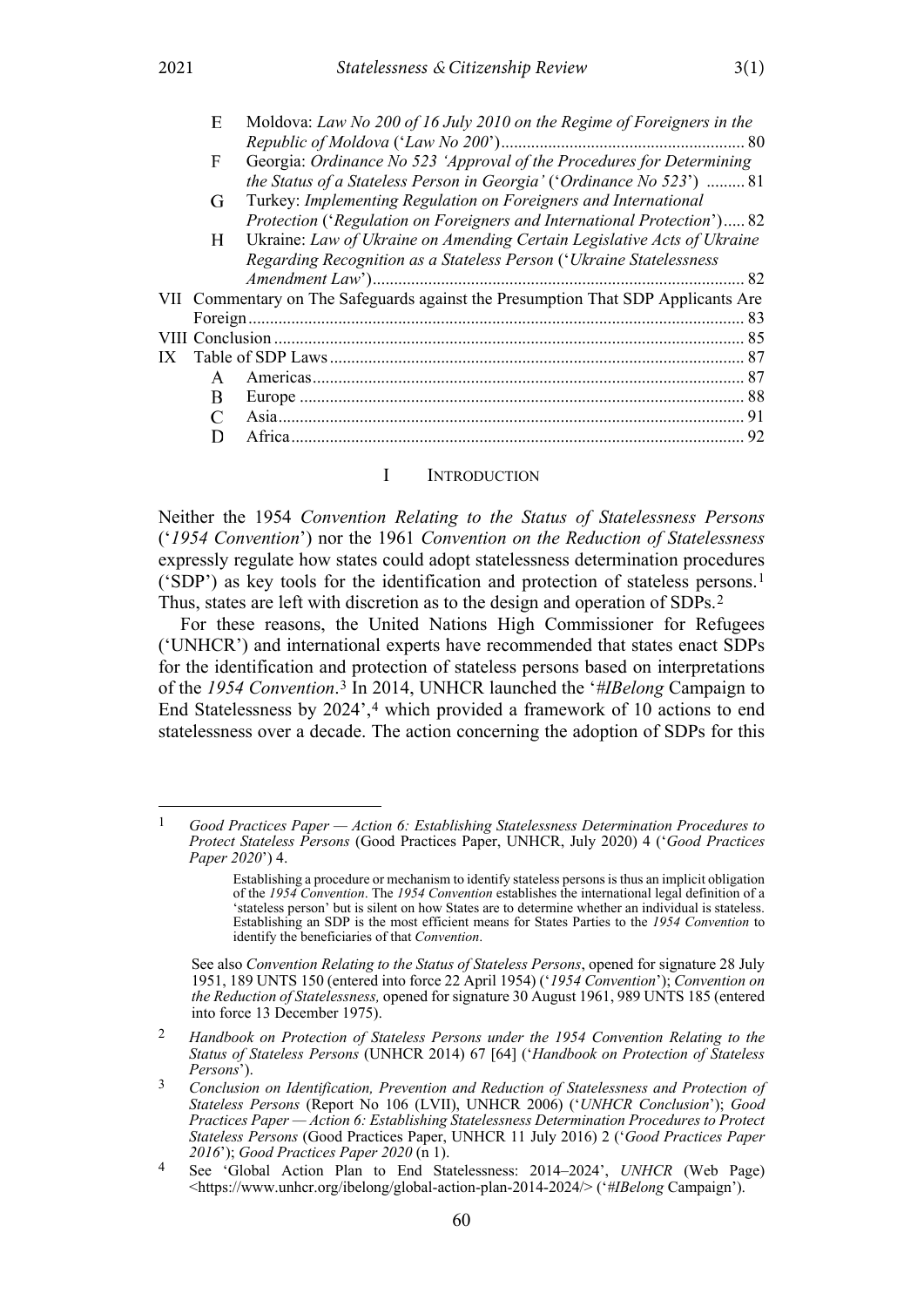campaign is Action 6: to 'grant protection status to stateless migrants and facilitate their naturalization'.[5](#page-2-0)

In this regard, regional action plans to end statelessness that consider SDPs have been adopted. The Americas region was first, adopting the *Brazil Declaration and Plan of Action: A Framework for Cooperation and Regional Solidarity to Strengthen the International Protection of Refugees, Displaced and Stateless Persons in Latin America and the Caribbean*.<sup>[6](#page-2-1)</sup> Subsequently, in West Africa, the *Banjul Plan of Action of the Economic Community of West African States (ECOWAS) on the Eradication of Statelessness (2017–2024)* was adopted.[7](#page-2-2)

<span id="page-2-6"></span>The Inter-American Commission of Human Rights has also recommended that states pass legislation providing SDPs for the identification and protection of stateless persons.[8](#page-2-3) However, the recognition of SDPs as a key tool for the identification and protection of stateless populations has not yet been yet decided by international jurisprudence. The Inter-American Court of Human Rights, the European Court of Human Rights and the African Court on Human and Peoples' Rights have not yet decided a case recognising SDPs as an obligation derived from the *1954 Convention*. Currently, there is no international jurisprudence ordering and recognising the obligation of states to adopt SDPs or modify an SDP norm according to international standards.

Despite an increasing awareness in recent years that stateless persons are distinct from refugees and migrants, and that statelessness issues shall be addressed distinctly from migrants and refugee issues, states continuously fail to adopt procedures for statelessness determination with autonomous character, separated or apart from refugee or asylum procedures and protection mechanisms.

There are countries, mostly in Europe, where statelessness status is recognised through ad hoc mechanisms. Consequently, the recognition of such status is diluted in norms, administrative practices and measures, or judicial practices within the scope of asylum, migration or citizenship procedures, and not formally recognised in specialised procedures for statelessness status determination.[9](#page-2-4) As Noémi Radnai explains, 'It is not simply "black or white" whether a state has an SDP established in its domestic law', it should be considered a formal SDP when the law expressly regulates a specific procedure for the determination of the status of stateless persons.[10](#page-2-5)

<span id="page-2-1"></span><span id="page-2-0"></span> $rac{5}{6}$  ibid.

<sup>6</sup> *Brazil Declaration and Plan of Action: A Framework for Cooperation and Regional Solidarity to Strengthen the International Protection of Refugees, Displaced and Stateless Persons in Latin America and the Caribbean* (Declaration, Cartagena +30 3 December 2014).

<span id="page-2-2"></span><sup>7</sup> *Banjul Plan of Action of the Economic Community of West African States (ECOWAS) on the Eradication of Statelessness 2017–2024* (Action Plan, Economic Community of West African States 2017).

<span id="page-2-3"></span><sup>8</sup> See *Due Process in Procedures for the Determination of Refugee Status and Statelessness and the Granting of Complementary Protection* (Report, OAS and Inter-American Commission on Human Rights, 2020) ('*Procedures for Determination of Refugees and Statelessness*'); 'IACHR Welcomes Actions to Protect the Right to a Nationality and to Prevent Statelessness in the Region', *Organization of American States* (Press Release, 2019) <http://www.oas.org/en/iachr/media\_center/PReleases/2019/042.asp>.

<span id="page-2-4"></span><sup>&</sup>lt;sup>9</sup> Ad hoc mechanisms for statelessness status recognition can be found in Czech Republic, Finland, Germany, Slovak Republic, Slovenia, Sweden, Norway, Croatia, Malta, Poland, Ireland and Belgium. See *ENM Inform: Statelessness in the EU* (Report, European Migration  $\text{th}\left(\frac{1}{2}\right)$  [<https://www.emnluxembourg.lu/wp](https://www.emnluxembourg.lu/wp-content/uploads/2016/11/EMN-Inform-Statelesseness-in-the-EU.pdf)[content/uploads/2016/11/EMN-Inform-Statelesseness-in-the-EU.pdf>](https://www.emnluxembourg.lu/wp-content/uploads/2016/11/EMN-Inform-Statelesseness-in-the-EU.pdf).

<span id="page-2-5"></span><sup>10</sup> Noémi Radnai, *Statelessness Determination in Europe: Towards the Implementation of Regionally Harmonised National SDPs* (Working Paper No 2017/8, 5<sup>th ed, Institute of</sup> Statelessness and Inclusion 2017) 6 <https://files.institutesi.org/WP2017\_08.pdf>.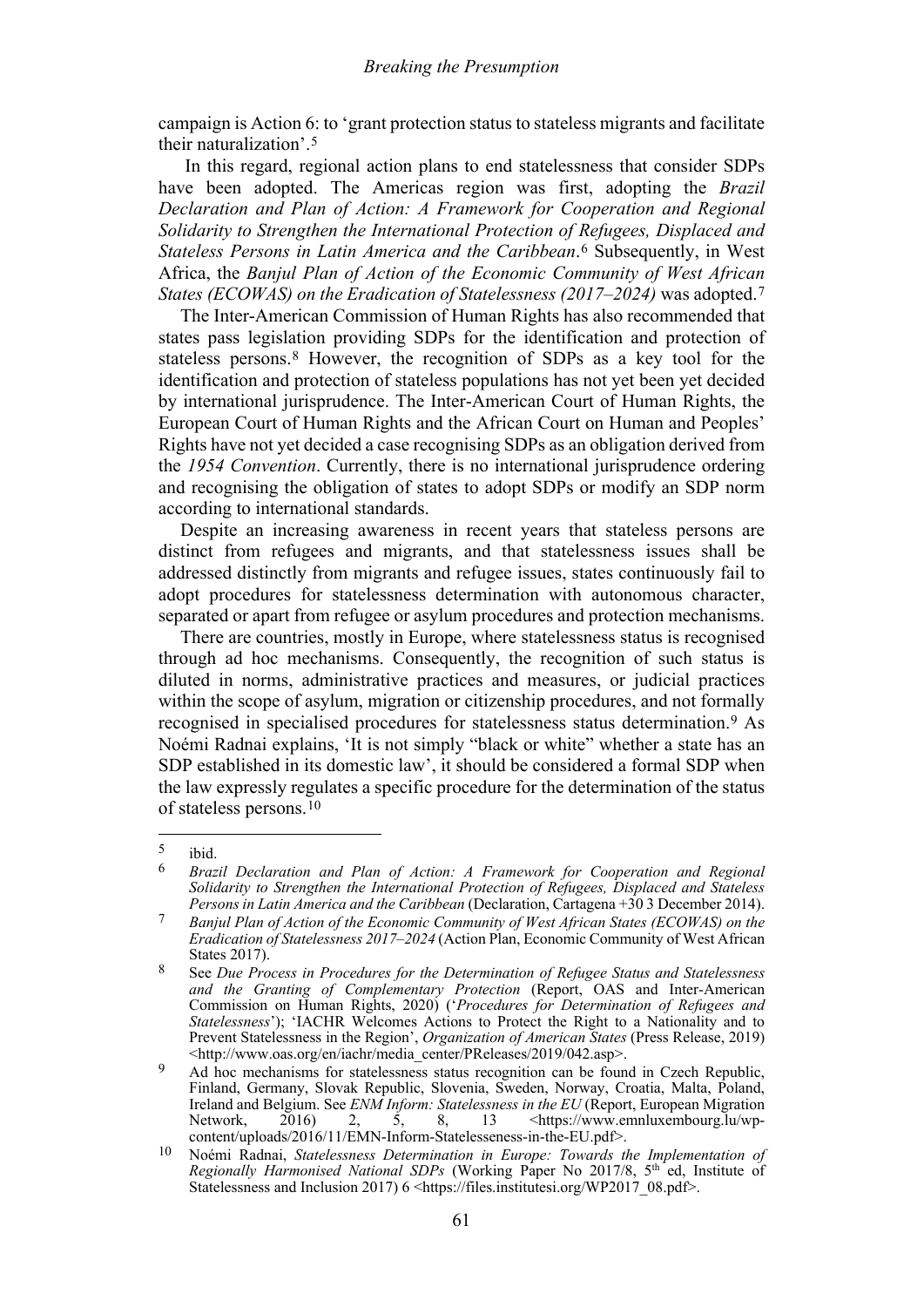As of 2020, SDPs have been enacted by 23 states, either through norms or legislation.[11](#page-3-0) These SDP norms establish specific procedures for statelessness status determination, addressing the protection of stateless populations independent of migration and asylum procedures. The recognition of SDPs with autonomous character, establishing specific regulations in this subject matter, constitutes a state's positive political will for the identification, recognition and protection of stateless persons.

As a starting point, SDP norms consider stateless persons as foreigners. Successful SDP applicants are recognised by the state as stateless, have the right to documentation (ID and residence) and access to naturalisation.[12](#page-3-1) Naturalisation is a durable solution for statelessness and one of the keys for integrating stateless persons into society. Similarly, naturalisation is a durable solution for migrants and refugees,<sup>[13](#page-3-2)</sup> who also are considered foreigners by states.

Nevertheless, there is a concern that shall be addressed throughout this article: those who have the right to nationality could be considered 'foreign' by their own state. Stateless persons can be born in the territory of the state or have strong links given an extensive period of living in the state. What if, then, an applicant could be a national of the country in which they have applied for a determination of statelessness status? An application that may be made whether the applicant is aware of their nationality or citizenship rights in the country to which they have applied or not. Could a formally adopted SDP be used by states to perpetuate a policy of exclusion or denationalisation? These questions have not been addressed nor discussed by the doctrine or UNHCR within SDP contexts.

For these reasons, this article raises an alert or 'red flag' when applicants in SDPs could be nationals of the state in which they have applied for recognition of their status as stateless; meaning, therefore, that an SDP is not the procedure that corresponds to their case. It is important to identify such cases, regulate due process and, moreover, underline the importance of state will towards recognising their right to citizenship.

Of the 23 states that have enacted SDPs as of 2020, eight countries have included safeguards in their SDP norms for identification, investigation and referral mechanisms where the applicant could be identified as a national of the state in which they have applied to be recognised as stateless. The applicant would not be eligible to be recognised as stateless, but would be recognised as a citizen of the state in which they have wrongly applied for a status of statelessness. These safeguards in the SDP normative framework constitute good practice and guidance

<span id="page-3-0"></span><sup>11</sup> The author of this article read statelessness determination procedure ('SDP') norms in their original languages: Spanish, English, French, Portuguese and Italian. SDP norms from Turkey, Montenegro, Ukraine, Moldova, Kosovo, Georgia, Latvia, Bulgaria and Hungary were read and analysed from unofficial translations into English. For the purposes of this article, the words 'citizenship' and 'nationality' have the same meaning. Also, the term 'norm' or 'law' will be understood in a broad manner, either as an SDP law enacted by the congress or parliament of a country; or an SDP norm issued through a decree, resolution or the application of rules issued by a state's executive branch or its corresponding ministries or agencies.

<span id="page-3-1"></span><sup>12</sup> *1954 Convention* ([n 1\)](#page-1-1) art 32. See also *UNHCR Conclusion* (n [3\)](#page-1-6); *Good Practices Paper 2016* (n [3\)](#page-1-6) 1, 8; *Good Practices Paper 2020* (n [1\)](#page-1-1) 20–22; *Handbook on Protection of Stateless Persons* ([n 2\)](#page-1-7) 25 [58].

<span id="page-3-2"></span><sup>13</sup> Executive Committee of the High Commissioner's Programme, *Solutions: Ending Displacement and Statelessness*, 72nd Meeting, EC/69/SC/CRP.10/Rev.1 (7 June 2018) [3], [13]; *Procedures for Determination of Refugees and Statelessness* (n [8\)](#page-2-6) 106 [289]; Eva Mrekajova, 'Naturalization of Statelessness Persons: Solutions of Statelessness?' (LLM Thesis, International and European Public Law, Tilburg University 2012) 5, 52, 54.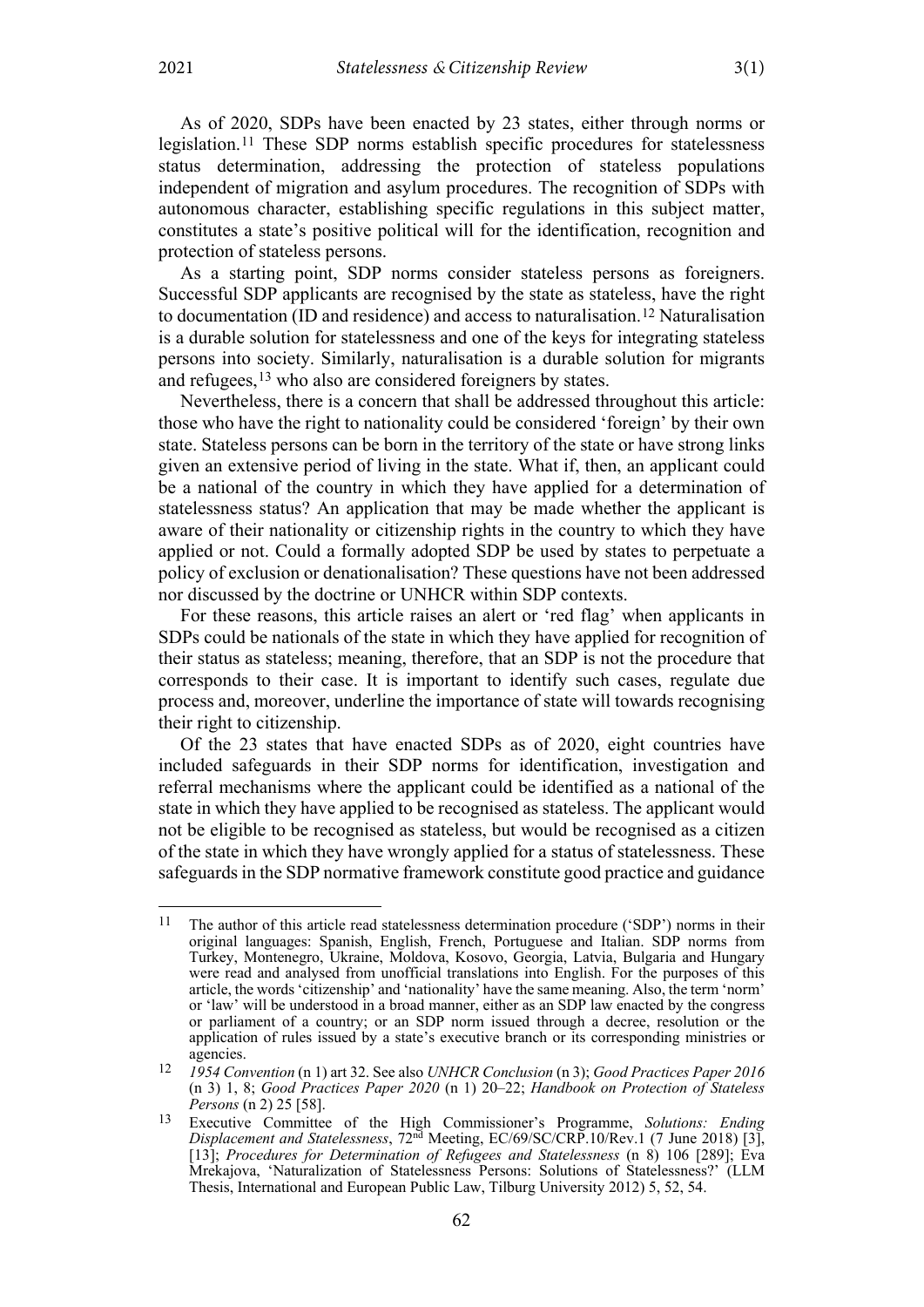that must be considered by current and future SDP norms and their corresponding rules of application.

In this regard, with the aim of sharing reflections and concerns, the present article has been divided into seven parts: Part I, this introduction; Part II identifies the SDP norms adopted by states as of 2020; Part III addresses the concept of statelessness, as recognised in the SDP norms adopted by states; Part IV presents the question of whether SDPs are applicable or not to *in situ* statelessness; Part V discusses how the stateless are presumed 'foreign' in SDP norms; Part VI describes eight SDP norms that establish a route of action where an applicant could be identified as a national of the country in which they have applied for a determination of their status; and Part VII consists of commentaries on these safeguards as good practices against the presumption that an SDP applicant is foreign.

# <span id="page-4-5"></span><span id="page-4-0"></span>II IDENTIFYING THE SDP NORMATIVE FRAMEWORK AS OF 2020

Most of the existing formal SDP mechanisms have been adopted in Europe and the Americas. As of 2020, in the Americas, eight countries had adopted an SDP: Mexico was the first in 2012, then Costa Rica (2016), Brazil (2017), Ecuador (2017), Paraguay (2018), Uruguay (2018) and Panama and Argentina were the last in 2019, respectively.[14](#page-4-1) In Europe, there are 13 countries: France was the first in 1952,[15](#page-4-2) then Italy in 1994, Spain (2001), Latvia (2004), Hungary (2007), Moldova (2010), UK (2013), Georgia (2014), Kosovo (2015), Turkey (2016),[16](#page-4-3) Bulgaria (2017), Montenegro (2018), and the last was Ukraine in 2020. In Asia, only one country, the Philippines (2012), has issued an SDP, while the first SDP in Africa was recently established by Côte d'Ivoire in 2020.[17](#page-4-4)

<span id="page-4-1"></span><sup>14</sup> Neither the Inter-American Commission of Human Rights nor UNHCR recognise Colombia as having a formal SDP mechanism (see *Good Practices Paper 2020* ([n 1\)](#page-1-1)). *Circular No 168* (2017) (Colombia) ('*Circular No 168*') issued by the Ministry of Foreign Affairs of Colombia was cited by the Constitutional Court of Colombia concerning the risk of statelessness for Venezuelan children born in Colombia from parents of irregular migratory status; the Court made reference to *Circular No 168*, considering the impossibility in material and political reasons for consulting the Venezuelan Consulate in Colombia concerning the nationality of children born in this country from Venezuelan parents. See *Sentencia T-006/20: Derecho a la Nacionalidad de los Niños y Niñas Hijos de Extranjeros que se Encuentran en Riesgo de Apatridia en Colombia* [*Sentence T-006/20: Right to Nationality of Children of Foreigners who are at Risk of Statelessness in Colombia*] (2020) (Constitutional Court of Colombia)<br>
<https://www.corteconstitucional.gov.co/Relatoria/2020/T-006-20.htm> ('Sentence T-<https://www.corteconstitucional.gov.co/Relatoria/2020/T-006-20.htm> ('*Sentence T-006/20*').

<span id="page-4-2"></span><sup>15</sup> In 1952, France became the first country in the world to expressly adopt a formal law regulating an SDP distinct from their refugee statelessness determination procedure ('RSD'). 'French statelessness-specific protection mechanism (the oldest in the world) was created in 1953[sic], thus it actually pre-dates the *1954 Statelessness Convention*': Gábor Gyulai, 'Statelessness in the EU Framework for International Protection' (2012) 14(1) European Journal of Migration and Law 279, 290. See also *Law No 1952-893 of 1952 Concerning the Creation of a French Office for the Protection of Refugees and Stateless Persons* (France).

<span id="page-4-3"></span><sup>16</sup> For the purposes of this article, Turkey will be considered as geographically in Europe, since it is part of the European Council and is a candidate for the European Union. See 'Turkey//<br>47 States, One Europe', *Council of Europe* (Web Page. 2019) 47 States, One Europe', *Council of Europe* (Web Page, 2019) [<https://www.coe.int/en/web/portal/turkey#:~:text=Turkey%20became%20the%2013th%20](https://www.coe.int/en/web/portal/turkey#:%7E:text=Turkey%20became%20the%2013th%20member,Europe%20on%2013%20April%201950) [member,Europe%20on%2013%20April%201950>](https://www.coe.int/en/web/portal/turkey#:%7E:text=Turkey%20became%20the%2013th%20member,Europe%20on%2013%20April%201950); 'Turkey: Membership Status', *European Commission* (Web Page) [<https://ec.europa.eu/neighbourhood](https://ec.europa.eu/neighbourhood-enlargement/countries/detailed-country-information/turkey_en)[enlargement/countries/detailed-country-information/turkey\\_en>](https://ec.europa.eu/neighbourhood-enlargement/countries/detailed-country-information/turkey_en).

<span id="page-4-4"></span><sup>&</sup>lt;sup>17</sup> For a full list of these laws and their surrounding legal instruments, see Part IX: Table of SDP Laws.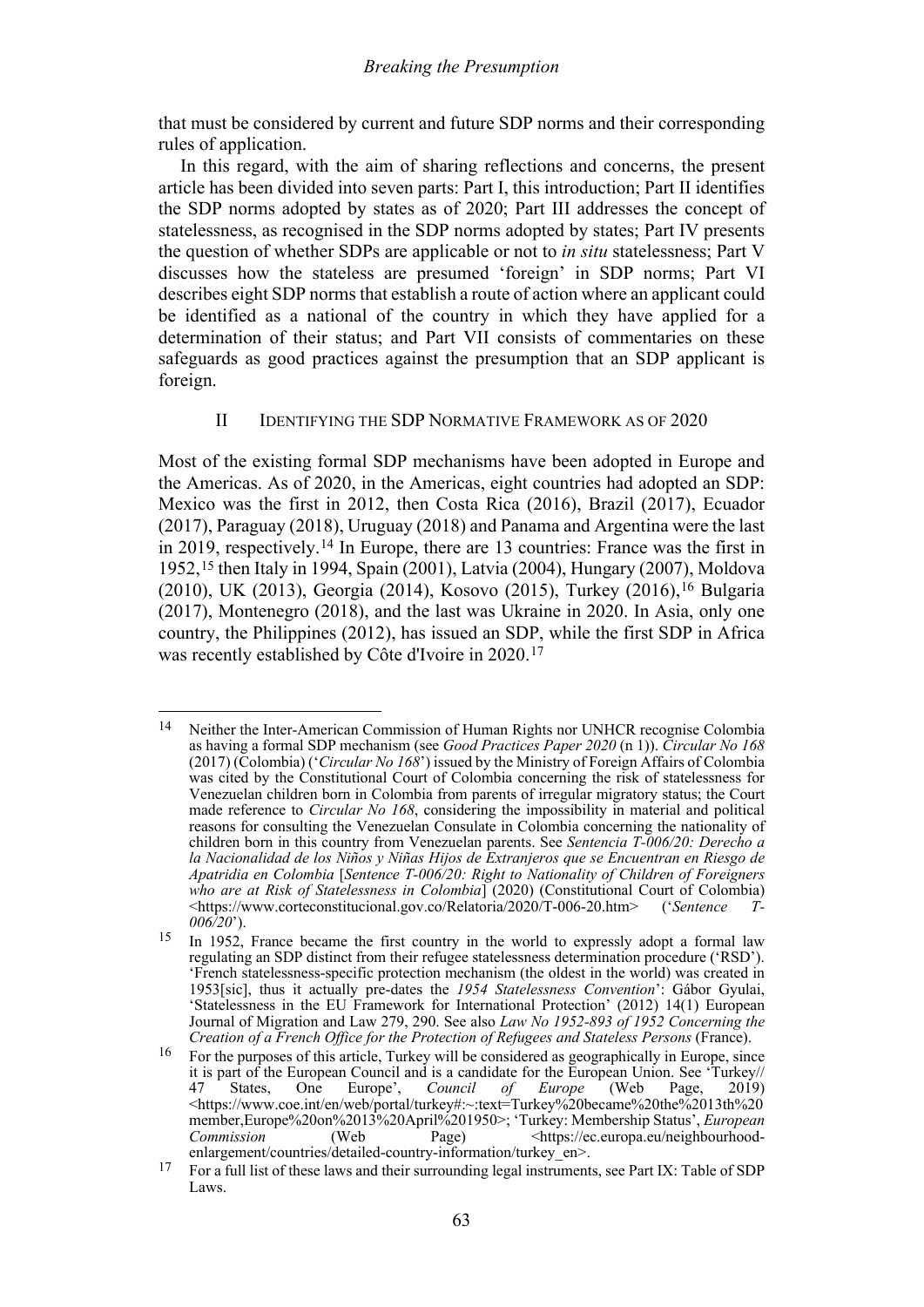Additionally, the 23 SDPs identified for this article coincide in that the 23 countries they correspond to are parties to the *1954 Convention*. They are also recent: since 2014, seven out of eight countries in the Americas adopted SDP norms, and seven of 13 countries (54%) in Europe. From a total of 23 countries with formal mechanisms for SDPs, 14 (61%) established SDP legislation after 2014, while only five countries (European countries) implemented SDP norms before 2010: France, Italy, Spain, Latvia and Hungary. Clearly, the legislation in force concerning SDPs is a relatively new development and likely related to the impact of the UNHCR *#IBelong* Campaign launched in 2014 to end statelessness.[18](#page-5-0)

These SDP norms are laws enacted by a congress or parliament, or by resolutions or rules issued by an executive branch. There are countries that have recognised stateless persons through migration or citizenship laws enacted by congress or parliament and, later, their SDP was adopted by resolution or the application of rules. These resolutions or rules can be issued by the executive branch (ie, ministries of foreign affairs, ministries of justice or immigration offices) or by royal decree, as in Spain. This is the case in the Americas (Mexico, Costa Rica, Ecuador and Brazil) and in Europe (Italy, Hungary, Spain, Kosovo, Bulgaria, Montenegro and Turkey).[19](#page-5-1)

On the other hand, there are countries whose organic laws on citizenship or immigration have not previously or expressly regulated the topic of statelessness. Nevertheless, such countries have adopted SDPs by decree or resolution issued by executive branches of government.[20](#page-5-2) For example, the SDP in the Philippines was established by the Department of Justice; in Côte d'Ivoire as a joint resolution from the Ministry of Foreign Affairs and Ministry of Justice; and, in Panama, the SDP was adopted by decree from the executive branch.

There are also countries that have adopted SDPs as special laws enacted by a congress or parliament, providing the SDP with a stronger guarantee — the law comes from the political power of the 'people' represented in these constitutional organs. Paraguay, Uruguay and Argentina have enacted specialised laws on SDPs, while statelessness is not recognised nor identified in their organic migration or citizenship laws. In contrast, Georgia, Latvia and Ukraine, which are states that have emerged in the last 30 years, recognise statelessness in their immigration or organic laws and have adopted specific 'statelessness laws' without an SDP. These European countries later modified their migration or citizenship laws to include SDPs through laws enacted by parliament or congress, or by an act of their executive branch. In Moldova, citizenship and foreigner laws were directly amended to include an SDP through laws passed by their parliament. The same occurred in France and the United Kingdom, whose immigration codes regulated

<span id="page-5-0"></span><sup>&</sup>lt;sup>18</sup> *'#IBelong* Campaign' (n [4\)](#page-1-8). For this analysis see Part IX: Table of SDP Laws.<br><sup>19</sup> See Part IX: Table of SDP Laws.

<span id="page-5-2"></span><span id="page-5-1"></span><sup>&</sup>lt;sup>19</sup> See Part IX: Table of SDP Laws.<br><sup>20</sup> Eor example, Colombia and Lu

<sup>20</sup> For example, Colombia and Luxembourg, through their respective Ministries of Foreign Affairs, issued a 'circular' and a 'note', respectively, adopting some mechanism for statelessness status recognition. Although these administrative measures are not considered a formal mechanism for statelessness status recognition, these administrative measures issued by an agency from the executive branch describe a basic procedure. See Ministry of Foreign Affairs of Colombia: *Circular No 168* (n [14\)](#page-4-5), cited in *Sentence T-006/20* (n [14\)](#page-4-5). See also 'Application for the Status as a Stateless Person', *Le Gouvernment du Grand-Dushe de Luxembourg* (Web Page, 2016) [<https://guichet.public.lu/en/citoyens/immigration/cas](https://guichet.public.lu/en/citoyens/immigration/cas-specifiques/apatride/demande-statut-apatride.html)[specifiques/apatride/demande-statut-apatride.html>](https://guichet.public.lu/en/citoyens/immigration/cas-specifiques/apatride/demande-statut-apatride.html).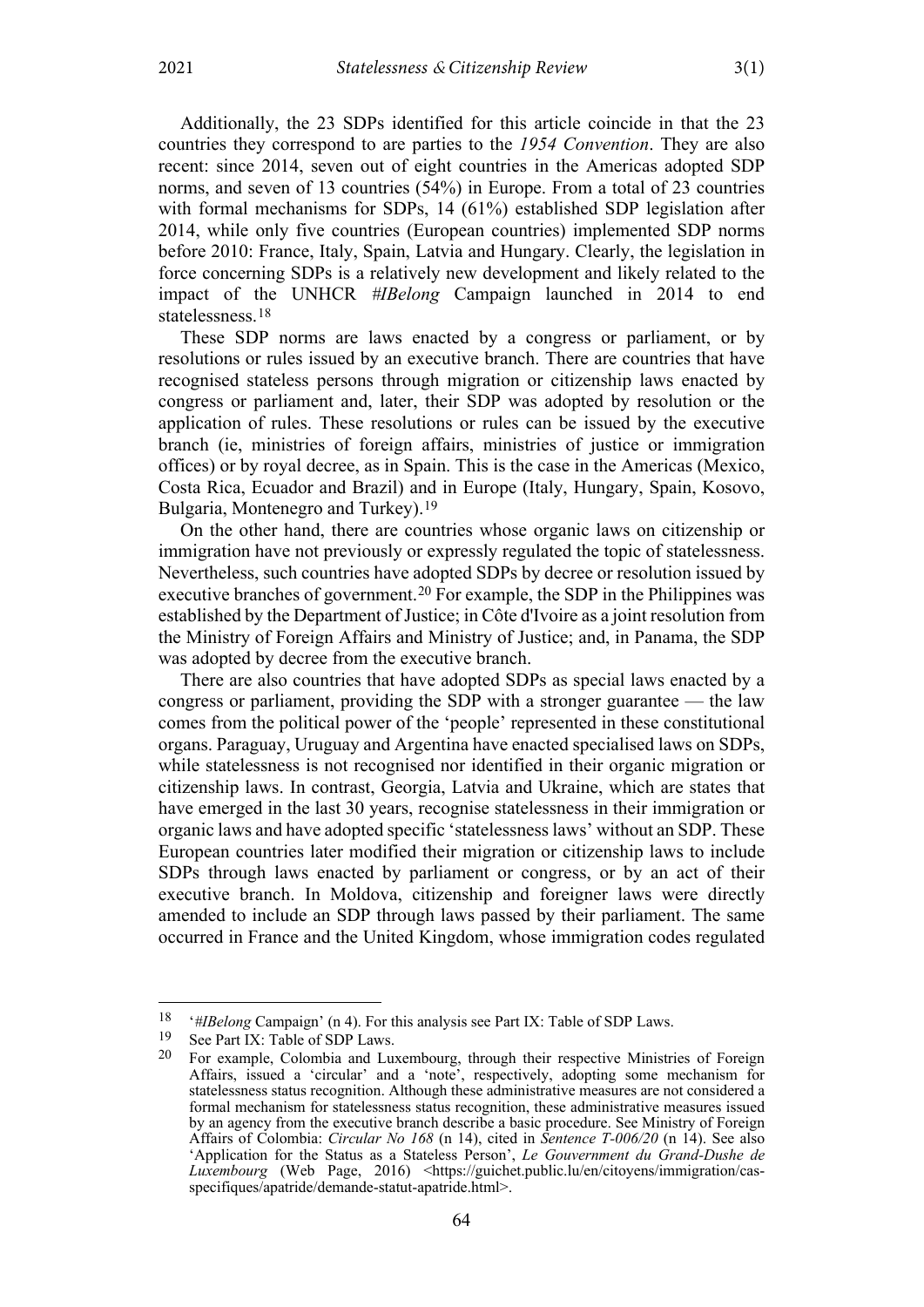refugee statelessness determination ('RSD') procedures but were amended by law to include SDPs.

Finally, all 23 SDP norms state that their application and procedure are conducted by the same authority that conducts RSD. Despite this, there is not a general move to unify SDP and RSD procedures into a single law. Instead, the tendency leans towards countries enacting specialised norms on SDPs to create and develop expertise on statelessness,<sup>[21](#page-6-2)</sup> for advocacy and donation purposes. These tendencies leave statelessness with its own line of actions and indicators, distinct from migration or refugee issues. As a result, statelessness is becoming visible through SDPs, separated from the shadows of migration and asylum concepts, norms and procedures.

# <span id="page-6-6"></span><span id="page-6-5"></span><span id="page-6-1"></span>III THE CONCEPT OF STATELESSNESS APPLICABLE TO SDP

<span id="page-6-0"></span>The official conceptualisation of statelessness agreed by states can be found in art 1(1) of the *1954 Convention*: 'a person not recognised as a national by any state under the operation of its law'. This is considered as *de jure* statelessness.<sup>22</sup> However, the concept of statelessness has arguably been extended; statelessness could be understood as no longer just the result of a conflict of laws, gaps or ambiguities in the normative framework.

The reality of statelessness could be said to go beyond the 'operation of law'; that is to say, the reality of statelessness goes beyond conflicting laws, gaps or ambiguities in the laws of the states in question.[23](#page-6-4) The following situations are some examples of challenging issues in terms of identifying who is stateless.

# 1 *A Person Holds National ID but Cannot Enjoy Full Rights Attached to Nationality*

This relates to persons who have the right to citizenship by law but, given different reasons (material or political), cannot effectively enjoy all or part of the rights attached to nationality. This includes the right to vote, birth registry of

<span id="page-6-2"></span><sup>21</sup> *Expert Meeting: Statelessness Determination Procedures and the Status of Stateless Persons* (Summary Conclusions, UNHCR, 6–7 December 2010) ('*Geneva Conclusions*') 3. See also *Good Practices Paper 2020* (n [1\)](#page-1-1).

<span id="page-6-3"></span><sup>22</sup> *Expert Meeting: The Concept of Stateless Persons under International Law* (Summary Conclusions, UNHCR 27–28 May 2010) 1 ('*Prato Conclusions*'); *Handbook on Protection of Stateless Persons* (n [2\)](#page-1-7) 5.

<span id="page-6-4"></span><sup>23</sup> This article will not address discussions concerning de facto statelessness, which here is considered as imperfect or ineffective nationality. That is, a person could be entitled by law to a right of nationality or they could hold a national ID card but, despite this, cannot enjoy part or all the rights attached to the right of nationality. See David Weissbrodt and Clay Collins, 'The Human Rights of Stateless Persons' (2006) 28(1) *Human Rights Quarterly* 245, cited in Hugh Massey, *Legal and Protection Policy Research Series: De Facto Statelessness* (Report, No LPPR/2010/01 UNHCR, April 2010) 28. 'Since … the interpretation of the term is subject to debate, … the researchers decided, as far as possible, to avoid the use of the terms *de jure* and *de facto* stateless'. Laura van Waas, *Nationality Matters: Statelessness under International Law* (Intersentia 2008) 2; *Prato Conclusions* (n [22\)](#page-6-1) 5; United Nations High Commissioner for Refugees, *Guidelines on Statelessness No 1: The Definition of 'Stateless Person' in Article 1(1) of the 1954 Convention Relating to the Status of Stateless Persons*, UN Doc HCR/HS/12/01 (20 February 2012) ('*Guidelines No 1*'). Published in 2014, the *Handbook on Protection of Stateless Persons* (n [2\)](#page-1-7) 5 [7] recommended not to differentiate between *de jure* or *de facto* statelessness, as the *1954 Convention* (n [1\)](#page-1-1) does not categorise either. Meaning, therefore, any situation that could cause a person become statelessness or at risk of statelessness is subject to protection.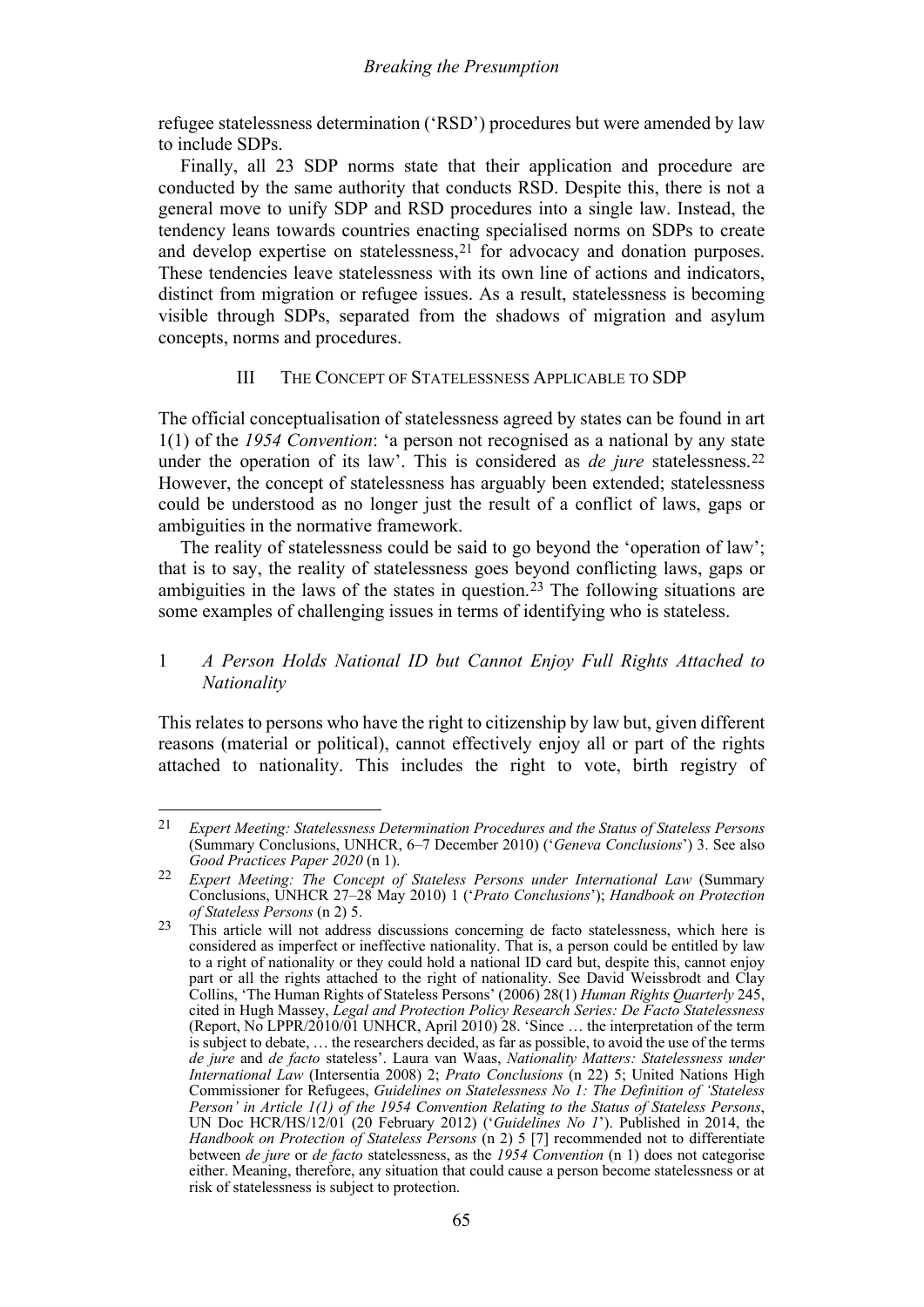<span id="page-7-2"></span>descendants, the acquisition of property etc.<sup>24</sup> This also applies when nationality is restored by an act of recognition by the state but, in practice, the person cannot effectively access to all or part of the rights attached to nationality.[25](#page-7-1) Persons in this category might be considered de facto stateless, however, if the state does not recognise them as a national they may also be de jure stateless.

### 2 *A Person Who Does Not Have National ID but Has the Right to Nationality*

Persons who have the right to a nationality of a state according to its constitution or citizenship laws, but are unable to enjoy the rights attached to nationality owing to administrative and procedural hurdles, incorrect interpretation of norms, lack of information, costs, inexistence of diplomatic missions or other material reasons may also, in fact, be stateless if these circumstances amount to a state not recognising them as a national.

*Latvia Fact Sheet* (Fact Sheet, UNHCR 2021) 2 <https://reporting.unhcr.org/sites/default/files/Biannual%20fact%20sheet%202021%2002%20Latvia.pdf>. See also 'Latvia', *Statelessness Index* (Web Page, 2020) <https://index.statelessness.eu/country/latvia> ('Statelessness Index: Latvia').

'non-citizens' in Latvia clearly lack a nationality and therefore meet the definition of a stateless person under international law regardless of any separate legal consideration of whether they should be excluded from protection under the *1954 Convention*.

<span id="page-7-1"></span>25 For example, in 2014, the Dominican Republic issued *Law No 169/2014* recognising Dominicans of Haitian descent registered in the civil registry; the beneficiaries still face challenges accessing to documentation and the rights attached to nationality, such as registering their offspring. See *Ley No 169/2014 Establece un Régimen Especial Para Personas Nacidas en el Territorio Nacional Inscritas Irregularmente en el Registro Civil Dominicano y Sobre Naturalización* [*Law No 169/2014 Establishing a Special Regime for People Born in the Territory National Irregularly Registered in the Dominican Civil Registry and about Naturalization*], 10765 GO (Dominican Republic). Therefore, it is important to keep monitoring countries that have recognised, confirmed or returned nationality, as in practice, beneficiaries could not effectively access ID nor the attached rights given administrative, material or political reasons and could be at risk of statelessness. For example, consider the current situation of the Makondes (2016) and Shona (2020) peoples. They were *in situ* stateless populations that were recently recognised as ethnic group nationals of Kenya. See *Kenya* (Submission, UNHCR 2019) <https://www.refworld.org/type,COUNTRYREP,,KEN,5e1732de2,0.html>. See also 'End of Statelessness for the Shona in Kenya: The Journey Towards Citizenship', *Kenya Human Rights Commission* (online, 12 January 2021) <https://www.khrc.or.ke/2015-03-04-10-37-01/blog/733-end-of-stateleness-for-the-shona-in-kenya-the-journey-towardscitizenship.html>.

<span id="page-7-0"></span><sup>24</sup> For example, in Latvia, according to *Law on the Status of Those Former USSR Citizens Who Are Not Citizens of Latvia or Any Other State* (1995) 63 Latvijas Vēstnesis (Latvia) ('*Law on Former USSR Citizens*'):

there are two groups of concern to UNHCR: the 'non-citizens', and stateless persons determined in the Statelessness Determination Procedure. While the 'non-citizens' in Latvia are entitled to rights that generally beyond the minimum rights prescribed by the *1954 Convention*, and as such they may be considered persons to whom the Convention does not apply in accordance with Article 1.2(ii). In comparison with the situation of citizens of Latvia, differences exist in access to employment, property purchases, political rights and pensions.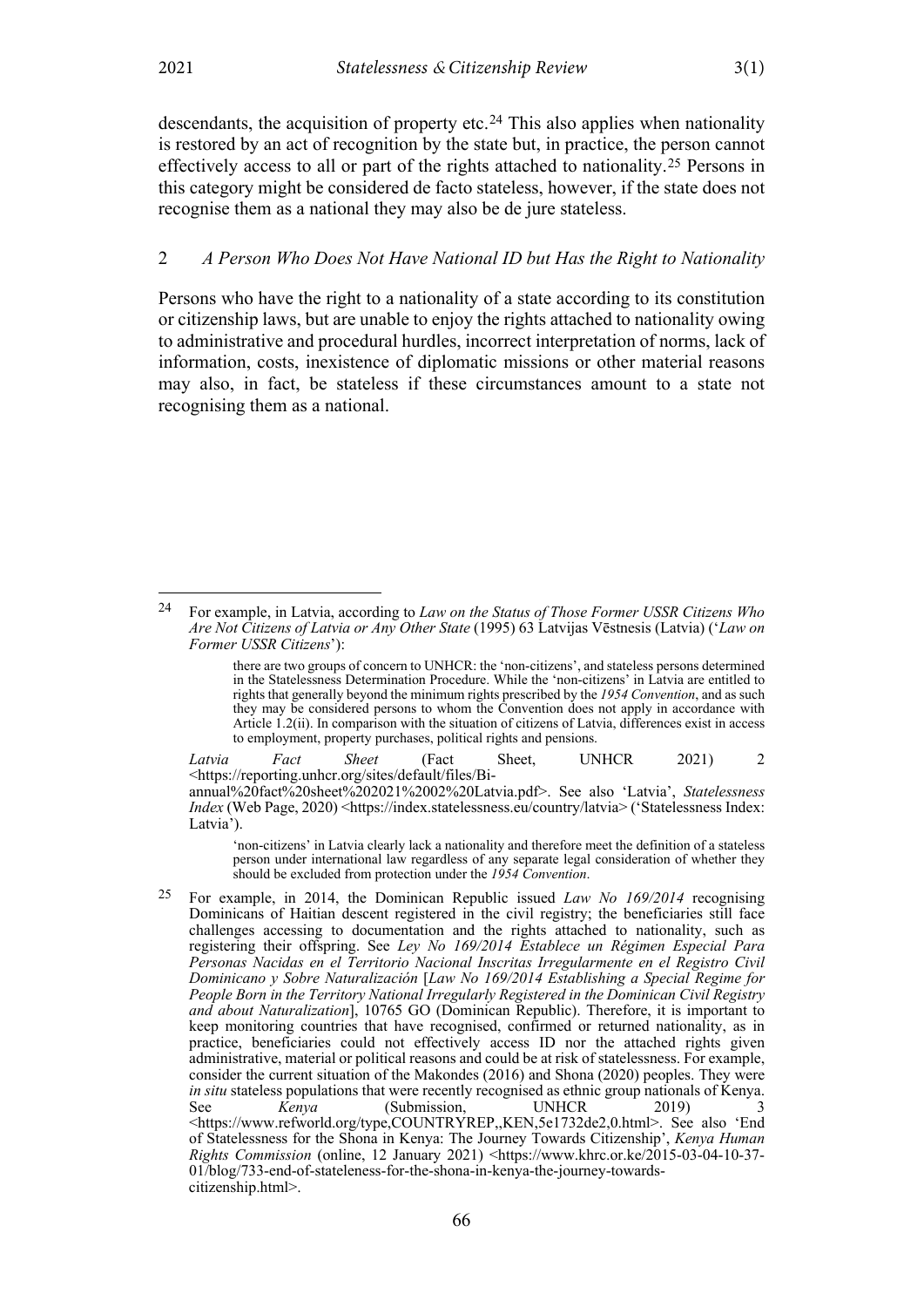# <span id="page-8-5"></span><span id="page-8-4"></span>*Breaking the Presumption*

# 3 *Acts of the State Based on Structural Discrimination [26](#page-8-0)*

When a constitution or law recognises a person's right to nationality but the interpretation and application of these norms by authorities (including the judiciary) denies citizenship or ID to certain groups with specific characteristics, as well as to their subsequent generations, they are likely to be de jure stateless[.27](#page-8-1) These acts result in the 'arbitrary deprivation of nationality',<sup>[28](#page-8-2)</sup> rendering the person or group of persons stateless.[29](#page-8-3)

# 4 *Silence Concerning Citizenship or Denial of Citizenship by Diplomatic Mission*

A person may hold an ID or passport, but a diplomatic mission denies its issuance or renewal. Moreover, diplomatic missions of the same state located in different countries may apply different criteria concerning laws on citizenship.

# 5 *Deported Nationals*

Persons who may or may not have an ID and are deported from their country of nationality or deported from a country with which they maintain strong links or

<span id="page-8-0"></span><sup>&</sup>lt;sup>26</sup> There are systematic patterns of historical discrimination and domination against certain groups who are marginalised and subject to stereotypes (indigenous populations, tribes, afro descendants, women, persons with disabilities, LGBTQ+, migrants, refugees and stateless persons to name a few), facing inequalities either *de jure* or *de facto* from the state and general society. Paola Pelletier, *Discriminación Estructural en la evolución de la Jurisprudencia de la Corte Interamericana de Derechos Humanos* [*Structural Discrimination in the Jurisprudential evolution of the Inter-American Court of Human Rights*] (2014) 60(1) *Revista Instituto Interamericano de Derechos Humanos* 206, 206–7.

<span id="page-8-1"></span><sup>27</sup> If a person has their nationality 'confirmed' by the state, subsequent generations may be entitled to a right of nationality by *jus sanguinis*, however, they may face challenges if subsequent generations are not documented. 'It was noted that unresolved situations of *de facto* statelessness, in particular over two or more generations, may lead to *de jure* statelessness'. *Prato Conclusions* (n [22\)](#page-6-1) 8.

<span id="page-8-2"></span><sup>28</sup> See van Waas ([n 23\)](#page-6-5) 24, 25. See also *Human Rights and Arbitrary Deprivation of Nationality: Report of the Secretary General*, UN Doc A/HRC/25/28 (19 December 2013) ('*Human Rights and Arbitrary Deprivation of Nationality*'); United Nations High Commissioner for Refugees, *Guidelines on Statelessness No 5: Loss and Deprivation of Nationality under Articles 5–9 of the 1961 Convention on the Reduction of Statelessness*, UN Doc HCR/GS/20/05 (May 2020) ('*Guidelines No 5*').

<span id="page-8-3"></span><sup>29</sup> For example, *in situ* stateless populations who also have been collectively deprived of citizenship are, Rohingyas in Myanmar; Kurds in Syria; Bidoons in Kuwait (Bidoun or Bidun), which means 'without' in Arabic; Muslim minorities in Assam (India); Dominicans of Haitian Descent in Dominican Republic. See José María Arraiza; Marina Arraiza Sharikova and Phu Zin Aye, 'Statelessness Motivated by Nativism, Racism and Xenophobia: A Comparison of Myanmar, the Dominican Republic and India' in *The World's Stateless — Deprivation of Nationality* (Report, Institute of Statelessness and Inclusion 2020) 163, 163– 75; *Case of Dominicans and Haitian People Expelled v Dominican Republic (Judgment)* (Inter-American Court of Human Rights, Series C No 282, 28 August 2014) [232]–[233], [323] ('*Dominicans and Haitians Expelled*'); *Stateless in Syria*: Country Position Paper (2009) 8, 13–15 [<https://statelessjourneys.org/wp-content/uploads/StatelessJourneys-Syria-](https://statelessjourneys.org/wp-content/uploads/StatelessJourneys-Syria-August-2019.pdf)[August-2019.pdf>](https://statelessjourneys.org/wp-content/uploads/StatelessJourneys-Syria-August-2019.pdf); *Syrian Citizenship Disappeared: How the 1962 Census Destroyed Stateless Kurds' Lives and Identities* (Report, Syrians for Truth and Justice 2018) <https://www.stj-sy.com/en/view/745>; *Stateless in Kuwait* (Country Position Paper, European Network on Statelessness and Institute of Statelessness and Inclusion 2019) 5–7 <https://statelessjourneys.org/wp-content/uploads/StatelessJourneys-Kuwait-FINAL.pdf>.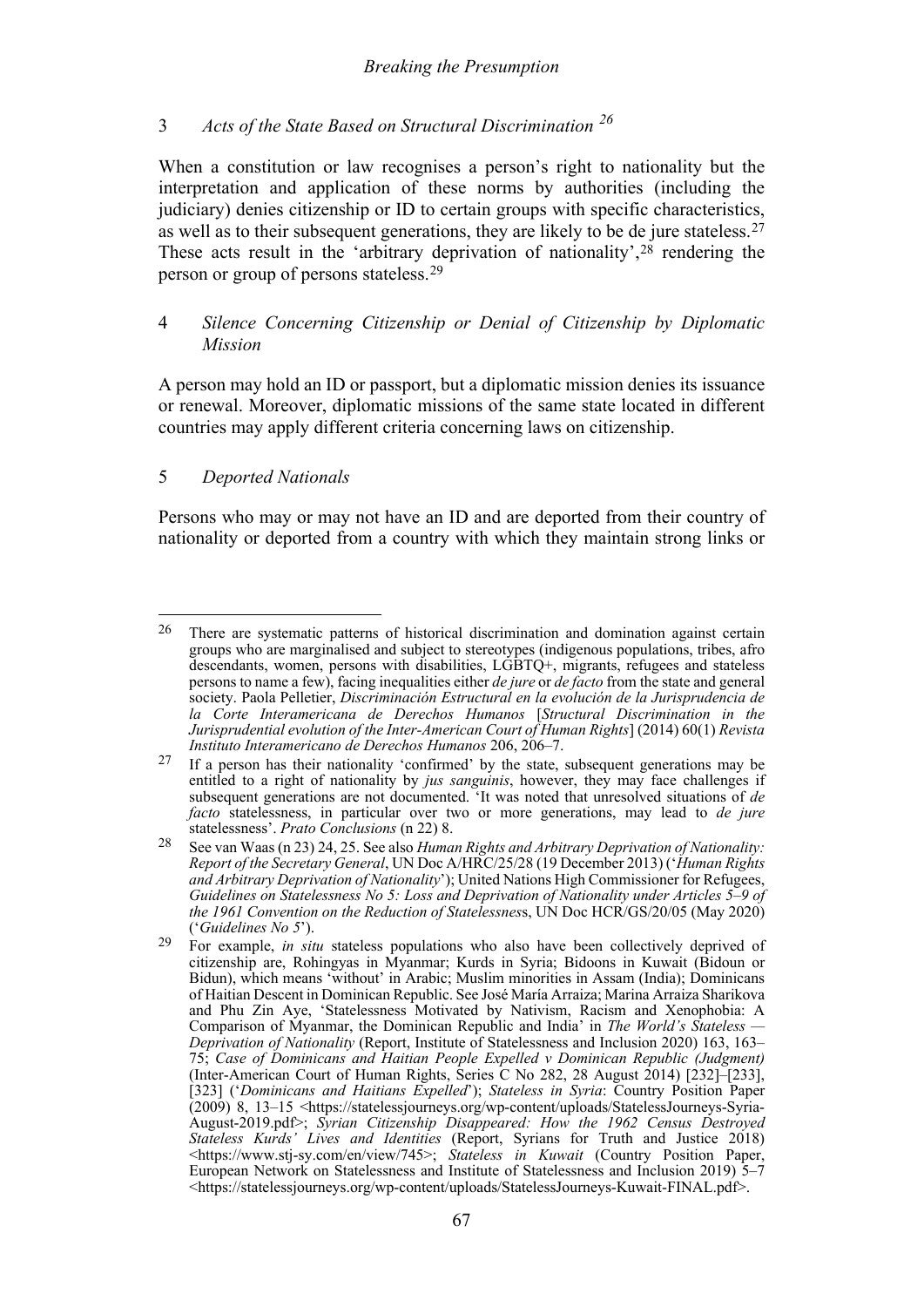<span id="page-9-7"></span>long-term residence may also be de jure stateless. These acts also constitute an arbitrary deprivation of nationality.<sup>[30](#page-9-0)</sup>

# 6 *Other Situations*

<span id="page-9-6"></span>Nomads,  $31$  cultural stereotypes — such as gender issues,  $32$  changes to state borders,  $33$  trafficking,  $34$  or the non-recognition of states by the international community (emerging or contested statehood) may all lead to de jure statelessness. [35](#page-9-5)

Reaffirming its commitment to assist the parties to achieve a just, lasting, and mutually acceptable political solution, based on compromise, which will provide for the selfdetermination of the people of Western Sahara in the context of arrangements consistent with the principles and purposes of the Charter of the United Nations, and noting the role and responsibilities of the parties in this respect.

Reiterating its call upon Morocco, the Frente Polisario, Algeria and Mauritania to cooperate more fully with each other, including through building additional trust, and with the United Nations, as well as to strengthen their involvement in the political process and to achieve progress towards a political solution.

<span id="page-9-0"></span><sup>30</sup> *Anudo Ochieng Anudo v United Republic of Tanzania* (African Court on Human and Peoples' Rights, App No 012/2015, 22 March 2018). *Slivenko v Latvia* (2003) X Eur Court HR 229 [96] ('*Slivenko*'); *Dominicans and Haitians Expelled* (n [29\)](#page-8-4) [381]–[389].

<span id="page-9-1"></span><sup>31</sup> For example, Nomadic Bedouins or Bidoons ('those without status') in the Middle East and West and North Africa. See *Regional Expert Meeting on the Human Rights of Stateless Persons in the Middle East and North Africa* (Report, UNHCR and OHCRH 18–19 February 2010) 24, 31. See also Heather Alexander, 'Nomads and the Struggle for a Legal Identity' (2020) 2(2) *Statelessness & Citizenship Review* 338, 339. Also, the Roma population in Europe. See *Roma Access to Personal Documentation in the Western Balkans* (Report, European Union and UNDP 2018); *Ending Childhood Statelessness in Europe* (Advocacy Brief, UNICEF and UNHCR January 2019) 2, 4 Brief, UNICEF and UNHCR January 2019) 2, 4 <https://www.unhcr.org/5c63e7864.pdf?query=Statelessness>; *Birth Registration and the Prevention of Statelessness in Europe: Identifying Good Practices and Remaining Barriers* (Thematic Briefing, Statelessness Index, May 2020) 9.

<span id="page-9-2"></span><sup>32</sup> For example, women cannot pass nationality to their children because of an express prohibition in some laws. Similar deprivation can occur if the child is born out of wedlock or if the father is unknown, has passed away or is stateless. As a result, children and subsequent generations can be stateless. Such discriminatory laws based on gender are identified in Kuwait, Lebanon, Iran, Qatar, Somalia and Eswatini: *[Background Note on Gender Equality,](https://www.refworld.org/cgi-bin/texis/vtx/rwmain?docid=54f8369b4)  [Nationality Laws and Statelessness](https://www.refworld.org/cgi-bin/texis/vtx/rwmain?docid=54f8369b4)* (Background Note, UNHCR 2019) 6. Another example is that in Syria, women and men could not get married if they profess different religions and, therefore, could not register the birth of their children: *Legislative Decree No 59 of 1953 'Personal Status Law'*, art 48(2) (Syrian Arab Republic); *Concluding Observations on the Fifth Periodic Report of the Syrian Arab Republic*, UN Doc CRC/C/SYR/CO/5 (6 March 2019) [24](d).

<span id="page-9-3"></span> $^{33}$  For example, state succession, including South Sudan in 2011 and the 15 European countries that emerged from the former Soviet Union after 1991. Also, international judgment orders occasionally change the borders of states in international disputes over land or sea borders, such as in the International Court of Justice case, *Frontier Dispute (Burkina Faso v Niger)*  [2013] ICJ Rep 44.

<span id="page-9-4"></span><sup>34</sup> *See* Human Rights Committee, *Views Adopted by the Committee under Article 5(4) if the Communication No 2918/2016*, UN Doc CCPR/C/130/D/2918/2016 (28 December 2020) ('*DZ v The Netherlands*').

<span id="page-9-5"></span><sup>35</sup> Several states and the United Nations do not recognise the statehood of Palestine or Western Sahara (the Saharawi living in the exile in Algeria). These statehood issues also have an impact on statelessness. For example, on the lack of diplomatic missions in different states (consulates), gaps in their nationality laws or a lack of clear data to identify the stateless population. Concerning the contested statehood of these countries, see *Status of Palestine in the United Nations*, UN Doc A/RES/67/19 (4 December 2012); *Resolution 2548 (2020),* UN Doc S/RES/2548 (30 October 2020):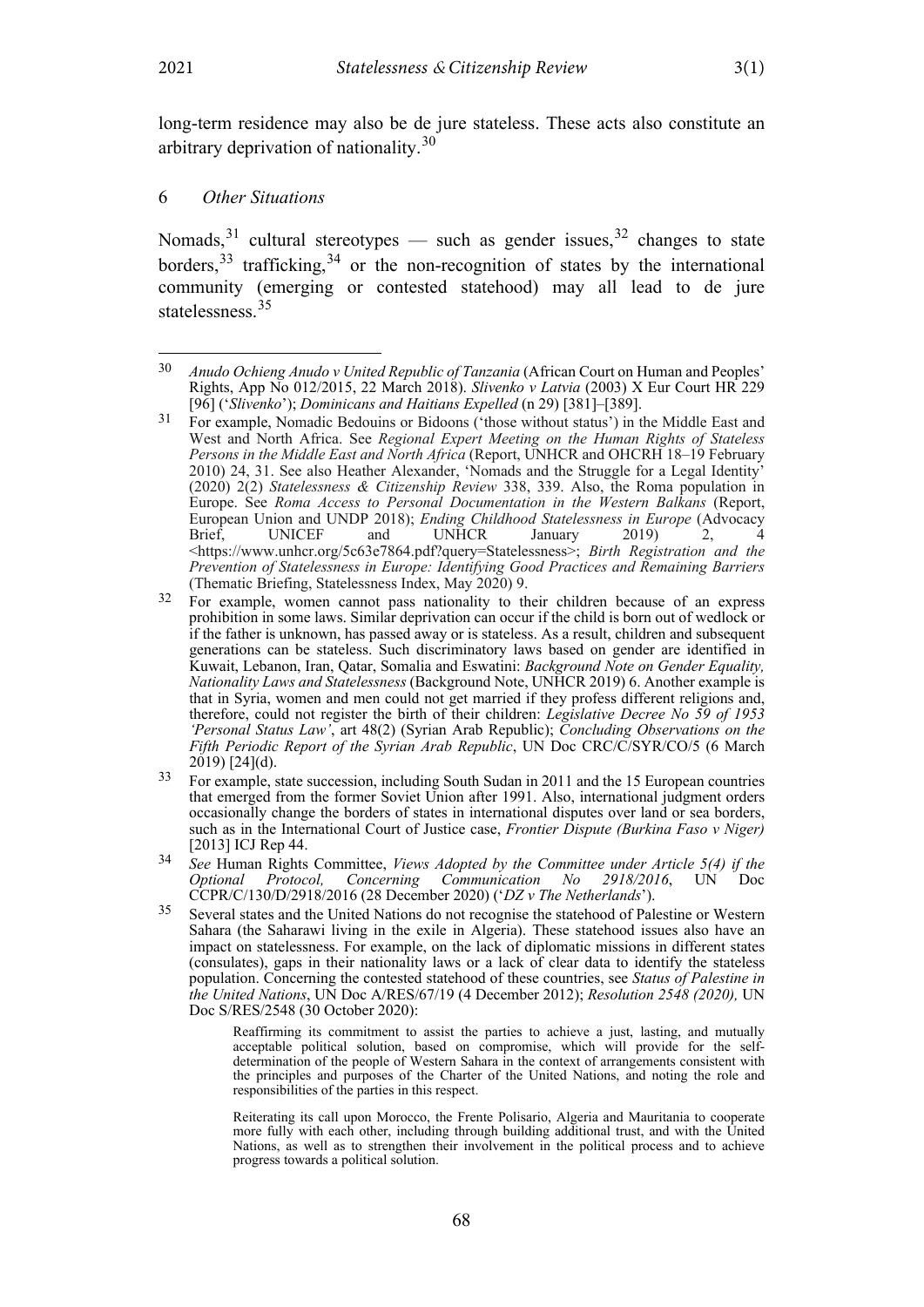The aforementioned realities and causes of statelessness may be difficult to fit within the strict interpretation of the concept of statelessness agreed by states in 1954. Given this, UNHCR has held special consultation meetings with international experts and has adopted different guidelines over the past 20 years on these matters. One of the key conclusions and recommendations is that the interpretation and application of 'law' in art 1(1) shall broadly be 'to encompass not just legislation, but also ministerial decrees, regulations, orders, judicial case law ... and, where appropriate, customary practice'.<sup>[36](#page-10-1)</sup> Consequently, the scope of art 1(1) includes state practices, administrative measures (written or not) and cultural stereotypes as causes of statelessness.

Finally, the recognition of statelessness, as it is conceptualised in art 1(1) of the *1954 Convention,* has impacted states through its incorporation into national legislation. Thus, at the core of SDP lies the concept of statelessness as stated in art 1(1) of the *1954 Convention*, as it is recognised in national legal systems and within the bounds of its corresponding extended interpretation.

## <span id="page-10-7"></span><span id="page-10-6"></span><span id="page-10-5"></span>IV COULD SDP BE APPLICABLE TO *IN SITU* STATELESS?

<span id="page-10-0"></span>Statelessness results from both migratory and non-migratory contexts.[37](#page-10-2) Stateless migrants and refugees in situations of displacement are considered *ex situ* stateless since they are out of their country of nationality.[38](#page-10-3) By comparison, *in situ* stateless populations were born or have lived for a long time within the territory or boundaries of their country of 'habitual residence'[39](#page-10-4) (even since the time of that state's independence, succession or self-determination). Both profiles can have strong roots within the country (family, social, cultural and economic) and might

Concerning Palestinians and Saharawi's statelessness and refugee stateless, see *The World's Stateless — Deprivation of Nationality* (Report, Institute of Statelessness and Inclusion 2020) 10–11, 24, 53, 105, 127–32 (concerning Palestine) 24, 121–22 (concerning the Saharawi Arab Democratic Republic).

<span id="page-10-1"></span> $\frac{36}{37}$  Guidelines No 1 (n [23\)](#page-6-5) [5].

<span id="page-10-2"></span><sup>37</sup> *Statelessness Determination and the Protection of the Status of Statelessness Persons*(Report, Statelessness 2013) 5 <https://www.refworld.org/pdfid/53162a2f4.pdf> ('*Statelessness Determination*').

<span id="page-10-3"></span><sup>&</sup>lt;sup>38</sup> 'Stateless people in a migratory context are persons who are migrants or have a migratory background. They have no or no meaningful connections to the country they live in. Caia Vlieks, *Understanding Statelessness: What Are the Different Contexts of Statelessness in Europe*, European Network on Statelessness (Blog Post, 14 September 2017) <https://www.statelessness.eu/updates/blog/understanding-statelessness-what-are-differentcontexts-statelessness-europe> ('*Understanding Statelessness Contexts in Europe*').

<span id="page-10-4"></span><sup>39</sup> United Nations High Commissioner for Refugees, *Guidelines on Statelessness No 3: The Status of Stateless Persons at the National Level*, UN Doc HCR/GS/12/03 (17 July 2012) 2, 5 ('*Guidelines No 3*').

The condition that a stateless person be 'habitually resident' or 'residing' indicates that the person resides in a Contracting State on an on-going and stable basis. 'Habitual residence' is to be understood as stable, factual residence. This covers those stateless persons who have been granted permanent residence, and also applies to individuals without a residence permit who are settled in a country, having been there for a number of years, who have an expectation of ongoing residence there.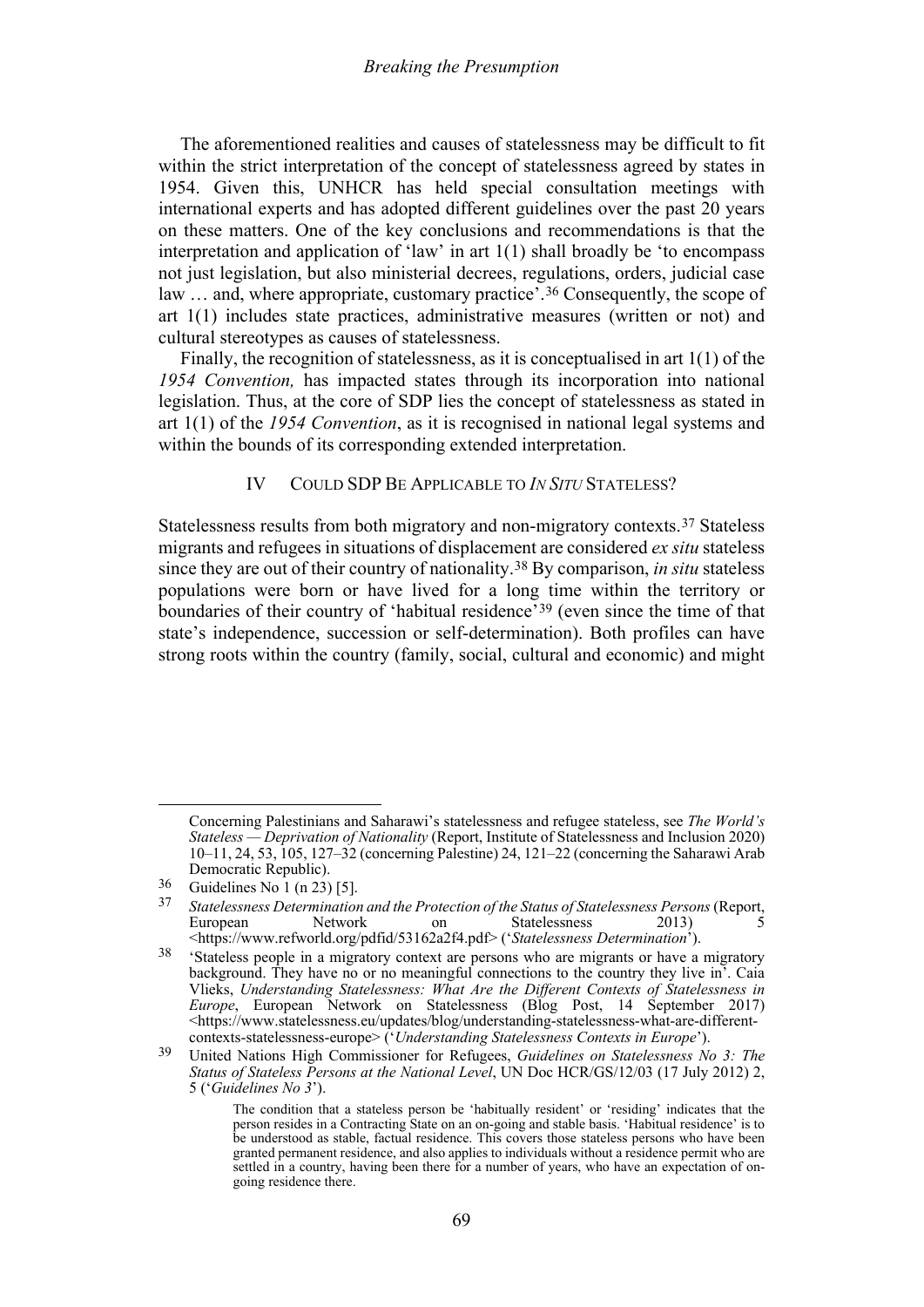<span id="page-11-6"></span>never have crossed international borders.[40](#page-11-1) Thus, *in situ* stateless persons 'consider themselves to already be "in their own country"'.[41](#page-11-2)

A current major challenge is mapping and identifying stateless populations. This is a challenge for a number of different reasons, such as a lack of awareness, a lack of political will, the denial of the existence of stateless populations by states, a lack of reporting by governments or a failure to conduct official or non-official mapping (studies, census or surveys).<sup>[42](#page-11-3)</sup>

<span id="page-11-0"></span>As of 2019, 'ten countries that report the largest stateless populations accounted for over 87% of the overall number of stateless counted'.[43](#page-11-4) They are located in Europe, Asia, Africa and Middle East: Côte d'Ivoire, Bangladesh, Myanmar, Thailand, Latvia, Syria, Malaysia, Uzbekistan, Kuwait and Estonia.[44](#page-11-5) In the

<span id="page-11-2"></span>41 *Geneva Conclusions* (n [21\)](#page-6-6) 2; the Human Rights Committee, interpreting *International Covenant on Civil and Political Rights*, opened for signature 16 December 1966, 999 UNTS 171 (entered into force 23 March 1976) art 12(4) ('*ICCPR*') stated:

> [t]he scope of 'his own country' is broader than the concept 'country of his nationality'. It is not limited to nationality in a formal sense, that is, nationality acquired at birth or by conferral; it embraces, at the very least, an individual who, because of his or her special ties to or claims in relation to a given country, cannot be considered to be a mere alien.

*CCPR General Comment No 27: Article 12 (Freedom of Movement)*, UN Doc CCPR/C/21/Rev.1/Add.9 (2 November 1999) [20] ('*General Comment 27*'). On interpreting what the concept 'his own country' means, the Human Rights Committee has further stated:

['his own country'] is not limited to nationality in a formal sense, that is, nationality acquired at birth or by conferral; it embraces, at the very least, an individual who, because of his or her special ties to or claims in relation to a given country, cannot be considered to be a mere alien. In this regard, it finds that there are factors other than nationality which may establish close and enduring connections between a person and a country, connections which may be stronger than those of nationality. The words 'his own country' invite consideration of such matters as long standing residence, close personal and family ties and intentions to remain, as well as to the absence of such ties elsewhere.

*Communication No 1959/2010*, UN Doc CCPR/C/102/D/1959/2010 (1 September 2011) [8.5]; *Guidelines No 3* (n [39\)](#page-10-6) 11 [45].

<span id="page-11-3"></span>42 See *Statelessness in Numbers: 2020 — An Overview and Analysis of Global Statistics*(Report, Institute on Statelessness and Inclusion, August 2020) 3 [<https://files.institutesi.org/ISI\\_statistics\\_analysis\\_2020.pdf>](https://files.institutesi.org/ISI_statistics_analysis_2020.pdf) ('*Statelessness in Numbers: 2020*'), which analysed statelessness population numbers from *Global Trends: Forced Displacement in 2019* (Report, UNHCR, 2019) (*'Global Trends 2019'*).<br>
43 *Statelessness in Numbers: 2020* (n [42\)](#page-11-0) 3.<br>
44 *ibid 2.* 

<span id="page-11-1"></span><sup>40</sup> *Understanding Statelessness Contexts in Europe* ([n 38\)](#page-10-5):

Stateless *in situ* are commonly in a non-migratory situation and remain stateless in their 'own country', often since birth. They are long-standing residents (or were residents at the time of state succession) with close personal and family ties to the country and a clear intention to stay. They also do not have such ties to other countries.

<span id="page-11-5"></span><span id="page-11-4"></span>ibid 3, 8.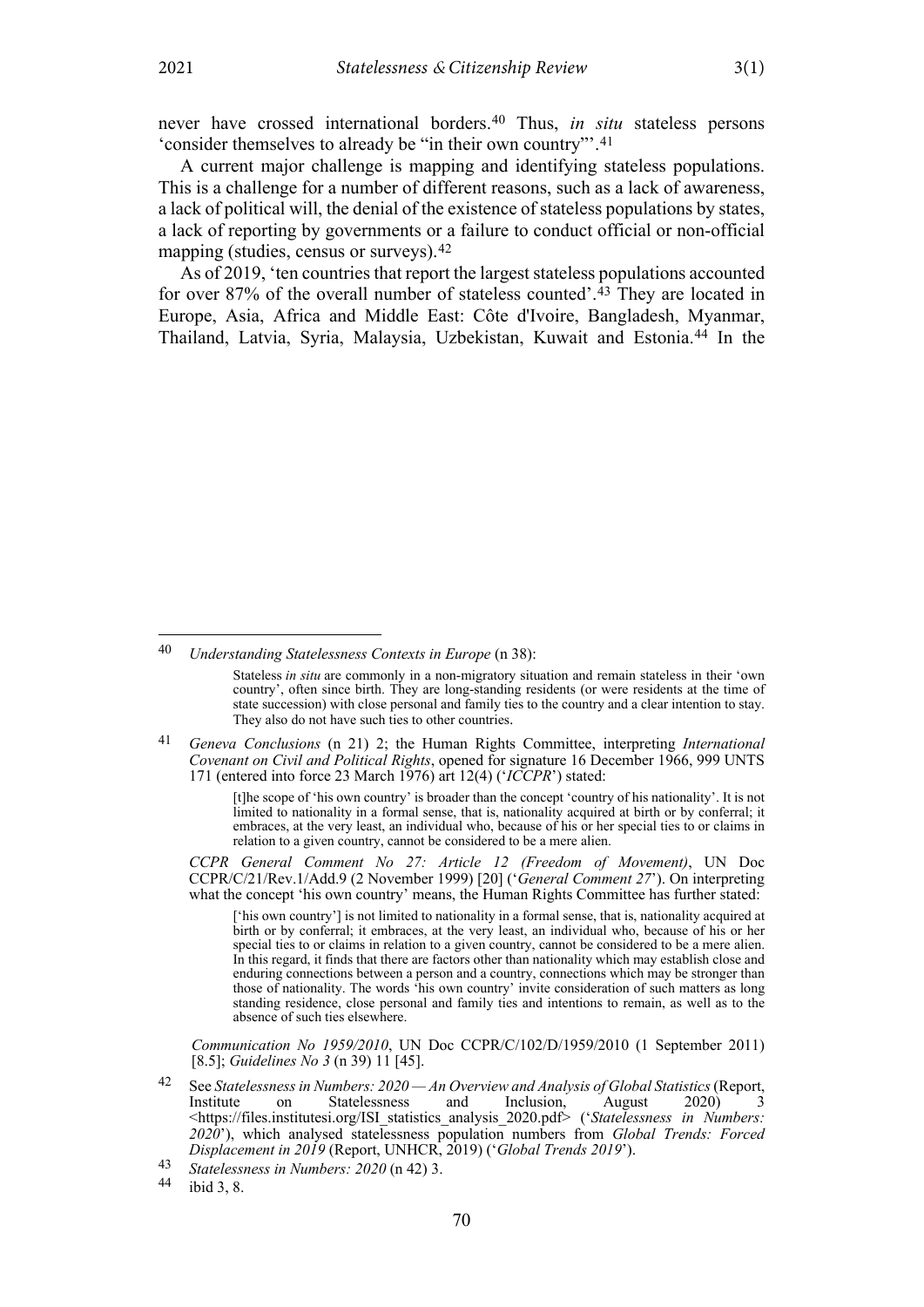Americas, the United States<sup>[45](#page-12-0)</sup> and Dominican Republic<sup>[46](#page-12-1)</sup> could be considered to have the largest stateless populations in this region despite the lack of official data.

Most stateless persons in these countries are *in situ* stateless except for those in Bangladesh, which hosts the largest Rohingya population — they are *ex situ* stateless refugees. Therefore, the majority of stateless people globally are *in situ*  stateless(75% of those reported). Many *in situ* stateless persons belong to national, ethnic, religious and linguistic minorities, and there is an observable correlation between minority groups and the denial or arbitrary deprivation of nationality.[47](#page-12-2) This suggests most *in situ* statelessness is caused by ethnic discrimination against minorities,<sup>[48](#page-12-3)</sup> who are often subject to this arbitrary deprivation of nationality.<sup>[49](#page-12-4)</sup>

<span id="page-12-6"></span>In this regard, the question is whether SDPs could be applicable to *in situ*  statelessness, or to countries with large *in situ* stateless populations. For example, Latvia and Côte d'Ivoire have the largest *in situ* stateless populations in the world and have adopted SDPs.[50](#page-12-5) The other question is, could an SDP be applicable to *in situ* statelessness in a country without a large-scale population of stateless persons?

The Inter-American human rights system, UNHCR and the doctrine in this field are coherent in pointing out that SDPs are not applicable to *in situ* statelessness, but should be applied in the context of 'persons on the move' (migrants and

enjoy a set of rights and obligations generally beyond the rights prescribed by the *1954 Convention* and as such may currently be considered persons to whom the *Convention* does not apply in accordance with Article 1.2(ii).

See also 'Statelessness Index: Latvia' (n [24\)](#page-7-2). Côte d'Ivoire shows 955,399 'persons under UNHCR's statelessness mandate': *Global Trends 2019* (n [42\)](#page-11-0) 73. *Statelessness in Numbers: 2020* (n [42\)](#page-11-0) 1.

<span id="page-12-0"></span><sup>&</sup>lt;sup>45</sup> From approximately 218,000 persons 'potentially stateless or potentially at risk of statelessness' mapped in the United States, 3.2% have lived in the United States 15–19 years, and 18.2% have lived in the United States for 20 or more years. Those who have lived in the United States for 20 years or more are mostly from Laos and Thailand and persons from the former Soviet Union and Yugoslavia'. *Statelessness in the United States: A Study to Estimate and Profile the US Stateless Population* (Report, Center for Migration Studies 2020) 54, 55 <https://cmsny.org/wp-content/uploads/2020/01/StatelessnessReportFinal.pdf>.

<span id="page-12-1"></span><sup>46</sup> UNHCR has not published statistics concerning statelessness in the Dominican Republic in their Global Trends annual report since 2016. The numbers for people of Haitian descent and their offspring are not clear. At least 61,000 of the affected population are registered in the civil registry; more than 8,000 applied to a special naturalisation process; and, as of 2017, approximately 75,000 were registered in the foreigners book without nationality, most of them minors. Paola Pelletier, '6 Years Since Law 169-14, Billing with Data' ['A 6 años de la Ley 169-14: facturando con datos'], *Acento* (online, 22 May 2020). facturando con datos'], *Acento* (online, 22 May 2020). [<https://acento.com.do/opinion/a-6-anos-de-ley-169-facturando-con-datos-8820205.html>](https://acento.com.do/opinion/a-6-anos-de-ley-169-facturando-con-datos-8820205.html). These numbers are similar to those reported by the Dominican Republic Mission at High Segment level on Statelessness in 2019. *General Debate (Cont'd) — 6th Meeting, 70th session of UNHCR Executive Committee* (UNHCR 9 October 2019) 2:51:37–2:52:28 [<http://webtv.un.org/watch/general-debate-contd-6th-meeting-70th-session-of-unhcr](http://webtv.un.org/watch/general-debate-contd-6th-meeting-70th-session-of-unhcr-executive-committee/6093645658001/?term=)[executive-committee/6093645658001/?term=>](http://webtv.un.org/watch/general-debate-contd-6th-meeting-70th-session-of-unhcr-executive-committee/6093645658001/?term=).

<span id="page-12-2"></span><sup>47</sup> Special Rapporteur on Minority Issues, *Effective Promotion of the Declaration on the Rights of Persons Belonging to National or Ethnic, Religious and Linguistic Minorities. Statelessness: A Minority Issue*, UN Doc A/73/205 (20 July 2018) 6 [21].

<span id="page-12-3"></span><sup>&</sup>lt;sup>48</sup> *De Jure Statelessness in the Real World, Applying the Prato Summary Conclusions (Report,* Open Society, 2011) 5.

<span id="page-12-5"></span><span id="page-12-4"></span> $^{49}$  *Guidelines No 3* (n [39\)](#page-10-6) [45].

<sup>50</sup> Concerning Latvia, in the Global Trends 2019 (n [42\)](#page-11-0) 74 n 27, the UNHCR number includes figures from two separate laws. Persons determined as stateless under the *Law on Stateless Persons* (2004) 25 Latvijas Vēstnesis 5 (Latvia) ('*Latvian Law on Stateless Persons*') number 169 in 2019, while those determined under the *Law on Former USSR Citizens* ([n 24\)](#page-7-2) number 216,682. In conjunction, these figures constitute the total number of 'persons under the statelessness mandate' in the country, which includes 'non-citizens', indicating that 'noncitizens':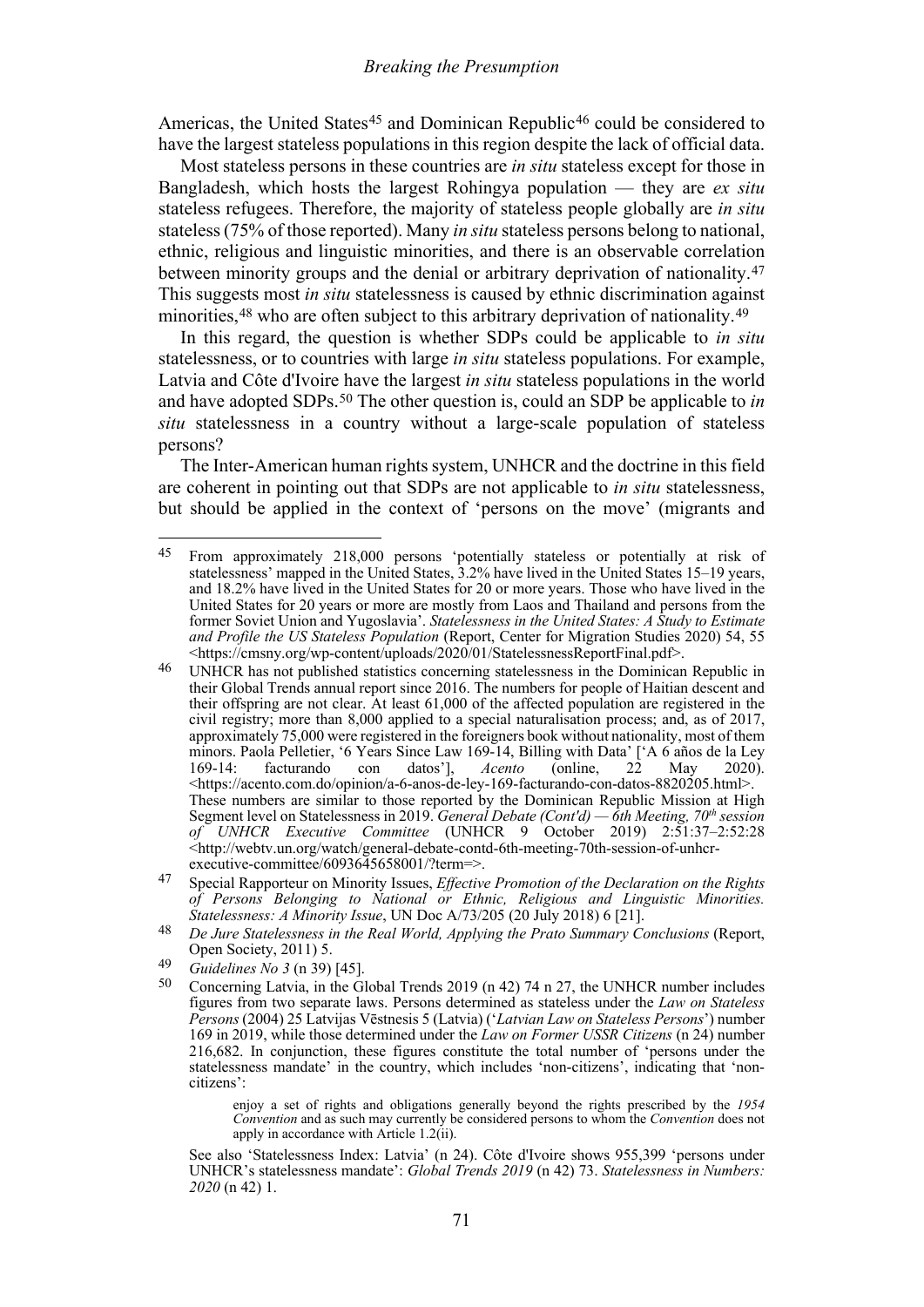refugees). These current standards do not make a distinction between large scale *in situ* statelessness or small scale *in situ* statelessness:

In the case of stateless persons *in situ*, where there is a realistic prospect of acquisition of citizenship in the near future, it may be inappropriate to conduct a determination of whether they are stateless, in particular where this could delay a durable solution (i.e. the grant of nationality) … Where stateless persons are present predominantly in their 'own country,' the solution for those individuals *in situ* will generally be acquisition of the nationality of that country … For stateless individuals within their own country, as opposed to those who are in a migration context, the appropriate status would be one which reflects the degree of attachment to that country, namely, nationality*.*[51](#page-13-0)

*In situ* stateless are the largest stateless population in the world and are subject to structural discrimination, especially considering that the majority of *in situ* stateless population belongs to ethnic and racial minorities. This analysis concludes that naturalisation is not applicable in cases of *in situ* statelessness, nor are SDPs applicable in cases where nationality of *in situ* stateless persons is arbitrarily deprived.

On the contrary, the solution for *in situ* stateless persons is an automatic 'restoration of nationality and compensation … with retroactive effect to the moment of deprivation' and, if necessary, applying a simple, reasonable and non-discretionary procedure.<sup>[52](#page-13-1)</sup> This means that governments should facilitate and make accessible the process of reacquisition, confirmation or restoration of nationality,[53](#page-13-2) returning the rights lost at the moment of deprivation and compensate the affected population with damages. They should also reduce administrative costs and bureaucracy, change 'legislation and policies to reduce or eliminate requirements for the acquisition of nationality', assist stateless persons

See also at *Good Practice Paper 2020* (n 3) 2–3:

[f]or stateless populations in a non-migratory context who remain in their 'own country', often referred to as *in situ* populations, SDPs for the purpose of obtaining status as stateless persons are not optimal because of their long established ties to these countries … depending on the circumstances of these populations, States are encouraged to undertake targeted nationality campaigns or nationality verification efforts rather than to establish statelessness status through use of an SDP.

*Procedures for Determination of Refugees and Statelessness* (n [8\)](#page-2-6) 106 [289].

<span id="page-13-0"></span><sup>51</sup> *Geneva Conclusions* ([n 21\)](#page-6-6) 5:

Where stateless persons are present predominantly in their 'own country', the solution for those individuals *in situ* will generally be acquisition of the nationality of that country and the State body responsible for citizenship would likely be the most appropriate entity.

<span id="page-13-1"></span><sup>52</sup> *Guidelines No 5* (n [28\)](#page-8-5); *Human Rights and Arbitrary Deprivation of Nationality* (n [28\)](#page-8-5) 15 [14]; *Expert Meeting Interpreting the 1961 Statelessness Convention and Avoiding Statelessness Resulting from Loss and Deprivation of Nationality: Summary Conclusions* (Report, UNHCR, 2013) [28], [29]; *Case of the Girls Yean and Bosico v Dominican Republic*  (*Judgment*) (Inter-American Court of Human Rights, Series C 130, 8 September 2005) [142]; *Handbook on Protection of Stateless Persons* (n [2\)](#page-1-7) [165]; Inter-American Commission on Human Rights, *Procedures for Determination of Refugees and Statelessness* (n 8) 126 [347].

<span id="page-13-2"></span><sup>53</sup> *UNHCR Action to Address Statelessness* (Report, UNHCR 2010) 15 [50]. <http://www.unhcr.org/refworld/docid/4b9e0c3d2.html>; *Handbook on Protection of Stateless Persons* (n [2\)](#page-1-7) 30 [58].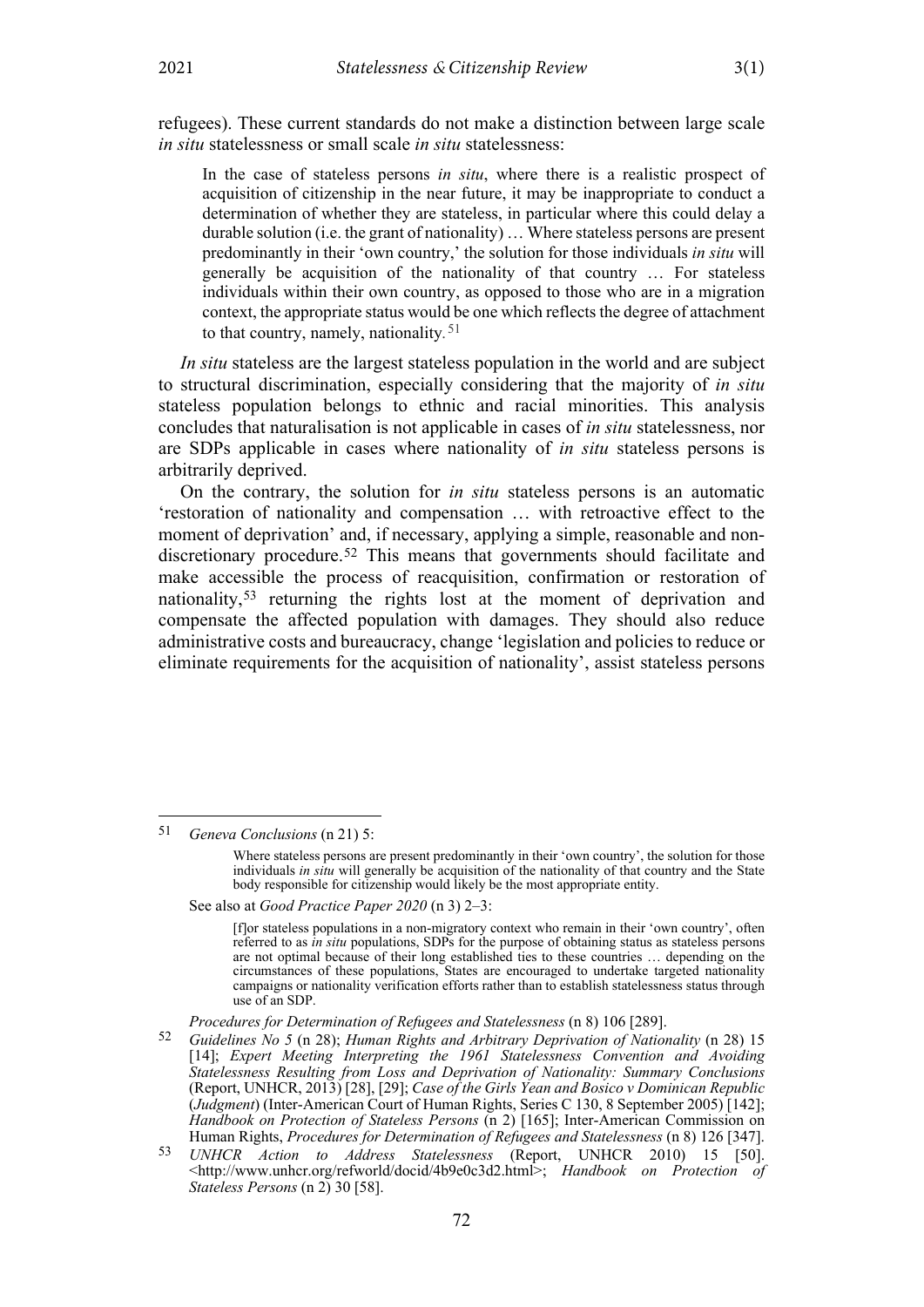<span id="page-14-7"></span>to meet those requirements,<sup>[54](#page-14-0)</sup> launch nationality campaigns and advocate for such restoration.[55](#page-14-1)

Additionally, in contexts where *in situ* stateless persons are entitled to the right of nationality under national laws, applicants could be forced to apply for naturalisation or residency through special procedures — including through SDP — and can expect to receive 'at the very least, permanent residence with facilitated access to nationality'.[56](#page-14-2) This forced naturalisation may make them a second-class citizen. This is a double victimisation: the applicant's right to nationality is not recognised despite being entitled to it, and they could also be considered 'foreign' or 'stateless' in their own country.[57](#page-14-3)

Where the applicant has the right to nationality but has no option other than to apply to an SDP as a foreigner in order to access naturalisation, the Inter-American Commission of Human Rights suggests that states 'refrain from impeding access to procedures for determining statelessness status by persons forced to resort to them'.[58](#page-14-4) UNHCR seems to have accepted this solution from a practical and humanitarian perspective and as a last resort: 'practical and humanitarian considerations point towards local solutions through naturalisation'.[59](#page-14-5)

SDP procedures must be applicable in principle to *ex situ* stateless populations and, once they are recognised as stateless, the law should facilitate their access to documentation and naturalisation.[60](#page-14-6) In addition, SDPs could be an option for applicants who are *in situ* stateless but not subject to discrimination. For example, first generation children born in a state that does not recognise *jus soli* or does not provide a safeguard against statelessness.

*Guidelines No 3* (n [39\)](#page-10-6) [46] n 40; *Good Practice Paper 2020* (n 3) 3:

- <span id="page-14-2"></span>56 *Guidelines No 3* (n [39\)](#page-10-6) [46]; *Procedures for Determination of Refugees and Statelessness* (n [8\)](#page-2-6) 127 [348].
- <span id="page-14-3"></span>57 *General Comment 27* (n [41\)](#page-11-6) 20:

<span id="page-14-6"></span><span id="page-14-5"></span> $59$  *Guidelines No 3* (n [39\)](#page-10-6) (12).

<span id="page-14-0"></span><sup>54</sup> *Statelessness Determination Procedures, Identifying and Protecting Stateless Persons* (Report, UNHCR 2014) 4: '[I]t is generally not appropriate to delay solutions for stateless people in these situations by having them apply for recognition as stateless persons through a determination procedure'.

<span id="page-14-1"></span><sup>55</sup> *Guidelines on Statelessness No 2: Procedures for Determining Whether an Individual is a Stateless Person*, UN Doc HCR/GS/12/02 (5 April 2012) [6]–[7] ('*Guidelines No 2*'), cited by Statelessness Determination (n [37\)](#page-10-7) 5 n 8:

Depending on the circumstances of the populations under consideration, States might be advised to undertake targeted nationality campaigns or nationality verification efforts rather than statelessness determination procedures.

Where States have created stateless populations in their territory, they may well be unwilling to introduce statelessness determination procedures or grant stateless persons the status recommended. In such cases UNHCR's efforts to secure solutions for the population in question may go beyond advocacy to technical advice and operational support for initiatives aimed at recognizing the link between such individuals and the State through the grant of nationality.

The scope of 'his own country' is broader than the concept 'country of his nationality'. It is not limited to nationality in a formal sense, that is, nationality acquired at birth or by conferral; it embraces, at the very least, an individual who, because of his or her special ties to or claims in relation to a given country, cannot be considered to be a mere alien.

<span id="page-14-4"></span><sup>58</sup> *Procedures for Determination of Refugees and Statelessness* (n [8\)](#page-2-6) 127 [350].

<sup>60</sup> *Understanding Statelessness Contexts in Europe* (n [38\)](#page-10-5); *Procedures for Determination of Refugees and Statelessness* ([n 8\)](#page-2-6) 156.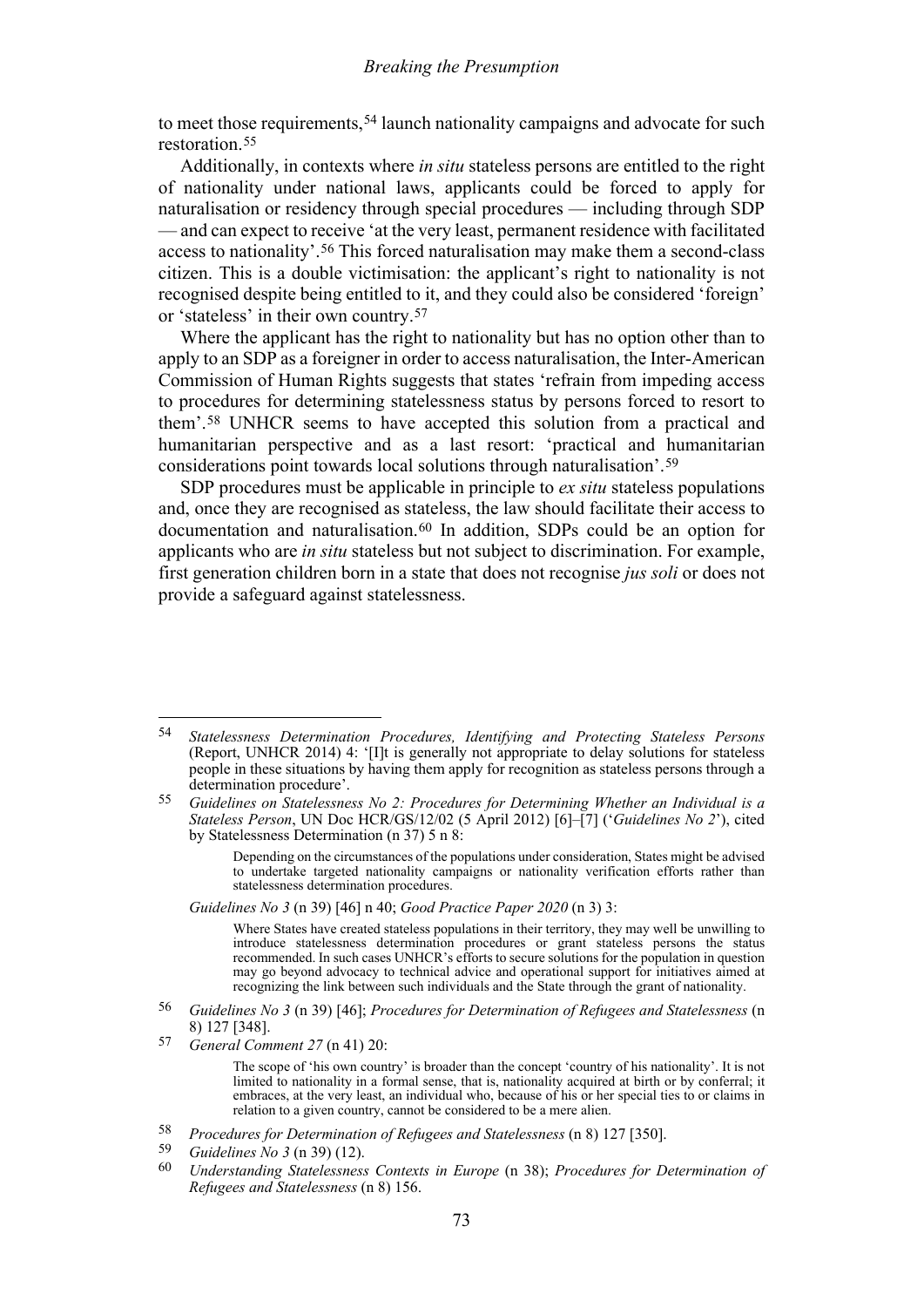#### <span id="page-15-7"></span>V STATELESS PEOPLE PRESUMED FOREIGN THROUGH SDP NORMS.

<span id="page-15-0"></span>According to migration and citizenship norms, as well as in the 23 SDP systems identified for this article, the concept of statelessness extends beyond a 'person without nationality'. As is the case with migrants and refugees, stateless persons are considered aliens, immigrants, foreigners or perceived as 'the other'. Legislation concerning citizenship, immigration, statelessness and SDP describes stateless persons as foreigners,<sup>[61](#page-15-1)</sup> 'third country nationals',<sup>[62](#page-15-2)</sup> 'non-nationals' or 'non-citizens',[63](#page-15-3) 'unknown nationality',[64](#page-15-4) 'without nationality'[65](#page-15-5) or 'undetermined nationality'.[66](#page-15-6) These classifications result in the segregation of a

The [Human Rights Committee](https://www.ohchr.org/EN/HRBodies/CCPR/Pages/CCPRIndex.aspx) has found that the Netherlands violated a child's rights by registering 'nationality unknown' in his civil records as this left him unable under Dutch law to be registered as stateless and therefore be given international protection as a stateless child.

See also *DZ v The Netherlands* (n [34\)](#page-9-6): 'States need to determine whether a child would otherwise be stateless as soon as possible so as not to prolong a child's status of undetermined nationality'.

- <span id="page-15-5"></span>65 Philippines: *Commonwealth Act No 613 'The Philippine Immigration Act of 1940'*, s 13 (Philippines) considers the 'admission of persons without nationality' as admitting immigrants.
- <span id="page-15-6"></span>66 The term 'undetermined nationality' sometimes differs in meaning to 'stateless' and, in others, is equated with it. For example:

<span id="page-15-1"></span><sup>61</sup> Spain: *Organic Law 8/2000 of 22 December, Reforming Organic Law 4/2000, of 11 January, Regarding the Rights and Freedoms of Foreign Nationals Living in Spain and Their Social Integration* (2000) art 34 (Spain): 'The Ministry of Interior shall recognise the statelessness condition to those foreigners that have expressed they have no nationality'. Georgia: *Law of the Republic of Georgia on the Legal Status of Aliens and Statelessness Persons* (2014) (Georgia) ('*Georgian Aliens Law*'). The scope of this law is to regulate the legal basis and mechanisms for entry, stay, transit and departure of aliens into/in/through/from Georgia. It also defines the rights and obligations of aliens and stateless persons at art  $1(a)$ : 'alien — a person who is not a citizen of Georgia, as well as a person having a status of stateless person in Georgia'. Bulgaria: *Law on Foreigners in the Republic of Bulgaria* (1998) Prom SG 153, art 2(2) (Bulgaria): 'A foreigner shall also be a stateless person, a person who is not considered a citizen of any country in accordance with its legislation'. Turkey: *Law No 6458 'Law on Foreigners and International Protection'* (2013) 53(5) Official Journal 28615, art 3(1)(ş) (Turkey) ('*Turkish Foreigners Law*'): 'Stateless person: a person who does not hold the citizenship of any state and who is considered as foreigner'. Montenegro: *Law 01-205/2 'Law of Foreigners'* (2018) 24-3 Official Gazette of Montenegro 17-1, art 2 (Montenegro) ('*Montenegrin Foreigners Law*'): 'a foreigner is a citizen of another state or a stateless person'. Costa Rica: *Ley No 8764 de 2009 'Ley General de Migración y Extranjería'* [*Law No 8764 of 2009 'General Law on Migration and Foreigners'*] 170 La Gaceta, art 52 (Costa Rica) ('*Costa Rican Migration Law*'): 'Las personas extranjeras que pretendan ingresar bajo las categorías especiales, a excepción de las subcategorías de refugiados, apátridas o asilados, requerirán la visa de ingreso correspondiente'. Ecuador: *Organic Law on Human Mobility*  (2017) Supplement Official Registry 938, art 57 (Ecuador): 'Solicitantes de protección internacional. Los solicitantes de protección internacional son las personas extranjeras que solicitan al Estado ecuatoriano ser reconocidas como asiladas, refugiadas o apátridas'. Mexico: *Law of Refugees, Political Asylum and Complementary Protection* (2011) Federal Official Gazette, art 42 (Mexico). See also *Regulation of the Law of Refugees and Complementary Protection* (2012) Official Gazette of the Federation (Mexico).

<span id="page-15-2"></span><sup>62</sup> Hungary: *Act II of 2007 'Admission and Right of Residence of Third-Country Nationals'*, ch 1 s 2(a) (Hungary) "'third-country national" shall mean any person who is not a Hungarian citizen and stateless persons'.

<span id="page-15-3"></span><sup>63</sup> *Latvian Law on Stateless Persons* ([n 50\)](#page-12-6) s 3(2): 'A person who is a subject of the law on status of the former USSR citizens who do not have the citizenship of Latvia or that of any other State may not be recognised as a stateless person'.

<span id="page-15-4"></span><sup>64</sup> 'The Netherlands Violated Child's Right to Acquire a Nationality, UN Committee Finds', *United Nations Office of the High Commissioner* (Press Release, 29 December 2020) <https://www.ohchr.org/EN/NewsEvents/Pages/DisplayNews.aspx?NewsID=26631&LangI  $D=\dot{E}$ :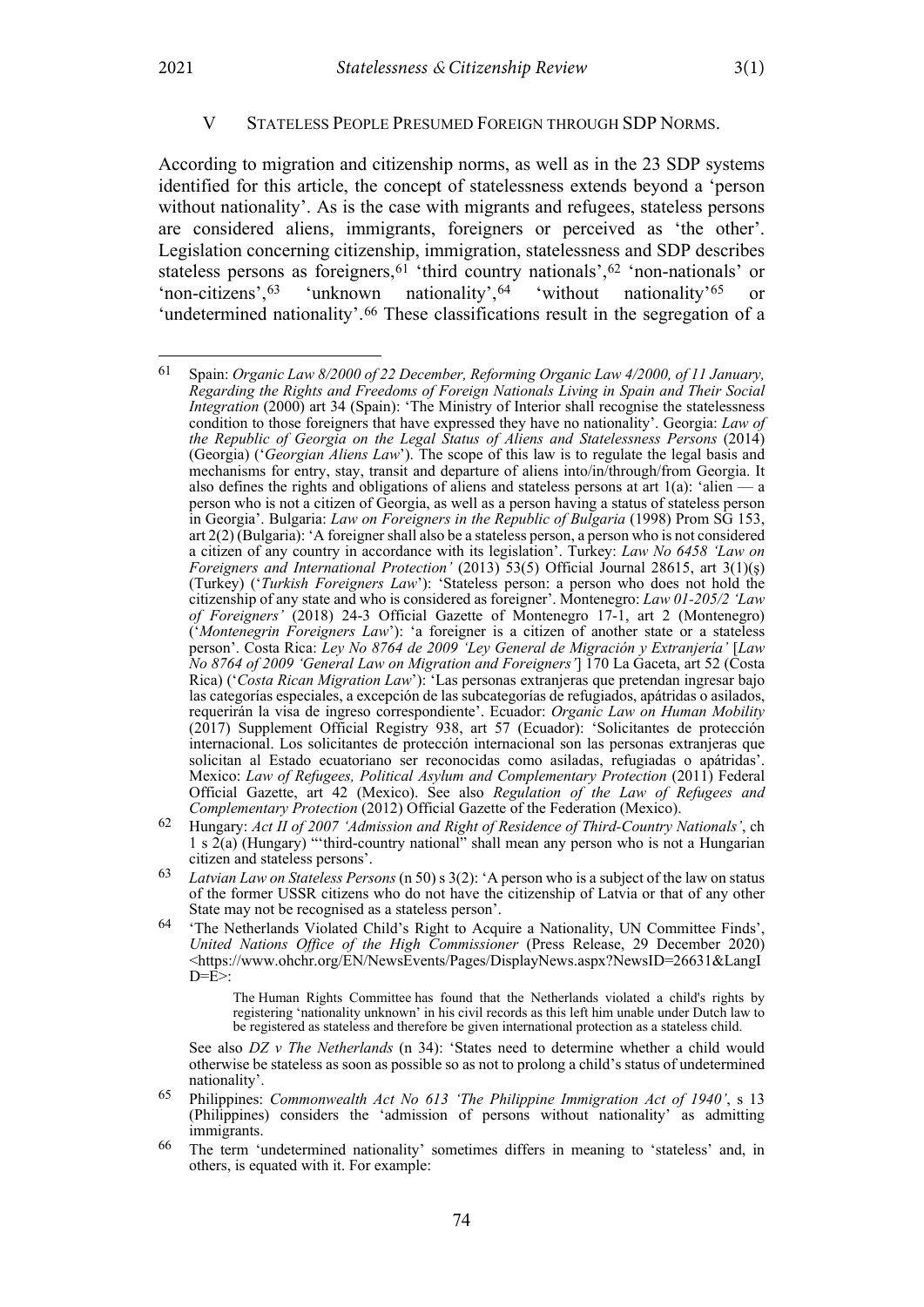#### <span id="page-16-3"></span>*Breaking the Presumption*

stateless population from the rest of the society, making them less visible and aggravating their exclusion from their right to nationality.

Non-refugee stateless populations are considered migrants and, given their irregular migratory status based on legislation or state practices, they are normally subject to deportation unless a safeguard is established in the legislation extending the non-refoulement principle from refugees to the stateless.<sup>[67](#page-16-0)</sup> The extension of non-refoulement principles to non-refugee stateless persons<sup>[68](#page-16-1)</sup> is recommended by international guidance,[69](#page-16-2) but does not have a compulsory character as in refugee law. One indicator is that non-refoulement, as a principle applied to statelessness, has not yet been recognised by international jurisprudence. If a person is

…

(d) Encourages those States which are in possession of statistics on stateless persons or individuals with undetermined nationality… .

*UNHCR Conclusion* (n [3\)](#page-1-6).

<span id="page-16-0"></span>67 Ukraine: *Law on Ukrainian Citizenship* (2001) art 29(3) (Ukraine):

Foreigners and stateless persons admitted in accordance with the international agreement on readmission, which do not have legal grounds for residing in Ukraine, are subject to forced deportation if there is no agreement on readmission between Ukraine and the country of nationality or country of last permanent residence of foreigners or stateless persons.

- See also arts 30, 31.
- <span id="page-16-1"></span>68 The principle of non-refoulement applied to non-refugee statelessness has been expressly recognised in SDP norms in the Americas and this constitutes good practice. See Costa Rica: *Costa Rican Migration Law* (n [61\)](#page-15-7) art 4(a); Panama: *Executive Decree No 10 of 16 January 2019*, CXIII(28696-A) Gaceta Oficial 14 art 6(1) (Panama) ('*Panama Executive Decree No 10*'). Uruguay: *Law No 19.682 'Recognition and Protection of Stateless Persons'* (2018) art 6 (Uruguay). Paraguay: *Law 6.149 'Protection and Assistance to Enable Naturalisation for Stateless Persons'* (2018) 178 Gaceta Oficial De La Republica Del Paraguay 16, art 12 (Paraguay) ('*Paraguayan Law No 6.149*'). While in Georgia, the *non-refoulement* benefits the applicant for SDP when they have not been subject to a previous deportation decision, see *Georgian Aliens Law* (n [61\)](#page-15-7) art 2(2); *Ordinance No 523 'Approval of the Procedures for Determining the Status of a Stateless Person in Georgia'* (2014) (Georgia) ('*Georgian Ordinance No 523*'). In Turkey and in Montenegro the applicant shall hold an ID or certificate of statelessness status application. See *Turkish Foreigners Law* (n [61\)](#page-15-7) art 51(1)(b); *Montenegrin Foreigners Law* ([n 61\)](#page-15-7). In Moldova, the person must be subject to statelessness recognition: *Law No 200 of 16 July 2010 on the Regime of Foreigners in the Republic of Moldova*, 179–81 Official Gazette of the Republic of Moldova 610, art 63 (Moldova) ('*Moldovan Law No 200*'), as amended by *Law No 284 of 18 December 2011 on Amendment and Completion of Certain Legislative Documents*, 30–33 Monitorul Oficial 93, art IV(5)
- <span id="page-16-2"></span><sup>69</sup> Non-refoulement applied to non-refugee statelessness has been suggested:

[s]imilarly, where standards of treatment are provided for a complementary form of protection, including protection against *refoulement*, States must apply these standards to stateless individuals who qualify for that protection.

*Guidelines No 3* (n [39\)](#page-10-6) 3 [9] (emphasis in original); *Handbook on Protection of Stateless Persons* ([n 2\)](#page-1-7) 46 [127] [128]. See also 'Non-refoulement. *Draft Articles on the Protection of Stateless Persons and the Facilities for Their Naturalisation* (Draft Articles, UNHCR, February 2017) [13].

No stateless person or applicant for recognition of such status shall be returned, expelled, extradited or in any way put at the frontier of a territory that may endanger their life, personal safety or freedom.

Identification of Statelessness

<sup>(</sup>b) Calls on UNHCR to continue to work with interested Governments to engage in or to renew efforts to identify stateless populations and populations with undetermined nationality residing in their territory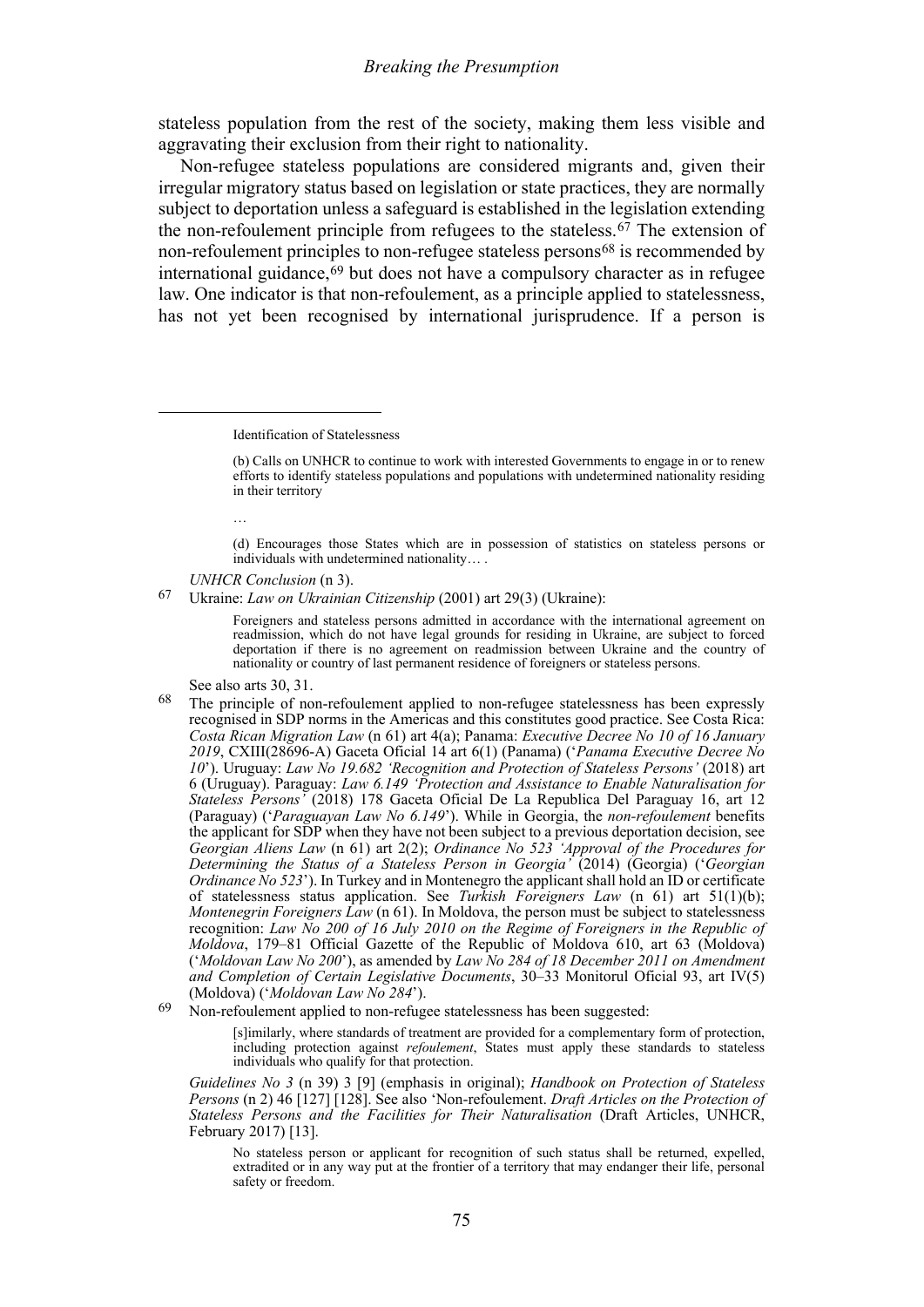'presumed' or 'could be' stateless, where are they going to be deported to[?70](#page-17-1) Deportation without due process, without determining if the person is foreign, a refugee, a national or stateless, is contrary to international standards.<sup>[71](#page-17-2)</sup>

Following this reasoning, SDP norms start from the presumption or assumption that applicants seeking statelessness status recognition are foreigners. In this regard, in some countries, the same SDP norms regulate the route to naturalisation once the applicant has been recognised as stateless, while in other countries access to naturalisation is regulated by special laws or decrees from an executive branch.[72](#page-17-3) However, it is possible that an applicant may be a national of the country in which they have applied for a determination of their statelessness — and this will be discussed in the following Part.

### <span id="page-17-0"></span>VI WHAT IF THE APPLICANT COULD BE A NATIONAL OF THE COUNTRY IN

WHICH THEY HAVE APPLIED FOR A DETERMINATION OF THEIR STATELESS

#### STATUS?

When an SDP process is conducted, it may be possible to identify applicants who are not stateless, foreigners or immigrants but are instead nationals of the state in which they are applying for stateless status recognition. The applicant may or may not be aware of the links with the relevant country of nationality, but for different reasons[73](#page-17-4) the applicant has decided or is forced to apply for statelessness status recognition. If successful, the door may be open for residency, documentation and naturalisation. The question in this scenario is: what should be done if there is a suspicion<sup>[74](#page-17-5)</sup> that the applicant could be a national of the state in which they have applied for a determination of their status during an interview, investigation or

<span id="page-17-1"></span><sup>&</sup>lt;sup>70</sup> 'The States shall enforce the right of non-refoulement of any person in all places where they exercise jurisdiction, even within their own territory': Organization of American States, *Inter-American Principles on the Human Rights of All Migrants, Refugees, Stateless Persons, and Victims of Human Trafficking that non-refoulement*, Res 04/19 (7 December 2019) 6, s 1. See also *Process in Procedures for the Determination of Refugee Status and Statelessness* (n 8) 53 [125].

<span id="page-17-2"></span><sup>71</sup> *See Slivenko* (n [30\)](#page-9-7) 263 [120]; *Mikolenko v Estonia* (European Court of Human Rights, Fifth Section, Application No 10664/05, 8 October 2009) [64]–[68]; *Auad v Bulgaria* (European Court of Human Rights, Fourth Section, Application No 46390/10, 11 October 2011), cited by *Strategic Litigation: An Obligation for Statelessness Determination under the European Convention on Human Right*s (Report, European Statelessness Network 2014) 6, 10 [<https://www.refworld.org/pdfid/582326c34.pdf>](https://www.refworld.org/pdfid/582326c34.pdf); *Expelled Dominicans and Haitians v Dominican Republic (Judgment)* (Inter-American Court of Human Rights, Series C No 282, 28 August 2014) 135 [386], 140 [403]–[404]; *American Convention on Human Rights: 'Pact of San José, Costa Rica'*, opened for signature 22 November 1969, 1144 UNTS 144 (entered into force 27 August 1979) art 22 expressly prohibits deportations of nationals.

<span id="page-17-3"></span><sup>72</sup> *Lei No 13.445, de 24 De Maio De 2017 'Institui a Lei de Migração'* [*Law No 13.445, of 24 May 2017 'Instituting the Migration Law'*], 99 Diário Oficial Da União 1 (Brazil) Brazil is the only state with an SDP stated in its law, which provides an expedited process for naturalisation. Once the statelessness status has been recognised, the person has the option to apply for naturalisation without prior residence time nor further requirements, arts 26(6),  $26(7)$ ,  $26(8)$ .

<span id="page-17-4"></span><sup>73</sup> For example, material reasons, lack of information or evidence or a state policy of denial of citizenship.

<span id="page-17-5"></span><sup>74</sup> If the SDP authority identifies that the applicant could be a national of the country to which they are applying for statelessness status recognition, the question arises as to what standard of evidence or standard of proof is needed. This issue will be part of the analysis in Part VI of this article.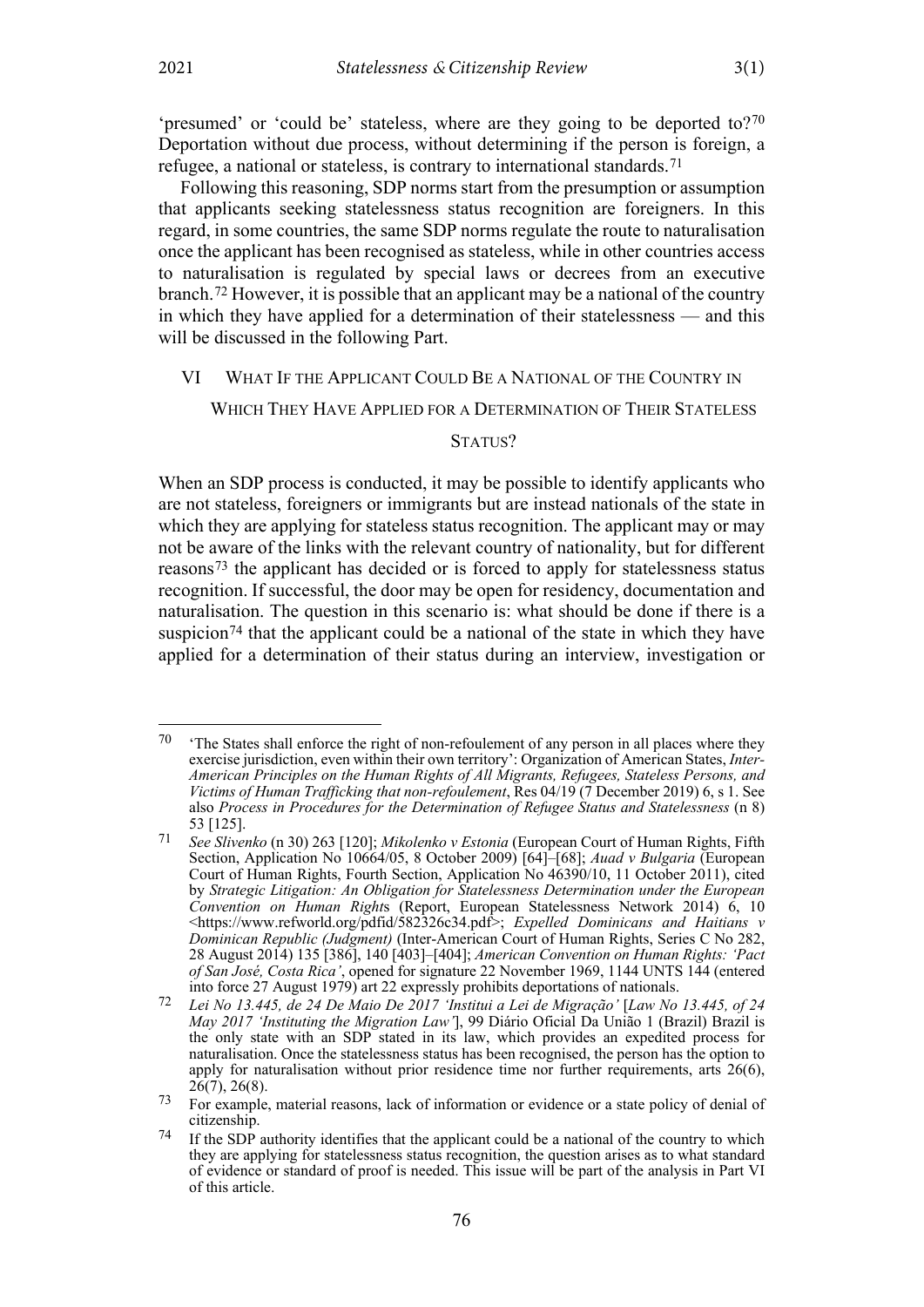analysis of a case? What SDP norms have been established in this regard? What standard of evidence should be applied?[75](#page-18-1)

Within the 23 SDP norms identified for this article, eight countries have expressly incorporated a safeguard within their SDP norms to address cases where the applicant is suspected to be, or identified as, a national of the same country. These countries are: Costa Rica, Panama, Paraguay, Argentina, Turkey, Moldova, Georgia and Ukraine. The following Part discusses and briefly analyses each of them, despite the current challenges of monitoring, reporting and implementing the safeguard articles.

#### <span id="page-18-0"></span>*Costa Rica: Executive Decree No 39620 of 2016 'Regulations for the*   $\overline{A}$ *Declaration of the Status of Stateless Persons' ('Decree No 39620')*[76](#page-18-2)

#### Article 12 of the *Decree No 39620* states:

<span id="page-18-5"></span>The Ministry [of Foreign Affairs] should verify, as soon as possible, if the applicant for statelessness recognition is registered in the civil registry as Costa Rican and that there is no reliable proof that he or she possess another nationality, within a period of no more than 15 business days starting from the date of the opening of the case, the correspondent certification will be issued to Migration and Foreigners Office in order to proceed with the issuance of a provisional document certifying the applicant is under a process of statelessness status recognition.

*Decree No 39620* requires the Ministry of Foreign Affairs to 'verify, as soon as possible' with the national civil registry system whether the applicant could be a national of Costa Rica.[77](#page-18-3) This disposition does not rely on the discretion of SDP authorities to conduct a consultation concerning birth registration and nationality — the consultation is compulsory and institutionalised as part of the procedure itself. While the answer from the national civil registry system is pending, and within 15 days from the date of application for statelessness status recognition, the applicant shall receive a provisional document certifying that the application 'is under a process of statelessness status recognition'.[78](#page-18-4)

The legislation is silent on the suspension of the SDP while the answer from the national civil registry system is pending. For this reason, it seems in practice, the response from the civil registry system is expected to be provided in an expedited manner.

*Handbook on Protection of Stateless Persons* ([n 2\)](#page-1-7) [89]–[93].

<span id="page-18-1"></span><sup>75</sup> It is important differentiate between two concepts 'burden of proof' and 'standard of proof':

*burden of proof* in legal proceedings refers to the question of which party bears the responsibility of proving a claim or allegation … In the case of statelessness determination, the burden of proof is in principle shared, in that both the applicant and examiner must cooperate to obtain evidence and to establish the facts … Given the nature of statelessness, applicants for statelessness status are often unable to substantiate the claim with much, if any, documentary evidence … the *standard of proof or threshold of evidence* necessary to determine statelessness must take into consideration the difficulties inherent in proving statelessness, particularly in light of the consequences of incorrectly rejecting an application … finding of statelessness would be warranted where it is established to a 'reasonable degree' that an individual is not considered as a national by any State under the operation of its law … stateless will not be established to a reasonable degree where the determination authority is able to point to clear evidence that the individual is a national of an identified State.

<span id="page-18-2"></span><sup>76</sup> *Decreto Ejecutivo No 39620 de 2016 'Reglamento para la Declaratoria de la Condición de Persona Apátrida*' ['*Executive Decree No 39620 of 2016 'Regulations for the Declaration of the Status of Stateless Persons'*] (Costa Rica) ('*Decree No 39620*').

<span id="page-18-3"></span> $\frac{77}{78}$  ibid art 12.

<span id="page-18-4"></span>ibid art  $4(d)$ .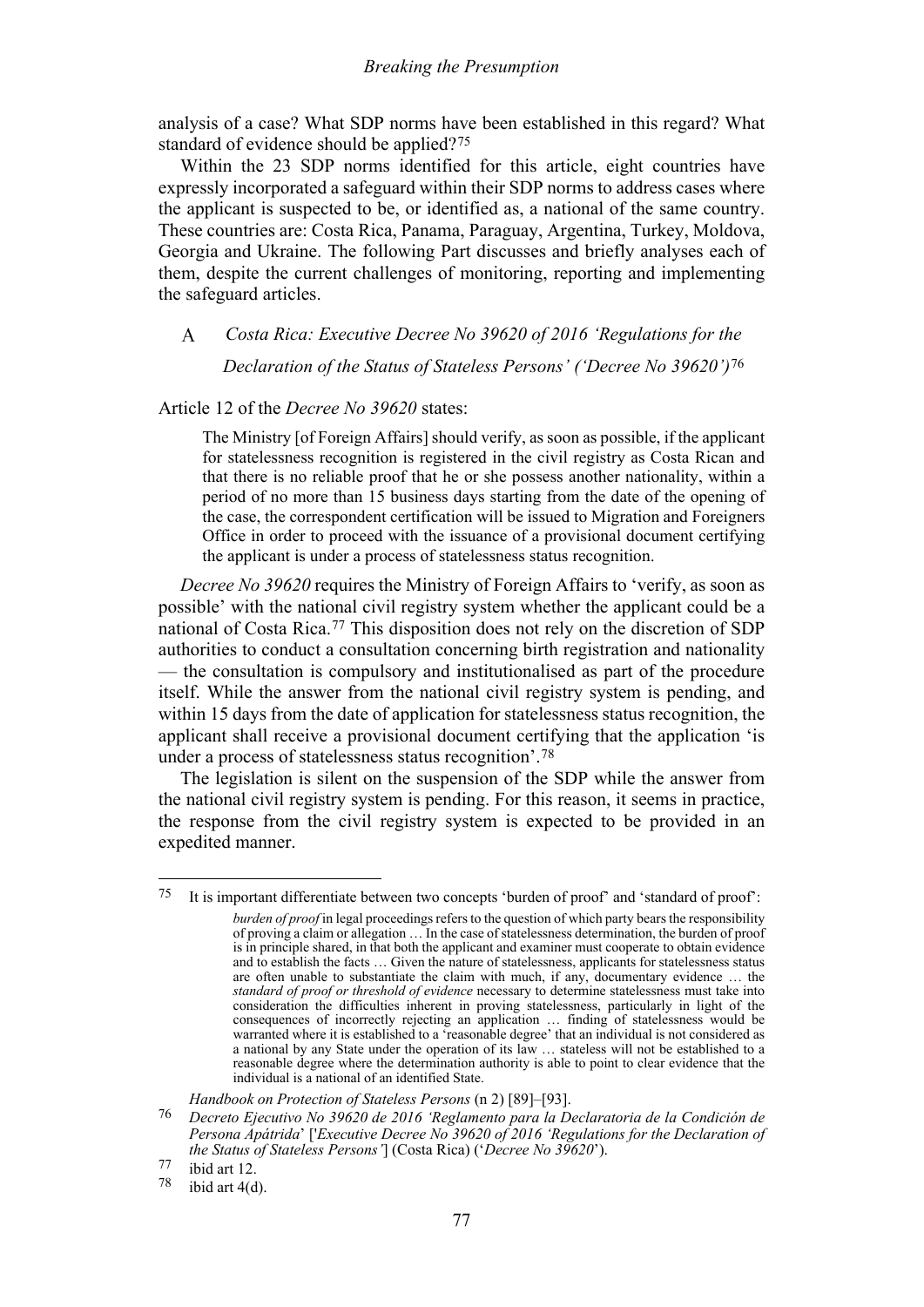Despite this safeguard, Costa Rica does not publish data concerning nationals identified through the SDP and referred to the civil registry system. As of 2020, the official data reported 89 cases that were recognised as stateless and 136 files that remain active.[79](#page-19-1) Costa Rica has a mixed system of nationality acquisition (*jus soli* and *jus sanguinis*), nevertheless, the most relevant statelessness situation has been *in situ* stateless or *in situ* populations at risk of statelessness.<sup>[80](#page-19-2)</sup> Thus, it is possible that *in situ* stateless populations could apply to the SDP and be identified within this procedure.

<span id="page-19-0"></span> $\bf{B}$ *Paraguay: Law No 6.149 'Protection and Assistance to Enable Naturalisation for Stateless Persons' ('Law No 6.149')[81](#page-19-3)*

Article 52 of *Law No 6.149* contains the procedure for late birth registration.

When the National Commission for Stateless and Refugees ('*CONARE*'), determines, based on the documentation and facts presented on the application or interview, that the person would have been born in the territory of the country without properly nor timely birth registration, the process will be suspended and the case referred to the competent authority to proceed with the late birth registration, accordingly. If this procedure has concluded without the person being registered as a national, an administrative or judicial final decision will be communicated to CONARE to continue the statelessness determination procedure.

Article 65 contains a presumption of nationality*.* It states that:

no person will be officially considered stateless if, given their disability condition, they cannot be understood by others, through other persons or by other means, and as result, cannot demonstrate they are a national of the country or have a right to nationality of the country. In these cases, CONARE´s Executive Secretary will refer the case for verification or grant the nationality, and in cases of doubt will decide in favour of nationality status.

The law relies on CONARE's discretion to identify whether the applicant could be a national of the state and refer the case to the national civil registry system. The civil registry will then investigate if the applicant could be a national of Paraguay.

<span id="page-19-1"></span><sup>79</sup> Comisión Interamericana de Derechos Humanos, *Lanzamiento del informe sobre debido proceso para la determinación de persona refugiada o apátrida* (YouTube, 19 December  $2020)$   $00:28:00-00:35:00$  <https://www.youtube.com/watch?v=KL\_wSC-okjQ>.

<span id="page-19-2"></span> $80$  In Costa Rica, some indigenous populations and their offspring, such as the Ngäbe-Buglé people, who migrated from Panamá to Costa Rica to work on plantations, have been at risk of statelessness given the lack of birth registry. This includes abandoned children. Between 2017–19, 6,300 cases were filed for birth registry in Costa Rica. Costa Rica, in collaboration with Panama, adopted a specialised model for eradicating the risk of statelessness and providing access to civil registries for indigenous populations, especially in border zones. In this regard, Costa Rica made the requirements for access to late birth registration flexible, with a distinct focus on indigenous populations*.* 'Proyecto 'Chiriticos' benefició a cientos de indígenas Ngäbe-Buglé en Sixaola', *UNHCR* (Blog Post, 9 August 2017) [<https://www.acnur.org/noticias/noticia/2017/8/5b0c1d5311/costa-rica-proyecto-chiriticos](https://www.acnur.org/noticias/noticia/2017/8/5b0c1d5311/costa-rica-proyecto-chiriticos-beneficio-a-cientos-de-indigenas-ngaebe-bugle-en-sixaola.html#:%7E:text=Las%20personas%20Ng%C3%A4be%2DBugl%C3%A9%2C%20que,no%20registro%20de%20los%20nacimientos)[beneficio-a-cientos-de-indigenas-ngaebe-bugle-en](https://www.acnur.org/noticias/noticia/2017/8/5b0c1d5311/costa-rica-proyecto-chiriticos-beneficio-a-cientos-de-indigenas-ngaebe-bugle-en-sixaola.html#:%7E:text=Las%20personas%20Ng%C3%A4be%2DBugl%C3%A9%2C%20que,no%20registro%20de%20los%20nacimientos)[sixaola.html#:~:text=Las%20personas%20Ng%C3%A4be%2DBugl%C3%A9%2C%20que,](https://www.acnur.org/noticias/noticia/2017/8/5b0c1d5311/costa-rica-proyecto-chiriticos-beneficio-a-cientos-de-indigenas-ngaebe-bugle-en-sixaola.html#:%7E:text=Las%20personas%20Ng%C3%A4be%2DBugl%C3%A9%2C%20que,no%20registro%20de%20los%20nacimientos) [no%20registro%20de%20los%20nacimientos>](https://www.acnur.org/noticias/noticia/2017/8/5b0c1d5311/costa-rica-proyecto-chiriticos-beneficio-a-cientos-de-indigenas-ngaebe-bugle-en-sixaola.html#:%7E:text=Las%20personas%20Ng%C3%A4be%2DBugl%C3%A9%2C%20que,no%20registro%20de%20los%20nacimientos); *Estudio Regional sobre Inscripción Tardía de Nacimientos, Otorgamiento de Documentos de Nacionalidad y Apatridia* (Report, UNHCR

<span id="page-19-3"></span>December 2020) 40, 45, 75, 107. 81 As of December 2019, Paraguay reported that it had not yet received SDP applications. *Good Practice Paper 2020* (n 3) 42; Paraguay: *Paraguayan Act No 6.149* (n [68\)](#page-16-3).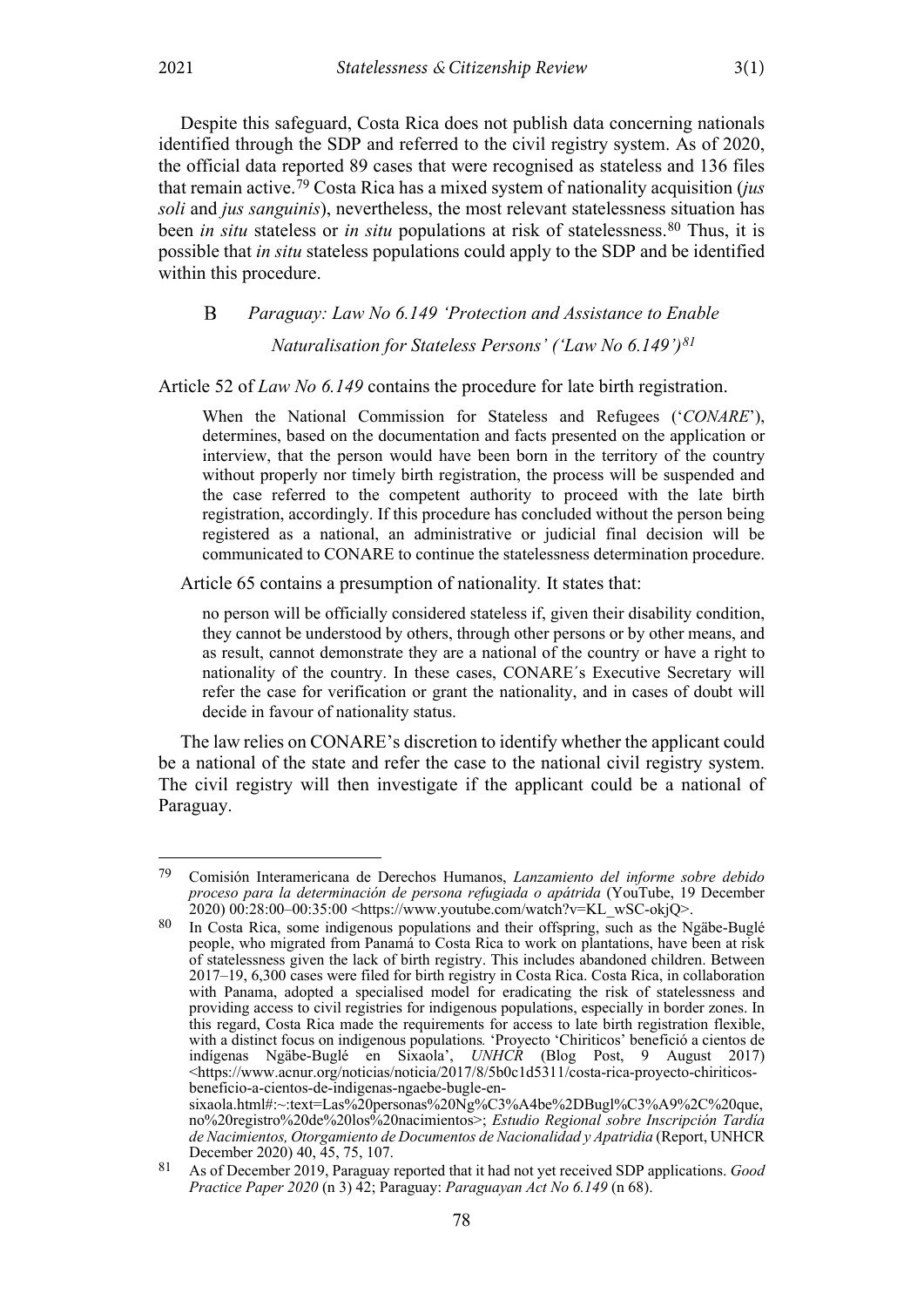### *Breaking the Presumption*

The law is silent on the timeframe in which the national civil registry system should conduct the investigation, and there is no provision in the law specifying the procedure at the competent civil registry office. It also seems as if an additional cost will be the burden on the applicant to follow up once the case is referred to the civil registry system. If the applicant is not considered a national by the national civil registry system, the continuation of the SDP depends on prior administrative or judicial processes and CONARE's corresponding notification. If the applicant does not have access to legal assistance, they may face obstacles or delays.

Among the eight countries with SDP norms regarding the identification of nationals, Paraguay is the only country that has specifically regulated the protection of persons with disabilities, also taking into account the situation of persons with psychosocial or mental disability. The Paraguayan SDP orders the referral of these cases for assistance on disability matters. This norm also establishes the mechanism for investigating and verifying that the applicant is a national of the country via the competent civil registry authorities. Nevertheless, the SDP expressly guarantees the right of nationality to persons with disabilities without further delays stating that, 'in case of doubt',<sup>[82](#page-20-1)</sup> a person with a disability will be presumed to be a national of the state.

#### <span id="page-20-0"></span> $\mathcal{C}$ *Panama: Executive Decree No 10 of 16 January 2019 ('Executive Decree No 10')*[83](#page-20-2)

Article 18 of *Executive Decree No 10* disposes the request to competent institutions during the registration phase of the SDP application*.* Following the opening of the file and its registration, the Ministry of Foreign Affairs will immediately send official communications to the National Civil Registry Office and the Electoral Court. The Ministry will also request a certification that the applicant's birth is not registered in the Republic of Panama, that there is no ongoing process occurring in this regard or whether a request for late birth registration has been made and rejected.

Following an application submitted for a determination of statelessness, within the registry phase, the SDP authority shall request the national civil registry office to provide a certification detailing the links the applicant may have with Panama in terms of nationality. The legislation does not provide a deadline for this process.

Articles 29, 30 and 31 of *Executive Decree No 10* establish a procedure to register persons identified as nationals in coordination with the national civil registry system and the Electoral Court. If the applicant is identified as a national, the Ministry of Foreign Affairs shall suspend the SDP and refer the case, with the corresponding evidence, to the National Civil Registry Office — an entity that is part of the Electoral Court — to proceed with late birth registration.

The National Civil Registry Office has three months to investigate, receive a declaration from the applicant and decide whether to proceed with the late birth registration. If the National Registry Civil Office proceeds with the late birth registration and, therefore, the recognition of nationality, it shall send the birth certificate to the Ministry of Foreign Affairs to conclude the SDP. Conversely, if the applicant is found not to be a national, the National Registry Civil Office shall

<span id="page-20-1"></span><sup>82</sup> See *Paraguayan Act No 6.149* ([n 68\)](#page-16-3) arts 62–65.

<span id="page-20-2"></span><sup>83</sup> *Panama Executive Decree No 10* (n [68\)](#page-16-3).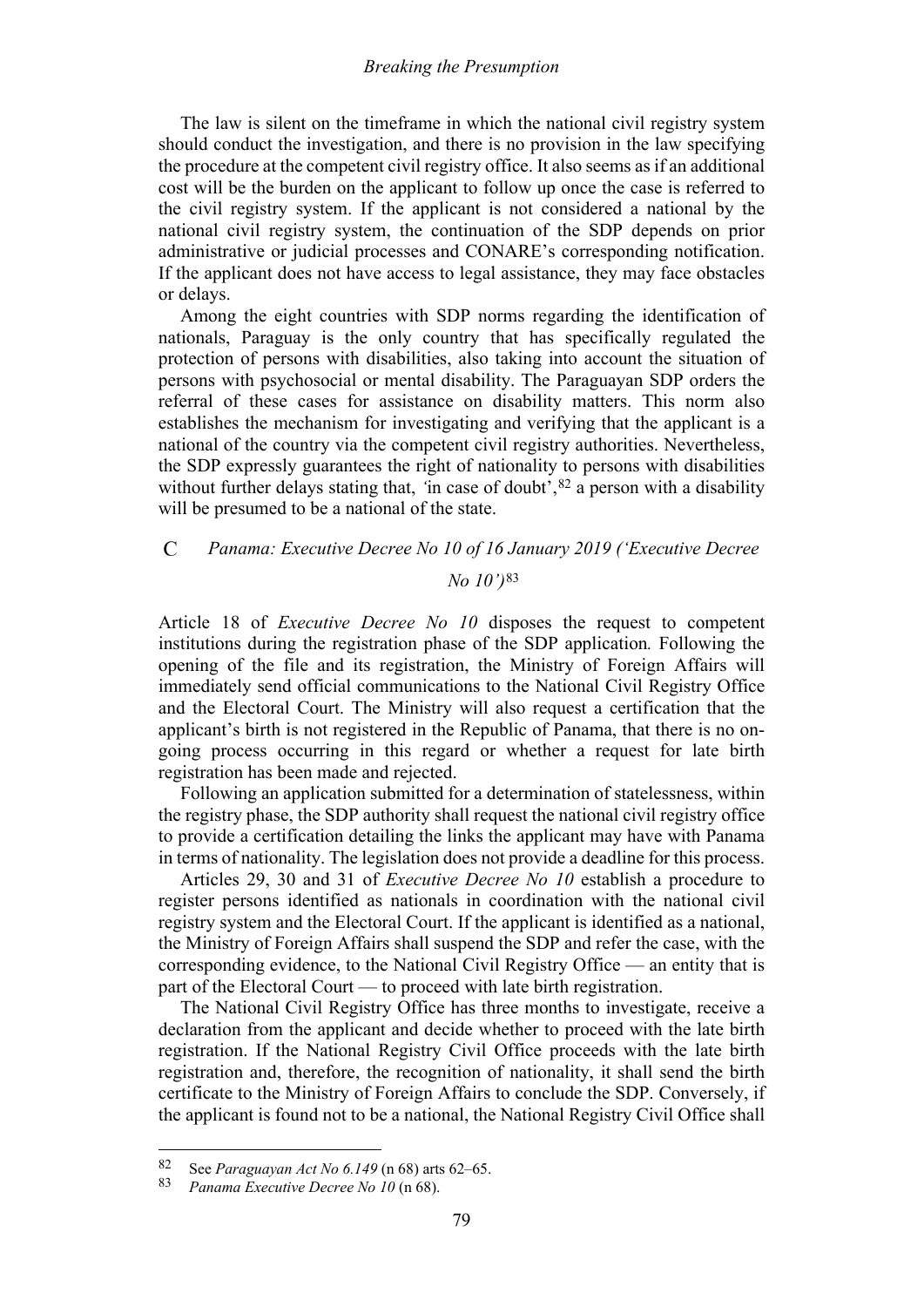notify the Ministry of Foreign Affairs of the rejection of citizenship and send the file to reactivate the SDP.

#### <span id="page-21-0"></span>D *Argentina: Law No 27.512 'Recognition and Protection of Statelessness Persons' ('Law No 27.512')*[84](#page-21-2)

Article 49 of *Law No 27.512* states that:

<span id="page-21-4"></span>when the National Commission for Refugees ('CONARE') determines, based on the documentation presented and the events argued in the application or interview, the person would have been born in Argentinian territory without a timely birth registry, the statelessness determination procedure will be suspended and the case will be communicated to the correspondent civil registry authority to proceed with the late birth registration. If the late birth registration procedure concludes without the person being registered as a national, the administrative or judicial decision will be communicated to CONARE to continue with the SDP.

Argentina relies on CONARE's discretion to determine whether to conduct a consultation and, accordingly, whether to proceed with the suspension of the SDP in cases where the applicant may be an Argentinian national. The decision is made according to the evidence available, either during the application phase or after the interview is conducted.

The law does not provide a timeframe for the national civil registry system to respond to CONARE's request, nor a timeframe in which to decide if the applicant has a right to nationality and late birth registration. Despite the gaps in this law, it requires the SDP to continue if the applicant is not registered in the civil registry. However, the law requires that CONARE receive a notification through a final judicial or administrative decision rejecting the applicant as a national of the country. This notification triggers the reactivation of the SDP, however, it involves time and costs for the applicant to follow up procedures in different jurisdictions, which often require the applicant to seek legal assistance.

#### <span id="page-21-1"></span> $E$ *Moldova: Law No 200 of 16 July 2010 on the Regime of Foreigners in the*

# *Republic of Moldova ('Law No 200')*[85](#page-21-3)

Article 87 of *Law No 200* contains provisions for the rejection of the application for the recognition of stateless status. Article  $87<sup>1</sup>(1)(e)$  states that the application for the recognition of stateless status may be rejected if the applicant holds the citizenship of the Republic of Moldova or of another state.

This law does not contain any disposition regulating the consultation and suspension of the SDP in cases where there is a possibility that the applicant could be a national of Moldova. The applicant must wait until the SDP ends and the application rejected on the basis that the authority considers the applicant not stateless but, rather, a national of Moldova. The authority is allocated six months to one year to decide the application under art  $87<sup>2</sup>(1)$ . However, if the process presents delays, in practice, the applicant would not have access to national recognition nor documentation. The law does not specify what process should be

<span id="page-21-2"></span><sup>84</sup> *Ley General No 27.512 'Reconocimiento y Protección de las Personas Apátridas'* [*'General Law No 27.512 'Recognition and Protection of Statelessness Persons'*] (2019) Boletín Oficial (Argentina) ('*Argentinian Law 27.512*').

<span id="page-21-3"></span><sup>85</sup> *Moldovan Law No 200* (n [68\)](#page-16-3).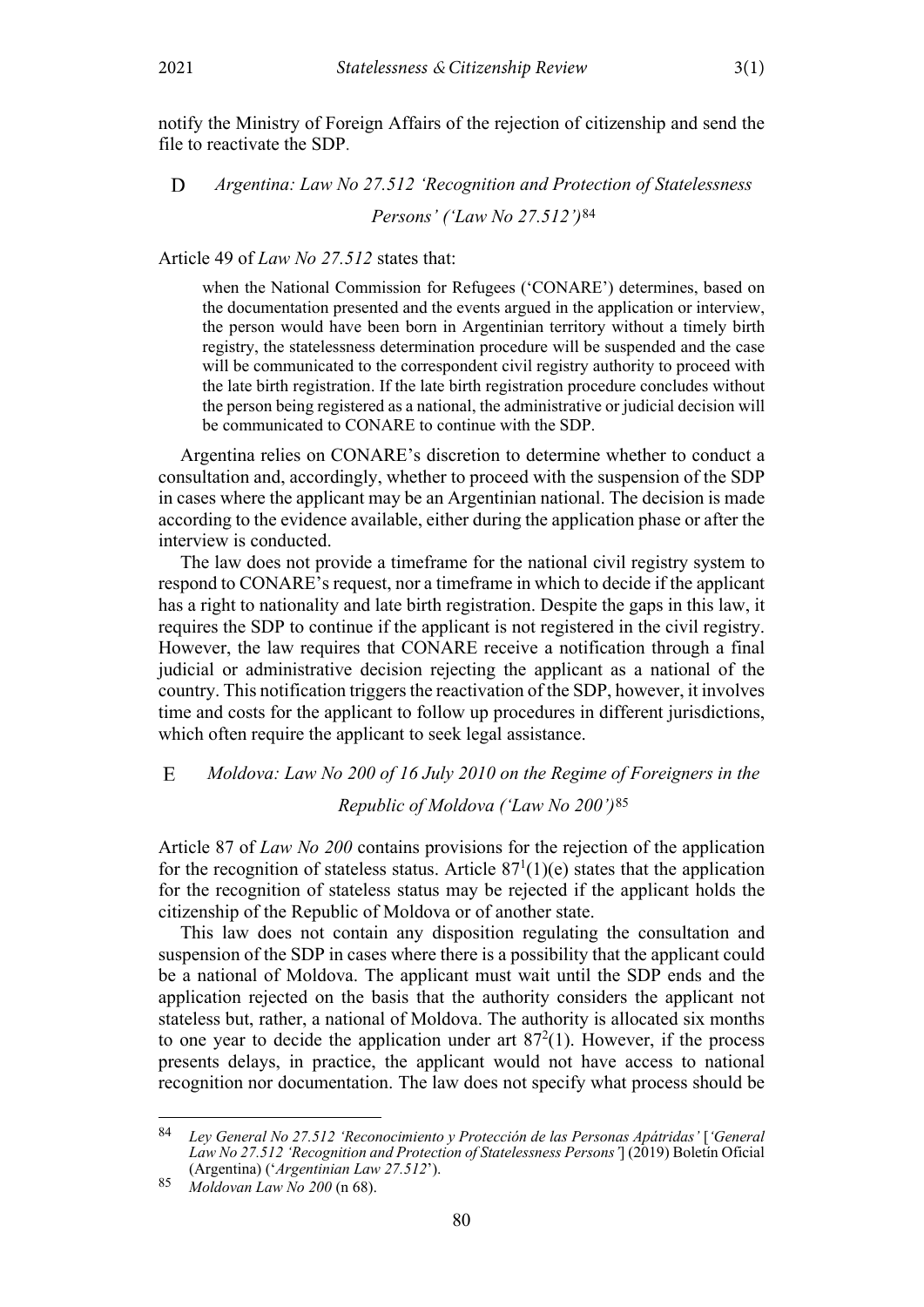### *Breaking the Presumption*

followed if the applicant is rejected based on the applicant not being stateless and, therefore, has the right to apply for Moldovan citizenship at the corresponding national civil registry system.

Moldova reported to UNHCR that, between 2011 and December 2019, 355 out of 1,144 applicants (31%) were recognised as stateless. UNHCR reported the following:

[i]t is noteworthy that among the 279 (24%) individuals whose applications were rejected, some were rejected on the basis that they were eligible to apply for Moldovan citizenship and were therefore subsequently directed to the appropriate government institution. Many of these applicants were ultimately granted Moldovan nationality.[86](#page-22-1)

In practice, the authority informs the applicant what process should be followed if the application is rejected. Generally, the process will be to apply for citizenship with the corresponding institution.<sup>[87](#page-22-2)</sup> It is unclear in the referred report how many of the 24% of rejected applications were eligible to apply for Moldovan nationality, however, this information indicates that Moldova has statistical data specifically concerning these cases. This reporting contributes to the visibility of *in situ* statelessness in SDP official statistics, and also constitutes an example of good practice for further public policies and decisions to be developed.

#### <span id="page-22-0"></span> $\mathbf{F}$ *Georgia: Ordinance No 523 'Approval of the Procedures for Determining*

*the Status of a Stateless Person in Georgia' ('Ordinance No 523')* [88](#page-22-3)

Article 6 of *Ordinance No 523* contains the procedure for reviewing applications. Article 6(1) states:

if the applicant does not have identification or travel documents, the Agency shall determine the identity of the applicant. To determine valid details about the applicant, the Agency shall request and obtain from Georgian and/or foreign authorized bodies, civil registration records and/or records or information concerning the issuance of the applicant's identification documents. If the Agency fails to obtain such data/record/information, the person's identity may be verified by written information provided by the corresponding authority of the State or local self-government body, medical or educational institution, or from an international or non-governmental organization, as well as by notarised written information submitted by two persons of full age and capacity.

Article 10 contains the grounds for refusing statelessness status determination. According to art 10(a) 'statelessness status recognition may be refused if it has been established that the applicant has Georgian or foreign citizenship'.[89](#page-22-4)

1. An applicant may be denied the determination of the status of stateless person in Georgia if:

<span id="page-22-1"></span><sup>86</sup> From this information it can be concluded that 510 (46%) of the cases were rejected. See the report provided by Moldova in *Good Practice Paper 2020* (n 3) 37.

<span id="page-22-2"></span> $\frac{87}{88}$  ibid.

<span id="page-22-3"></span><sup>88</sup> *Georgian Ordinance No 523* (n [68\)](#page-16-3), which replaced *Georgian President's Decree No 515 'Approving the Rules for Stateless Status Determination'* (2012) (Georgia).

<span id="page-22-4"></span><sup>89</sup> The same disposition is contained in *Georgian Ordinance No 523* (n [68\)](#page-16-3) art 23:

Article 23 — Grounds for refusing to determine the status of stateless persons and for termination of statelessness status:

<sup>(</sup>a) it is determined that he/she is a citizen of Georgia or of a foreign state.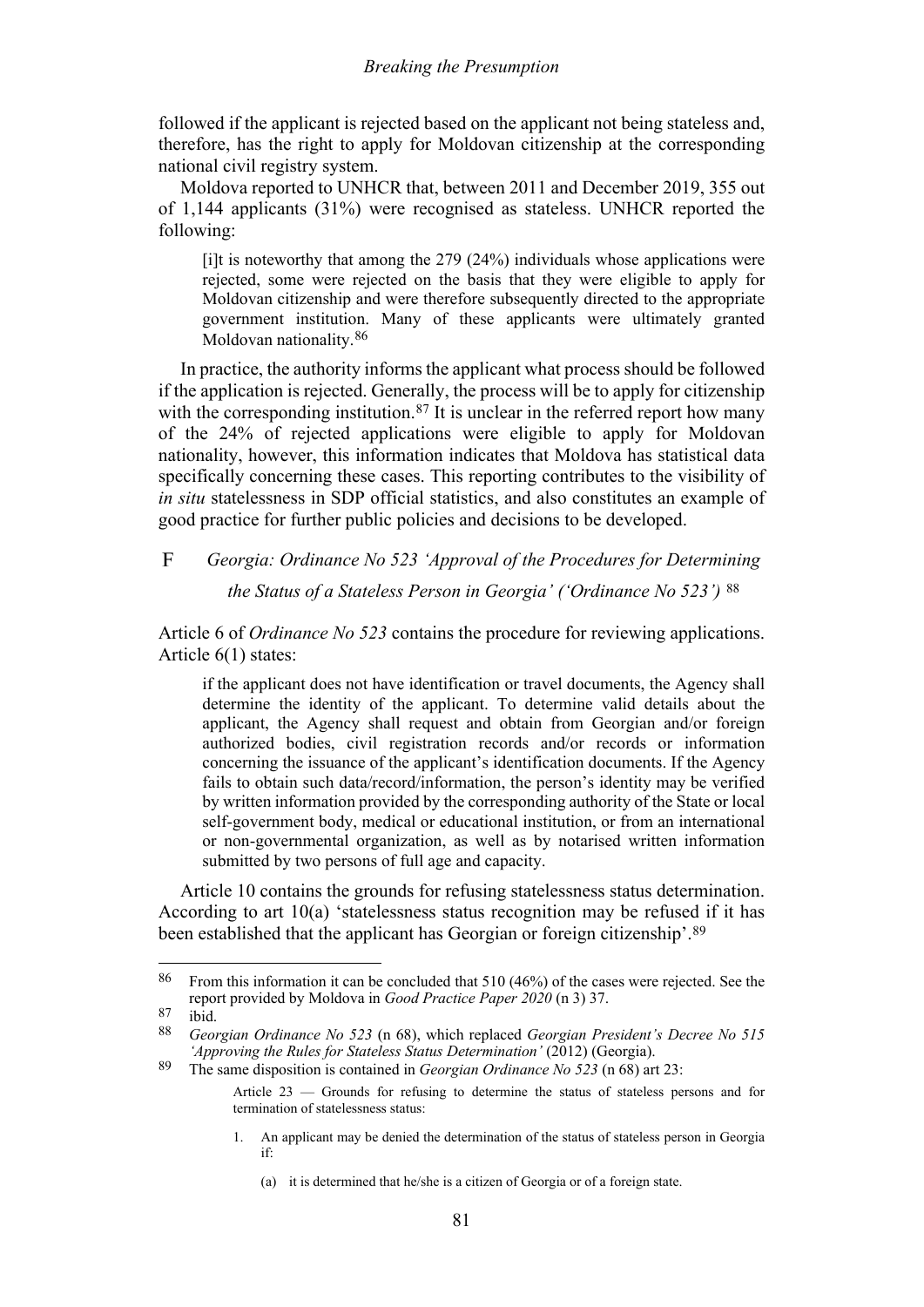When the applicant does not have an ID, inquiries to relevant local institutions, including the national civil registry, are made as part of due diligence in the SDP investigation phase. Like Moldova, the applicant must wait until the SDP ends which may take six to nine months according to the  $law<sup>90</sup>$  $law<sup>90</sup>$  $law<sup>90</sup>$  — before they are notified of the decision rejecting the application on the basis that they are not stateless but, instead, have the right to Georgian citizenship.

<span id="page-23-0"></span>*Turkey: Implementing Regulation on Foreigners and International*  G

<span id="page-23-6"></span>*Protection* ('*Regulation on Foreigners and International Protection*')[91](#page-23-3)

In Turkey, determination of statelessness occurs under art 49(3) of the *Regulation on Foreigners and International Protection*. Article 49(3) provides that:

investigations shall be carried out to determine whether the foreigners are among the 'unrecorded population' by contacting the relevant provincial/district directorates of civil registration and citizenship where there is a question of whether the applicant may be among the 'unrecorded population.<sup>[92](#page-23-4)</sup>

It can be elucidated that the SDP norm considers those who could be nationals as an 'unrecorded population' or unregistered. In the case of 'doubt' regarding whether the applicant is a national, the application rules grant the SDP discretion to conduct an investigation in consultation with national sources, such as local or national civil registry offices. The *Regulation* is silent on the timing of the investigation and what should be done if the applicant is identified as a national of the country. It is unclear whether the SDP would be suspended or filed, or if the applicant would have to wait until a final decision rejecting the application based on the applicant's entitlement to citizenship.

<span id="page-23-1"></span> $H$ *Ukraine: Law of Ukraine on Amending Certain Legislative Acts of Ukraine* 

*Regarding Recognition as a Stateless Person ('Ukraine Statelessness* 

<span id="page-23-7"></span>*Amendment Law')*[93](#page-23-5)

Article  $6<sup>1</sup>(2)$  of the *Ukraine Statelessness Amendment Law* governs the recognition of applicants as stateless persons. It states that:

[i]f any circumstances demonstrating the applicant's eligibility for the Ukrainian citizenship as per the Law of Ukraine on Citizenship of Ukraine arise during the procedure of recognition as a stateless person, review of the application on recognition as stateless person shall be suspended until completion of verification of belonging to the Ukrainian citizenship. Depending on the outcomes of such verification the review of the application on recognition as a stateless person shall be renewed or ceased.

According to art  $6^1(3)$ :

<span id="page-23-3"></span><span id="page-23-2"></span><sup>90</sup> *Georgian Ordinance No 523* ([n 68\)](#page-16-3) art 8(2).

<sup>91</sup> *Implementing Regulation on Foreigners and International Protection* (2016) 29656 Official Journal (Turkey) ('*Turkish Implementing Regulation*').

<span id="page-23-4"></span><sup>92</sup> The SDP norm considers those who could be nationals as part of the 'unrecorded population'. See ibid art 49(3).

<span id="page-23-5"></span><sup>93</sup> *Law of Ukraine on Amending Certain Legislative Acts of Ukraine regarding Recognition as a Stateless Person* (2020) (Ukraine) ('*Ukraine 2020 Statelessness Amendment*'). This law amended the *Law of Ukraine on the Legal Status of Foreigners and Stateless Persons* (1994) (Ukraine).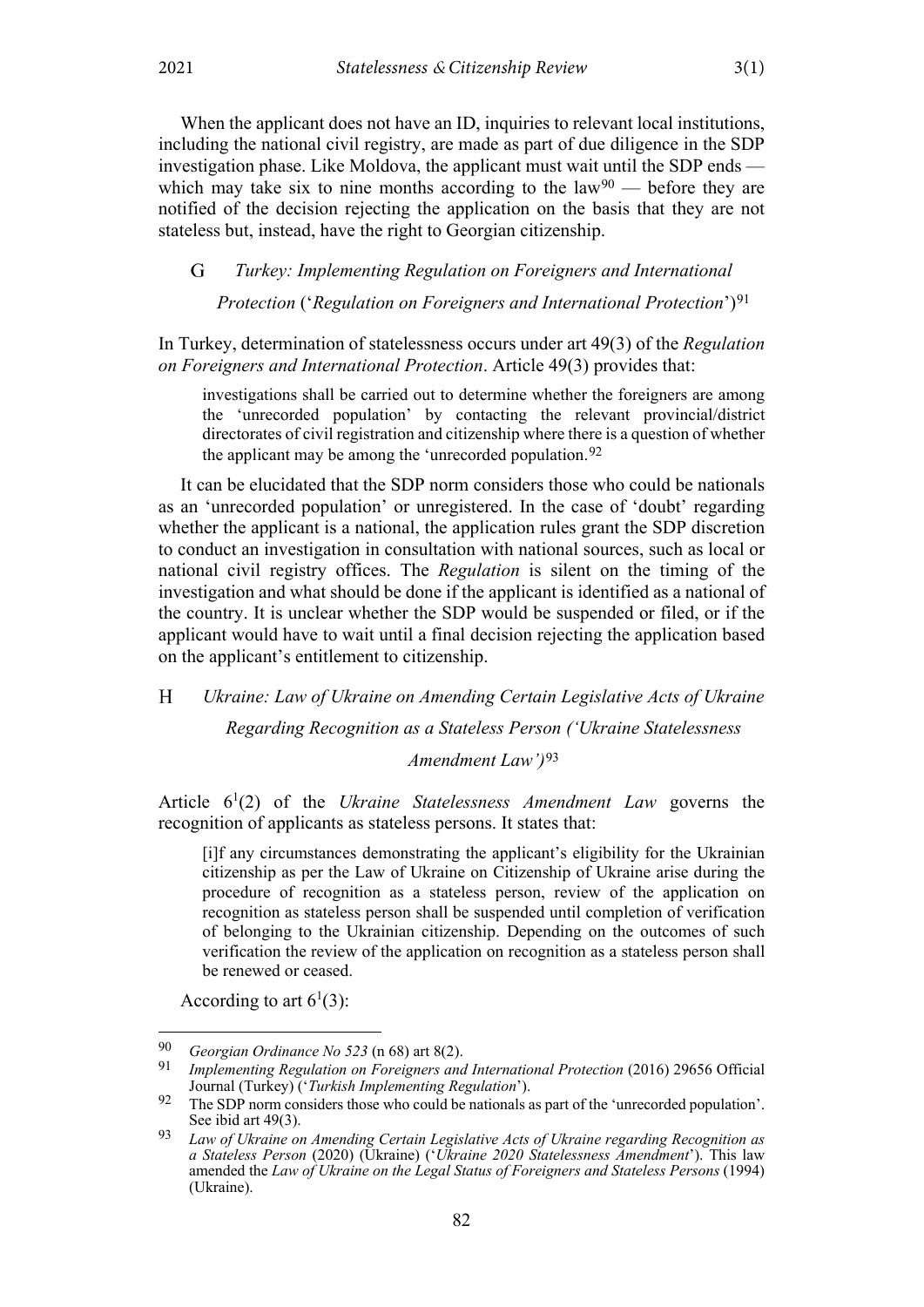Decision on refusal in recognition as a stateless person shall be made by the State Migration Service … if the applicant is a citizen of Ukraine or another State, provided that his/her citizenship was recognized by the competent authority of this State and the applicant was documented according to this State's legislation.

The law relies on the discretion of SDP authorities to suspend the process for the investigation or verification of whether the applicant is a citizen of Ukraine. The law does not establish a timeline for this investigation, nor for the suspension of the procedure. However, it states that, conditional on the outcome of such investigation, the SDP shall continue or end by filing the case.

As in Georgia and Moldova, the applicant shall wait until the SDP ends, rejecting the statelessness status application, or rejecting the application because the applicant is entitled to Ukrainian citizenship, or recognize the statelessness status. In this matter, the closing or filing of the case requires a final decision from the SDP authority rejecting the application since the applicant is eligible for citizenship.

#### <span id="page-24-0"></span>VII COMMENTARY ON THE SAFEGUARDS AGAINST THE PRESUMPTION THAT

#### SDP APPLICANTS ARE FOREIGN

SDP laws, measures or norms are part of administrative law, and the judicial review of these procedures shall be part of due process. The possibility that the applicant of the SDP may be a national of the country in which they have applied for the procedure may arise during the registration, interview or analysis phases of the SDP.[94](#page-24-1) The eight SDP systems discussed above do not establish which standard of evidence applies when there is suspicion or doubt that the applicant could be national of that state. However, as in RSD, the standard of evidence for SDP is shared between the authority and the applicant. It is enough for the standard of proof to be to a 'reasonable degree'<sup>[95](#page-24-2)</sup> to determine that the applicant is stateless.[96](#page-24-3) Therefore, the same standard of proof could be applicable to SDP norms, which have granted authorities discretion over the identification of nationals and the corresponding consultations with national civil registry systems.

Nevertheless, consultations and inquiries to national civil registry systems should be considered good practice as long as the discretion to refer a case to these systems is not left to SDP authorities. Costa Rica and Panama, for example, have established a compulsory inquiry to the national civil registry system as part of their SDP. In this manner, the presumption that the applicant is foreign is questioned. These safeguards in SDP norms guarantee the right to nationality and expedite access to the civil registry system, rather than consigning applicants to face delays.

Applicants who must wait until the end of the procedure (the final decision or resolution of the case) are left unprotected, as a result of the delays that occur in

<span id="page-24-1"></span><sup>94</sup> The 23 SDP norms analysed for this article establish similar procedural phases to RSD: 1. application or registration; 2. interview; 3. analysis of the case; and 4. decision.

<span id="page-24-2"></span><sup>&</sup>lt;sup>95</sup> '[S]tatelessness will not be established to a reasonable degree where the determination authority is able to point to clear evidence that the individual is a national of an identified State'. *Handbook on Protection of Stateless Persons* (n [2\)](#page-1-7) [89]–[93].

<span id="page-24-3"></span><sup>96</sup> The majority of the 23 SDP norms examined for this article follow this standard of proof or standard of evidence. Despite some countries in Europe not expressly stating this standard in their SDP, it seems that, in practice, it is followed. However, the SDP adopted in the Americas expressly state the same standard of proof. See *Handbook on Protection of Stateless Persons*  ([n 2\)](#page-1-7) 34–35 [89]–[93]; *Good Practice Paper 2020* (n 3) 16–18.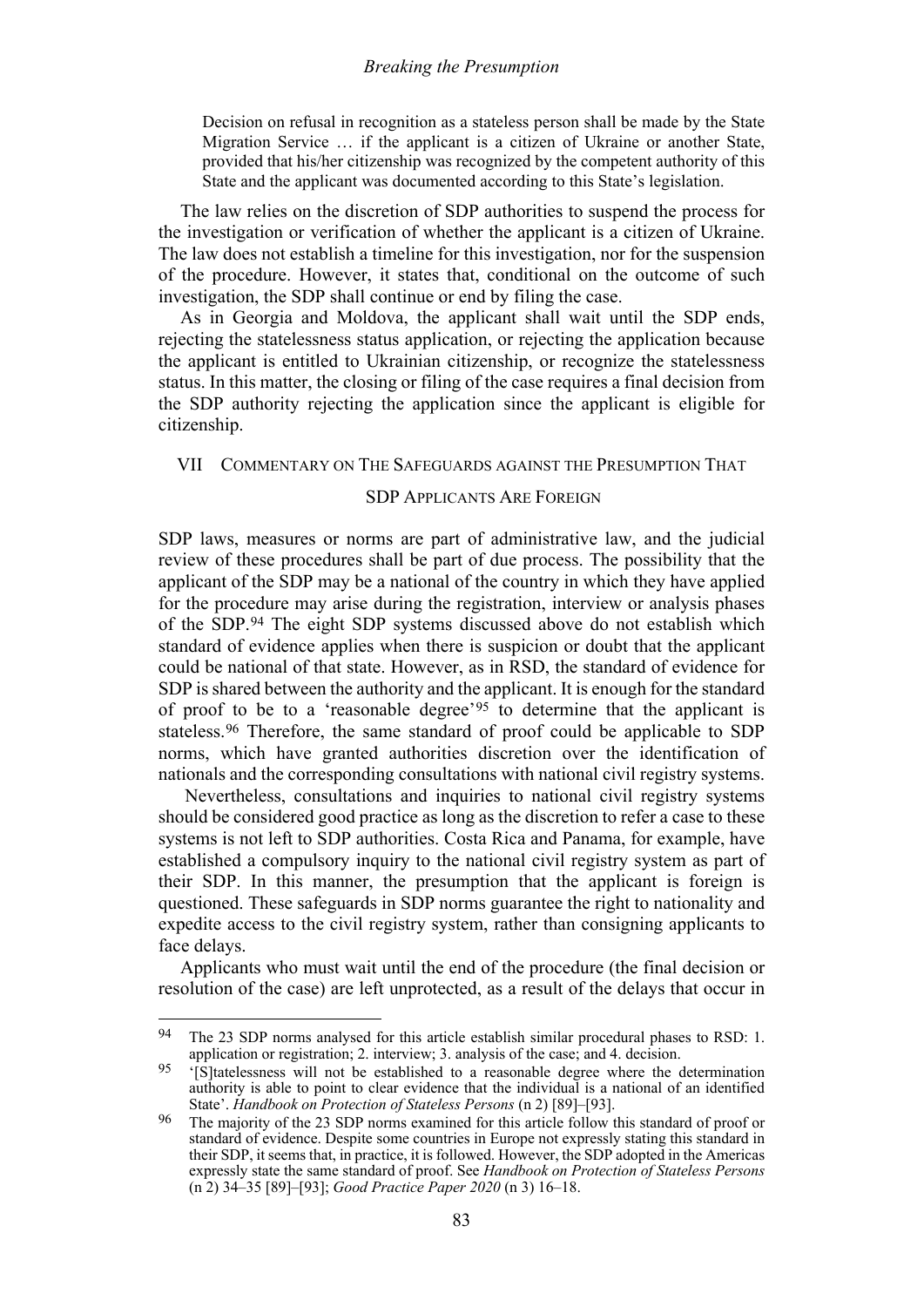practice. It is important that SDP norms are strengthened and designed to fill the gaps by indicating a timeframe for the referral of cases and the issuance of a decision between the SDP authority and the national civil registry system, as well as by clarifying how the inter-institutional coordination between them will operate. An express deadline established in the norm, by which the SDP authority must refer the case to the national civil registry system, constitutes a guarantee on behalf of the applicant. However, the civil registry system or the competent authority in this matter should also have an express timeframe established in the SDP norm in which they must answer the request from the SDP authority and proceed accordingly.

SDP norms from Costa Rica, Panama, Paraguay and Argentina (the Americas) constitute good practice for cases when the applicant may be a national of the country in which they have applied for a determination of their status. These norms expressly indicate the suspension of the SDP while the final investigation takes place at a national civil registry system. When the SDP authorities receive the conclusive decision from the civil registry or competent authority, the SDP process shall continue or conclude by filing the case.

However, it is important to include a safeguard expressly written in the norm in cases of omission or lack of answer from any authority. Such a safeguard would allow the applicant to take legal action or seek a remedy (either administrative or judicial) against administrative delays and reactivate the SDP process. Nevertheless, placing the obligation on the applicant to push the proceedings forward in the SDP and civil registry system constitutes a prejudicial burden on the applicant in terms of cost and time. Also, it is important to take into consideration the special vulnerabilities of the applicant and the challenges faced accessing free legal assistance.

On the other hand, the decision issued by the SDP authority rejecting the application would not recognise the right to nationality as a result of the SDP process, since the competent jurisdiction to decide on this matter is the national civil registry system. However, this administrative decision issued by the SDP authority rejecting statelessness recognition is itself recognition of the person's entitlement to nationality. The applicant could then claim the nationality at the corresponding national civil registry authority or jurisdiction. In other words, a decision issued by the SDP authority rejecting an applicant on the basis that they are 'eligible' for citizenship of the state in which have applied for a determination of statelessness, constitutes official evidence of the applicant's right to citizenship and, therefore, they are not stateless.

When the applicant has official knowledge that the application for statelessness status recognition has been rejected and they must pursue a citizenship process at a national civil registry system, it is important to ensure there are appropriate procedures for late birth registration. In this situation, a simple, flexible and expedited special procedure for the validation or recognition of nationality<sup>[97](#page-25-0)</sup> and late birth registration should be expressly established through administrative norms issued by the national civil registry system, taking into consideration special vulnerabilities. This would avoid applicants being subject to the requirements for ordinary late birth registration and procedures.[98](#page-25-1) Especially

<span id="page-25-1"></span><span id="page-25-0"></span><sup>97</sup> *Good Practice Paper 2020* (n 3) 3; *Guidelines No 2* ([n 55\)](#page-14-7) [6]–[7].<br>98 *Handbook on Protection of Stateless Persons* (n 2) 26 [61]

<sup>98</sup> *Handbook on Protection of Stateless Persons* ([n 2\)](#page-1-7) 26 [61]: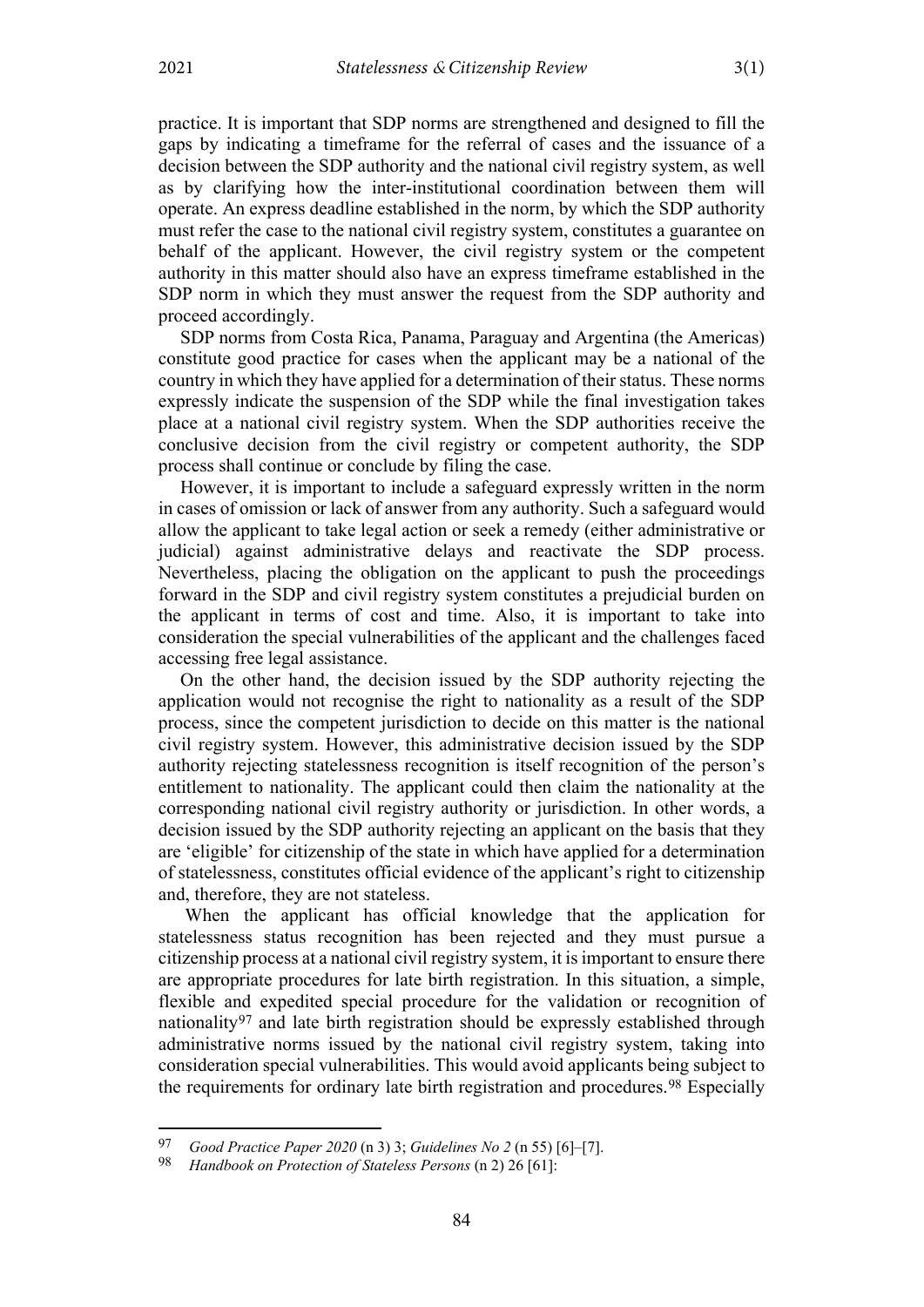<span id="page-26-0"></span>regarding the late birth registry of children, these administrative norms should include an expedited registry of applicants' children or descendants.[99](#page-26-1)

#### VIII CONCLUSION

Certainly, nationality is considered to be a stateless person's happy ending. Naturalisation, a citizenship granted by states to those considered foreigners or immigrants, is one of the main goals of SDP norms. This is both for protection purposes and because naturalisation definitively facilitates the applicant's integration into the society. SDP norms assume or presume that applicants are foreigners, and once recognised as stateless as a result of this process, they should have a route to access documentation (ID and residence) and naturalisation.

SDP applicants must be within the territory of the state to present their application.[100](#page-26-2) However, international standards recommend that SDPs are not applicable to *in situ* stateless. This population has largely been born in, or have strong links with, the territory, and are likely entitled to the right to nationality by constitution or law. Despite accurate statistics on statelessness remaining a challenge, it has been determined that most *in situ* stateless peoples in the world belong to discriminated minority groups, who are arbitrarily deprived of citizenship by acts and omissions of the state. In these cases, the remedy or solution is the immediate restoration and 'validation of nationality' through law, judicial and administrative measures, documentation and the effective enjoyment and exercise of nationality rights.

SDPs should not be used as a political tool by states. Stateless people who have the right to nationality must not be forced to apply to an SDP to be granted a second-class citizenship though a naturalisation formula. This allows governments to maintain a continuous threat of stripping the nationality granted by naturalisation. Therefore, SDPs should neither be applicable to prima facie or collective statelessness recognition in contexts of structural discrimination of minority groups.

Express dispositions in SDP laws or norms concerning procedures for cases where an applicant could be identified as a national of the country raise a 'red flag' against the presumption that SDP applicants are foreigners. The safeguards on SDP norms identified in Costa Rica, Paraguay, Panama, Argentina, Georgia,

The procedural requirements of both nationality campaigns and nationality verification procedures will be similar to those used in statelessness determination procedures in practice, as they need to reflect the forms of evidence available in a country and the difficulties faced by applicants in proving their nationality status.

<span id="page-26-1"></span><sup>99</sup> See *ICCPR* (n [41\)](#page-11-6) art 24(2); *Convention on the Rights of the Child,* opened for signature 20 November 1989, 1577 UNTS 3 (entered into force 2 September 1990) arts 3(1), 3(2), 7(1) and 7(2), also signed by the 23 SDP countries identified for this article. The special procedure on late birth registration shall also ensure citizenship acquisition.

Birth registration is the permanent recording of a child's existence and does not confer nationality. Nationality is acquired through the operation of a State's nationality law. The two processes are distinct. Nonetheless, birth registration helps to prevent statelessness because it establishes a legal record as to where a child was born and who his/her parents are, elements of information key to proving entitlement to nationality.

*Good Practice Papers*, *Action 7 (Ensuring Birth Registration for Prevention of Statelessness)* (Report, UNHCR 2017) 3. See also '#IBelong Campaign' (n [4\)](#page-1-8): Action 2: Ensure that no child is born stateless, Action 3: Remove gender discrimination from nationality laws, and Action 8: Issue nationality documentation to those with entitlement to it.

<span id="page-26-2"></span><sup>100</sup> The 23 SDP norms identified for this article require that the applicant shall be within the boundaries of the state; if the applicant is in the border, as refugee international standards, the state shall facilitate the access to SDP.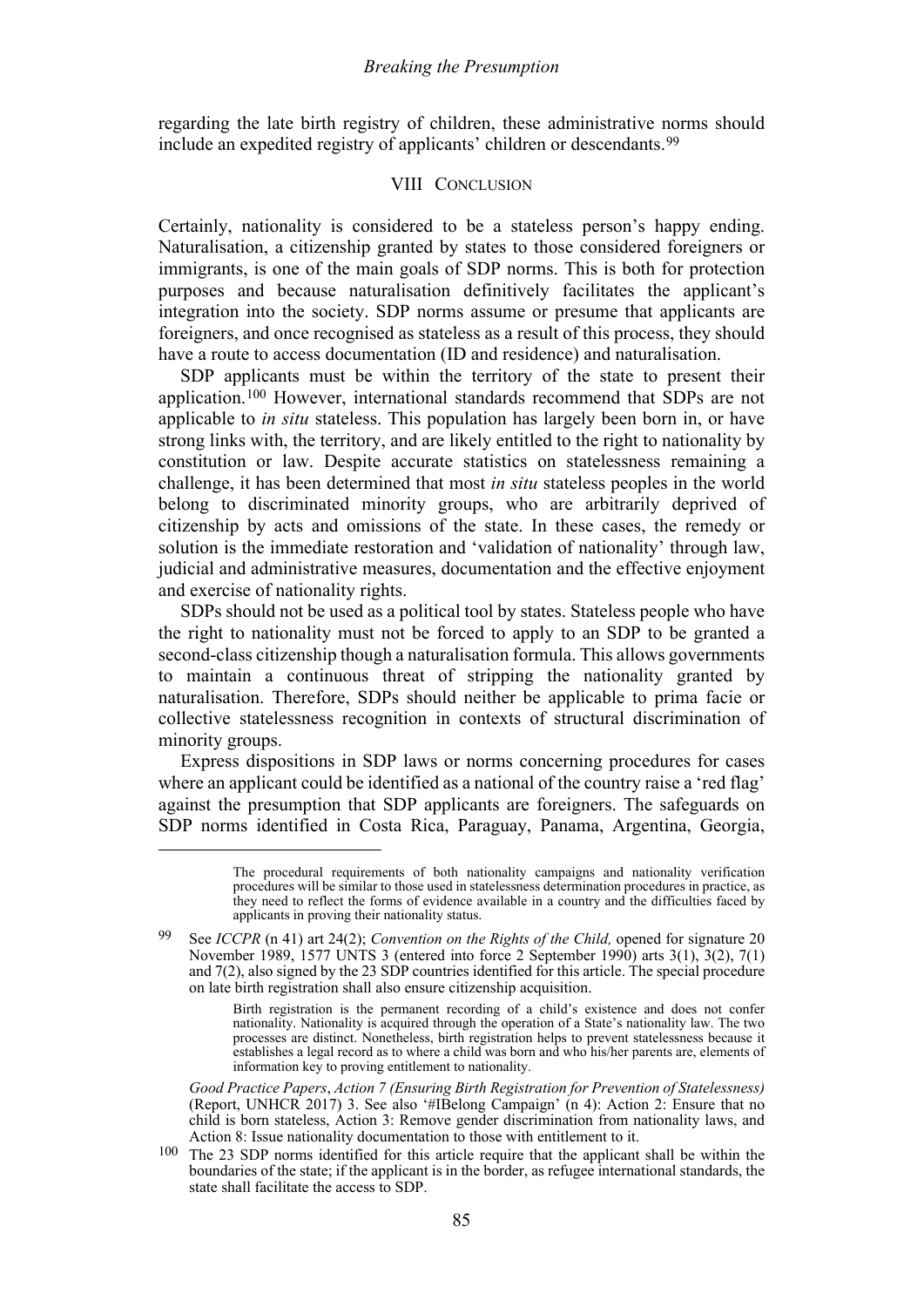Moldova, Ukraine and Turkey constitute a good practice that should be recognised, used as guidance and reinforced through further modifications of current SDP norms, implementation rules or future SDP norms adopted by states.

The national civil registry system or the relevant competent authority on citizenship should have the last word on citizenship, in close coordination with the institution that conducts the SDP. Inter-institutional consultations at a national level and any administrative or judicial decision must be done without delays and should adopt a differentiated approach when applicants present vulnerabilities, such as children or persons with disabilities. An expedited mechanism on behalf of the applicant between the jurisdiction where the SDP takes place and the national civil registry system still constitutes a challenge, unless both jurisdictions and competencies are assigned by law to one state entity or agency.

In addition, express safeguards on SDP legislation, such as those analysed in this article, break with the presumption that the applicant is foreign and constitute a legal basis for official statistics. The data of applicants who could be nationals of the state identified through an official SDP mechanism should be published by the civil registry system and by the authority that conducts the SDP. This information would benefit the analysis of decision makers on policies concerning nationality and statelessness.

Finally, states must ensure that the recognition of nationality is the first and fastest road towards ending statelessness. Supporting state policies which move towards naturalisation, instead of recognising the right to nationality for those entitled to it, constitutes a symptom of a sickness not yet eradicated. Therefore, naturalisation as a political, humanitarian or pragmatic solution against statelessness should be avoided or adopted as a last resort.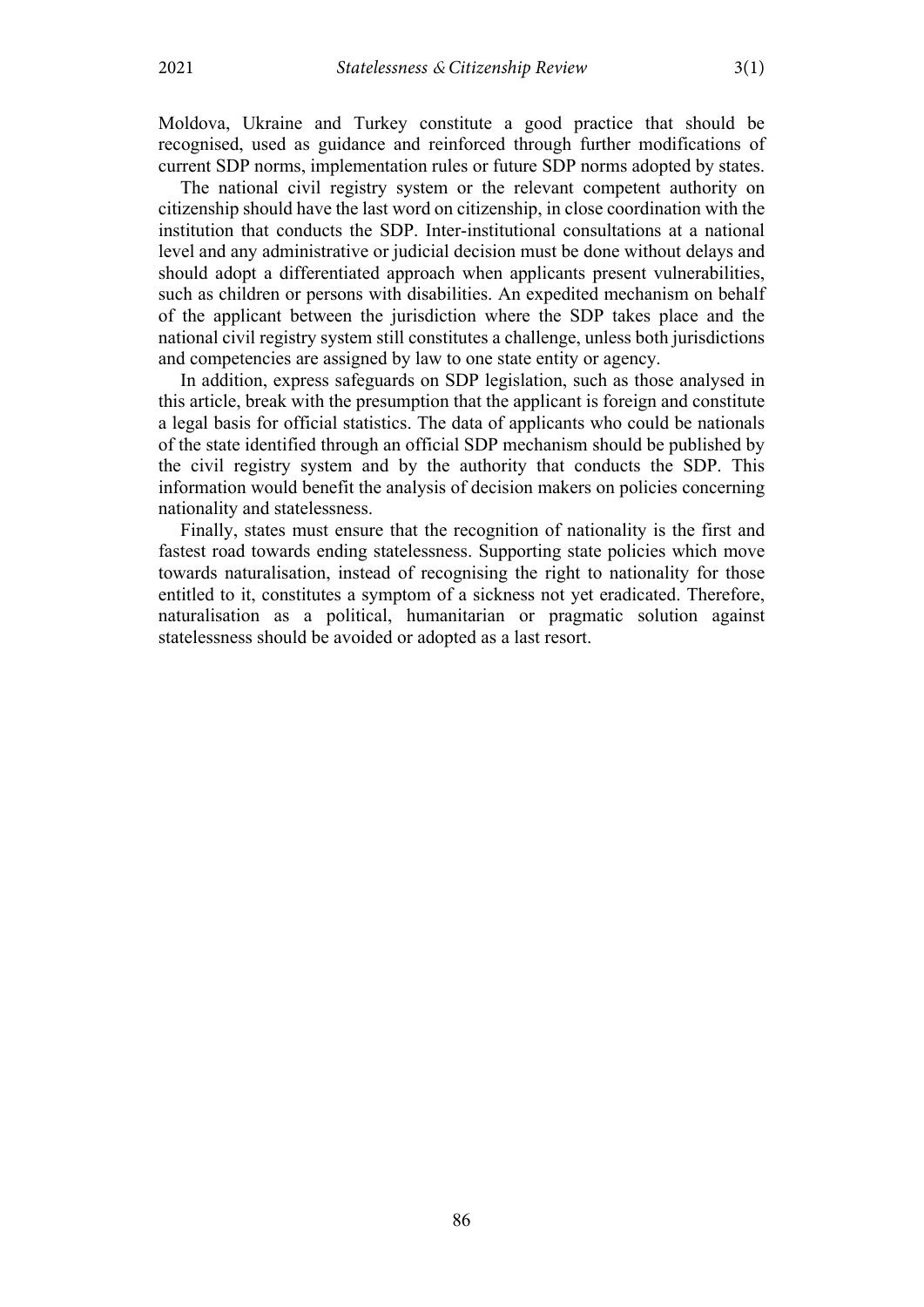# IX TABLE OF SDP LAWS

#### $\mathbf{A}$ *Americas*

<span id="page-28-1"></span><span id="page-28-0"></span>

|               | <b>Organic Law that</b>                    |         | SDP: Law/<br><b>Executive Branch</b>        |         | <b>SDP</b><br><b>Express</b> |
|---------------|--------------------------------------------|---------|---------------------------------------------|---------|------------------------------|
| Country       | <b>Makes Reference</b><br>to Statelessness | Year    | <b>Decree, Resolution</b><br>or Application | Year    | Reference<br>to Civil        |
| Mexico        | Law of Refugees,                           | 2011,   | <b>Rules</b><br>Regulation of the           | 2012,   | <b>Registry</b><br>No        |
|               | Political Asylum                           | amdt in | Law of Refugees                             | amdt in |                              |
|               | and                                        | 2016.   | and                                         | 2014    |                              |
|               | Complementary                              |         | Complementary                               |         |                              |
|               | Protection                                 |         | Protection                                  |         |                              |
| Costa Rica    | Law No 8764 of                             | 2010    | <b>Executive Decree</b>                     | 2016    | $Yes^{101}$                  |
|               | 2009 'General Law                          |         | No 39620 of 2016                            |         |                              |
|               | on Migration and                           |         | 'Regulations for the                        |         |                              |
|               | Foreigners'                                |         | Declaration of the                          |         |                              |
|               |                                            |         | <b>Status of Stateless</b><br>Persons'      |         |                              |
| <b>Brazil</b> | Law No 13.445, of                          | 2017    | Decree No 9.199, of                         | 2017    | N <sub>o</sub>               |
|               | 24 May 2017                                |         | 20 November 2017                            |         |                              |
|               | Instituting the                            |         | 'Regulating Law                             |         |                              |
|               | Migration Law'                             |         | 13.445, of May 24,                          |         |                              |
|               |                                            |         | 2017, Which                                 |         |                              |
|               |                                            |         | Instituted the                              |         |                              |
|               |                                            |         | Migration Law'                              |         |                              |
| Ecuador       | Organic Law on<br>Human Mobility           | 2017    | 1. Organic Law on<br>Human Mobility         | 2017    | N <sub>0</sub>               |
|               |                                            |         |                                             |         |                              |
|               |                                            |         | 2. Executive Order                          | 2018    |                              |
|               |                                            |         | No 111 'Regulation                          |         |                              |
|               |                                            |         | of the Organic Law                          |         |                              |
|               |                                            |         | on Human                                    |         |                              |
|               |                                            |         | $M obility'{}^{102}$                        |         |                              |
|               |                                            |         |                                             |         |                              |
|               |                                            |         | 3. Executive Order                          | 2018    |                              |
|               |                                            |         | No 000150<br>'Instructive for the           |         |                              |
|               |                                            |         | Process of                                  |         |                              |
|               |                                            |         | <b>Determining Status</b>                   |         |                              |
|               |                                            |         | of Refugees and                             |         |                              |
|               |                                            |         | Stateless person in                         |         |                              |
|               |                                            |         | Ecuador <sup>'103</sup>                     |         |                              |
| Paraguay      |                                            |         | Law 6.149                                   | 2018    | Yes <sup>104</sup>           |
|               |                                            |         | 'Protection and                             |         |                              |
|               |                                            |         | Assistance to                               |         |                              |
|               |                                            |         | Enable                                      |         |                              |
|               |                                            |         | Naturalisation for<br>Stateless Persons'    |         |                              |
| Uruguay       |                                            |         | Law No 19.682                               | 2018    | No                           |
|               |                                            |         | 'Recognition and                            |         |                              |

<span id="page-28-2"></span><sup>101</sup> *Decree No 39620* (n [76\)](#page-18-5) art 12.

<span id="page-28-3"></span><sup>102</sup> (2018) 55 Registro Oficial 1 (Ecuador).

<span id="page-28-4"></span><sup>103</sup> (2018) 156 Registro Oficial 5 (Ecuador).

<span id="page-28-5"></span><sup>104</sup> *Paraguayan Law No 6.149* ([n 68\)](#page-16-3) arts 52, 65.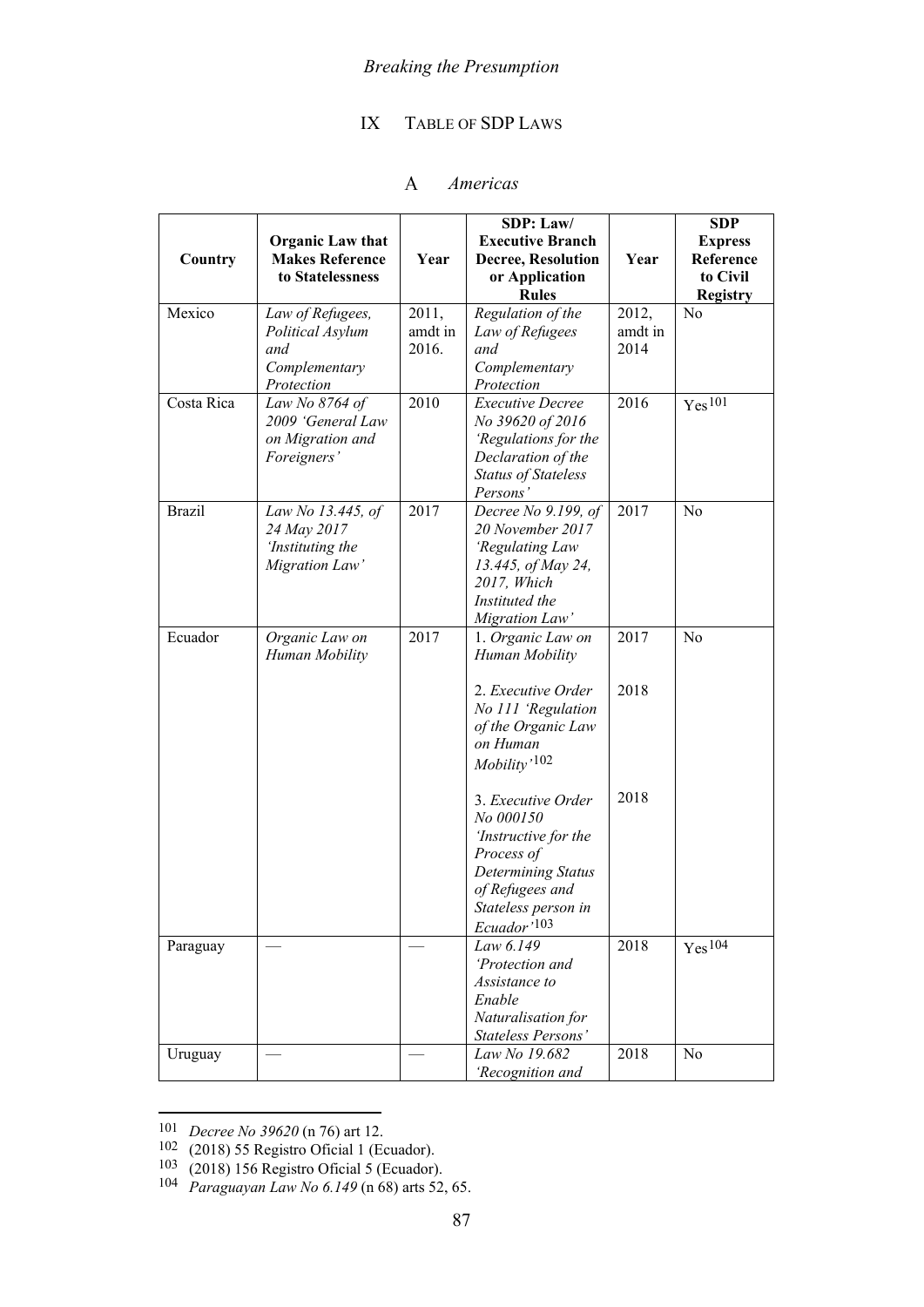|           |  | Protection of<br>Stateless Persons'                                                    |      |                    |
|-----------|--|----------------------------------------------------------------------------------------|------|--------------------|
| Panama    |  | <i>Executive Decree</i><br>No 10 of 16<br>January 2019                                 | 2019 | Yes <sup>105</sup> |
| Argentina |  | Law No 27.512<br>'Recognition and<br>Protection of<br><b>Statelessness</b><br>Persons' | 2019 | Yes <sup>106</sup> |

<span id="page-29-0"></span>

| Country | <b>Organic Law that</b><br><b>Makes Reference</b><br>to Statelessness                         | Year                                             | SDP: Law/<br><b>Executive Branch</b><br><b>Decree, Resolution</b><br>or Application<br><b>Rules</b>                                                                                                                                                               | Year         | <b>SDP</b><br><b>Express</b><br>Reference<br>to Civil<br><b>Registry</b> |
|---------|-----------------------------------------------------------------------------------------------|--------------------------------------------------|-------------------------------------------------------------------------------------------------------------------------------------------------------------------------------------------------------------------------------------------------------------------|--------------|--------------------------------------------------------------------------|
| France  | Code of Entry and<br><b>Stay of Foreigners</b><br>and the Right of<br>$Asylum$ <sup>107</sup> | 1952<br>and<br>subseq<br>uent<br>amend<br>ments. | 1. Code of Entry<br>and Stay of<br>Foreigners and the<br>Right of Asylum<br>2. Decree No 2015-<br>1166 of September<br>21, 2015 Issued for<br>the Application of<br>Law No 2015-925<br>of July 29, 2015 on<br>the Reform of the<br>Right to Asylum <sup>108</sup> | 2015<br>2015 | N <sub>0</sub>                                                           |
| Italy   | Law No $91$ of 5<br>February 1992                                                             | 1992                                             | Decreto del<br>Presidente della<br>Repubblica 12                                                                                                                                                                                                                  | 1994         | N <sub>0</sub>                                                           |

#### <span id="page-29-1"></span>B *Europe*

<span id="page-29-2"></span><sup>105</sup> *Panama Executive Decree No 10* (n [68\)](#page-16-3) arts 18, 29, 30, 31.

<span id="page-29-4"></span><span id="page-29-3"></span><sup>106</sup> *Argentinian Law 27.512* ([n 84\)](#page-21-4) art 49.

<sup>107</sup> *Code de l'entrée et du séjour des étrangers et du droit d'asile* [*Code of Entry and Stay of Foreigners and the Right of Asylum*] (France) L8120-1–L812-8 ('*French Code of Entry and Stay*'), created by *Loi No 2015-925 du 29 juillet 2015 relative à la réforme du droit d'asile* [*Law No 2015-925 of July 29, 2015 on the Reform of the Right to Asylum*], 0174 JORF (France). The *French Code of Entry and Stay* was adopted by the Parliament and amended by *Ordonnance No 45-2658 du 2 novembre 1945 relative a l'entree et au sejour des etrangers en france et portant creation de l'office national d'immigration* [*Ordinance No 45-2658 of November 2, 1945 Relating to the Entry and Stay of Foreigners in France and Establishing the National Immigration Office*], 259(4) JORF 7223 (France). After 1952, *Loi No 2003-1176 du 10 décembre 2003 modifiant la loi no 52-893 du 25 juillet 1952 relative au droit d'asile (1)* [*Law No 2003-1176 of December 10, 2003 Amending Law No 52-893 of July 25, 1952 Relating to the Right to Asylum (1)*], 86 JORF 1 (France) modified the 1952 law and it entered in force in 2004. *French Code of Entry and Stay* has had different modifications until its current version which was enacted in 2021.

<span id="page-29-5"></span><sup>108</sup> *Décret No 2015-1166 du 21 septembre 2015 pris pour l'application de la loi no 2015-925 du 29 juillet 2015 relative à la réforme du droit d'asile* [*Decree No 2015-1166 of September 21, 2015 Issued for the Application of Law No 2015-925 of July 29, 2015 on the Reform of the Right to Asylum*], 0174 JORF (France). These modifications in 2015 to the *French Code of Entry and Stay* ([n 107\)](#page-29-1) introduced the SDP in France.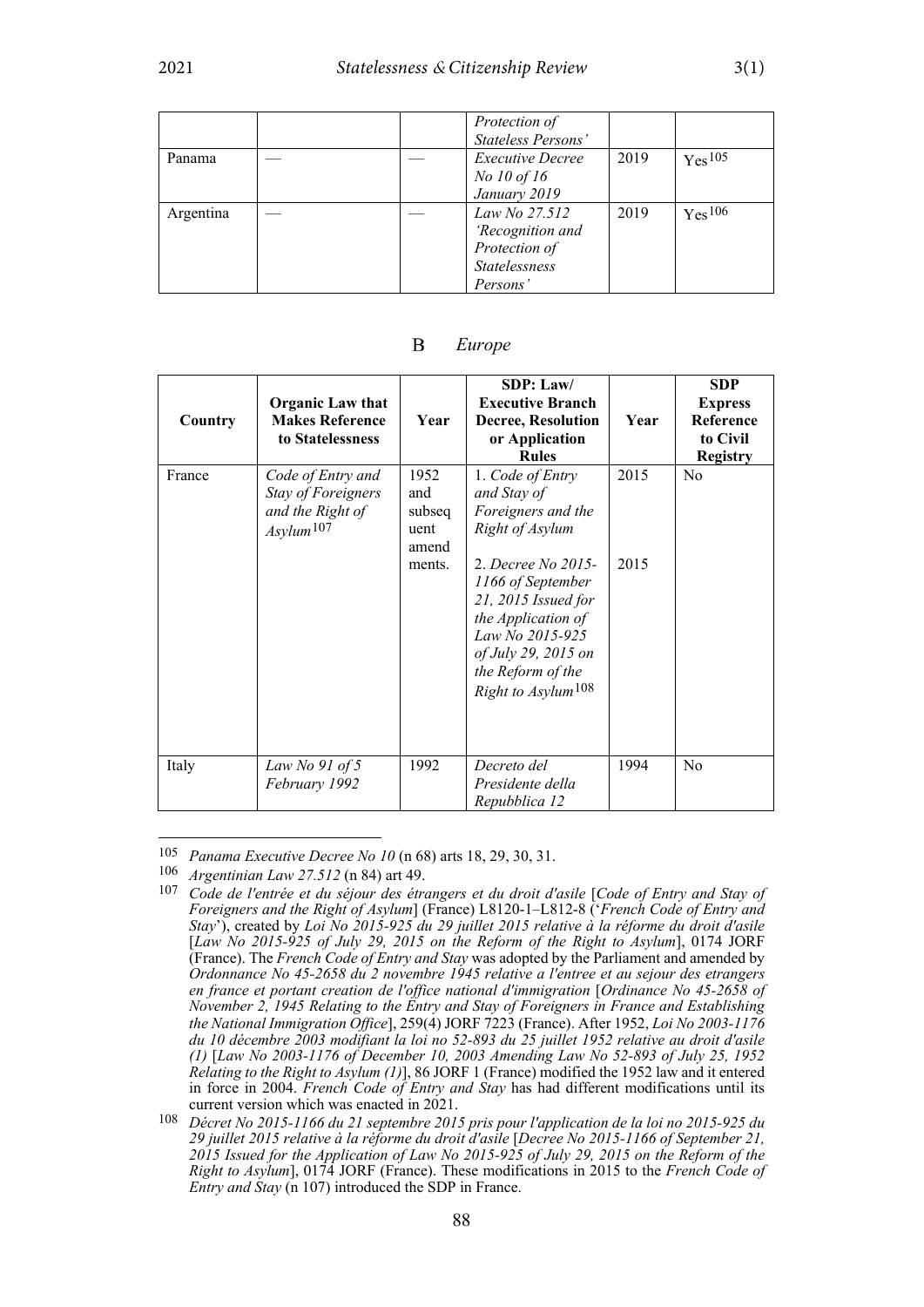### *Breaking the Presumption*

|         | 'New Norms on<br>Citizenship'109                                                                                                                                                                                            |                          | Ottobre 1993 No<br>572 'Regolamento<br>di Esecuzione della                                                                                                                                                               |                         |                |
|---------|-----------------------------------------------------------------------------------------------------------------------------------------------------------------------------------------------------------------------------|--------------------------|--------------------------------------------------------------------------------------------------------------------------------------------------------------------------------------------------------------------------|-------------------------|----------------|
|         |                                                                                                                                                                                                                             |                          | Legge 5 febbraio<br>1992, No 91,                                                                                                                                                                                         |                         |                |
|         |                                                                                                                                                                                                                             |                          | Recante Nuove<br>Norme sulla<br>Cittadinanza <sup>110</sup>                                                                                                                                                              |                         |                |
| Spain   | Organic Law<br>8/2000 of 22<br>December,<br>Reforming Organic<br>Law 4/2000, of 11<br>January, Regarding<br>the Rights and<br>Freedoms of<br><b>Foreign Nationals</b><br>Living in Spain and<br>Their Social<br>Integration | 2000                     | Royal Decree<br>865/2001 of 20 July<br>Approving the<br>Regulation for the<br>Recognition of the<br><b>Status of Stateless</b><br>$Persons$ <sup>111</sup>                                                               | 2001                    | N <sub>o</sub> |
| Latvia  | 1.Citizenship<br>Law <sup>112</sup>                                                                                                                                                                                         | 1994,<br>amdt in<br>2013 | 1. Law on<br>Statelessness<br>Persons                                                                                                                                                                                    | 2004<br>amdt in<br>2013 | No             |
|         | 2. Law on the<br>Status of Those<br>Former USSR<br>Citizens Who Are<br>Not Citizens of<br>Latvia or Any Other<br><b>State</b>                                                                                               | 1995                     | 2. Regulations of<br>the Cabinet of<br>Ministers No 976,<br>'Procedures for<br>Recognizing a<br>Stateless or Non-<br>Citizen Child Born<br>in Latvia after<br>August 21, 1991 as<br>a Latvian<br>Citizen <sup>'113</sup> | 2013                    |                |
| Hungary | Act LV of 1993<br>'Hungarian<br>Citizenship <sup>'114</sup>                                                                                                                                                                 | 1993                     | 1. Act II of 2007<br>'Admission and<br>Right of Residence<br>of Third-Country<br>Nationals'.                                                                                                                             | 2007<br>amdt in<br>2019 | N <sub>o</sub> |
|         |                                                                                                                                                                                                                             |                          | 2. Decree 114/2007<br>(V24)<br>'Implementation of                                                                                                                                                                        | 2007                    |                |

<span id="page-30-0"></span><sup>109</sup> *Law No 91 of 5 February 1992 'New Norms on Citizenship'* (Italy).

<span id="page-30-2"></span><span id="page-30-1"></span><sup>110</sup> 2 Gazzetta Ufficiale (Italy).

<sup>111</sup> *Real Decreto No 865/2001, de 20 de julio, por el que se Aprueba el Reglamento de Reconocimiento del Estatuto de Apátrida* [*Royal Decree 865/2001 of 20 July Approving the Regulation for the Recognition of the Status of Stateless Persons*] (Spain).

<span id="page-30-3"></span><sup>112</sup> (1994) 93 Latvijas Vēstnesis (Latvia). *See also* The *Regulations of the Cabinet of Ministers No 974 'Procedures for Registering a Person as a Latvian Citizen'* (2013) 191 Latvijas

<span id="page-30-4"></span>Vēstnesis (Latvia). 113 (2013) 191 Latvijas Vēstnesis (Latvia). See also *Regulations of the Cabinet of Ministers No 1001 'Procedures for Receiving and Examining Application for Naturalisation'* (2013) 191 Latvijas Vēstnesis, art 5 (Latvia). Additionally, the Parliament of Latvia adopted a new law in 2019 for children born after 1 January 2020: *On the Termination of the Granting of the Status of a Non-Citizen to Children* (2019) 224 Latvijas Vēstnesis, art 5 (Latvia).

<span id="page-30-5"></span><sup>114</sup> (Hungary).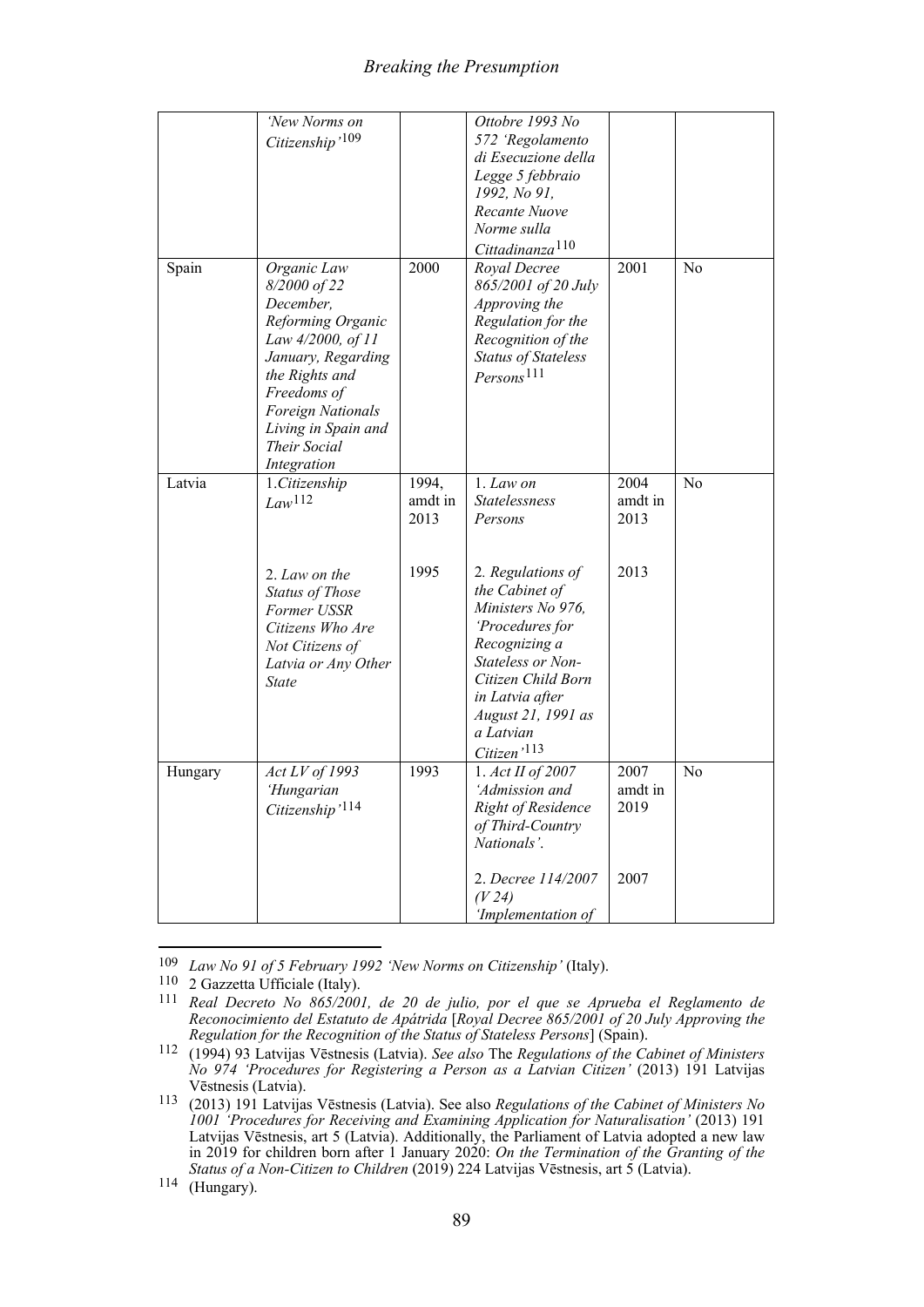|         |                                                  |         | Act II of 2007 on<br>the Admission and             |         |                    |
|---------|--------------------------------------------------|---------|----------------------------------------------------|---------|--------------------|
|         |                                                  |         | Right of Residence                                 |         |                    |
|         |                                                  |         | of Third-Country                                   |         |                    |
| Moldova | 1.Law No 200 of 16                               | 2010    | Nationals' <sup>115</sup><br>1.Law No 200 of 16    | 2010    | Yes <sup>117</sup> |
|         | July 2010 on the                                 | amdt in | July 2010 on the                                   | amdt in |                    |
|         | Regime of                                        | 2011    | Regime of                                          | 2011    |                    |
|         | Foreigners in the<br>Republic of                 |         | Foreigners in the<br>Republic of                   |         |                    |
|         | Moldova                                          |         | Moldova                                            |         |                    |
|         | 2. Law No 284 of                                 | 2011    | 2. Law No 284 of                                   | 2011    |                    |
|         | 18 December 2011<br>on Amendment and             |         | 18 December 2011<br>on Amendment and               |         |                    |
|         | Completion of                                    |         | Completion of                                      |         |                    |
|         | Certain Legislative                              |         | Certain Legislative                                |         |                    |
| United  | Documents<br>Immigration                         | 2013,   | Documents <sup>116</sup><br>Immigration            | 2013,   | N <sub>o</sub>     |
| Kingdom | Rules <sup>118</sup>                             | amdt in | Rules <sup>119</sup>                               | amdt in |                    |
|         |                                                  | 2019    |                                                    | 2019    |                    |
|         |                                                  |         |                                                    | 2019    |                    |
| Georgia | 1. Organic Law of                                | 2010    | Stateless Leave <sup>120</sup><br>Ordinance No 523 | 2014    | Yes <sup>122</sup> |
|         | Georgia on                                       |         | 'Approval of the                                   |         |                    |
|         | Georgian                                         |         | Procedures for                                     |         |                    |
|         | Citizenship <sup>121</sup>                       |         | Determining the<br>Status of a Stateless           |         |                    |
|         | 2. Law of the                                    | 2014    | Person in Georgia'                                 |         |                    |
|         | Republic of                                      |         |                                                    |         |                    |
|         | Georgia on the<br>Legal Status of                |         |                                                    |         |                    |
|         | Aliens and                                       |         |                                                    |         |                    |
|         | Statelessness                                    |         |                                                    |         |                    |
| Kosovo  | Persons<br>1.Law No 04/L-215                     | 2015    | Administrative                                     | 2015,   | N <sub>o</sub>     |
|         | 'Citizenship of                                  |         | Instruction (MIA)                                  | modifie |                    |
|         | $Kosovo'$ <sup>123</sup>                         |         | No 06/2020 for the                                 | d in    |                    |
|         |                                                  | 2013    | Procedure and<br>Criteria of                       | 2020.   |                    |
|         | 2.Law No 04/L-219<br>'Foreigners' <sup>124</sup> |         | Determining the                                    |         |                    |
|         |                                                  |         | Status of the                                      |         |                    |
|         |                                                  |         | Stateless Person,<br>the Manner of                 |         |                    |
|         |                                                  |         |                                                    |         |                    |

<span id="page-31-0"></span>115 (Hungary).

- <span id="page-31-2"></span>117 *Moldovan Law No 200* (n [68\)](#page-16-3) art 87.
- <span id="page-31-3"></span>118 (1994) pt 14 'Stateless Persons' (United Kingdom).
- <span id="page-31-4"></span>119 ibid.
- <span id="page-31-5"></span><sup>120</sup> *Stateless Leave* (Guidance Version 3.0, UK Home Office 30 October 2019).<br><sup>121</sup> (Georgia)
- (Georgia).
- <span id="page-31-7"></span><span id="page-31-6"></span>122 *Georgian Ordinance No 523* ([n 68\)](#page-16-3) arts 6, 10; *Georgian Aliens Law* (n [61\)](#page-15-7) art 23.
- <span id="page-31-9"></span><span id="page-31-8"></span><sup>123</sup> (2015) 33 Official Gazette of the Republic of Kosova (Kosovo).<br><sup>124</sup> (2013) 35 Official Gazette of the Republic of Kosova (Kosovo).
- $(2013)$  35 Official Gazette of the Republic of Kosova (Kosovo).

<span id="page-31-1"></span><sup>116</sup> *Moldovan Law No 284* (n [68\)](#page-16-3) amends the following laws: *Law No 275 of 10 November 1994 'Law on Legal Status of Foreign Citizens and Stateless Persons in the Republic of Moldova*, Official Gazette of the Republic of Moldova (Moldova); *Law No 1024-XIV on Citizenship of the Republic of Moldova* (2000) 98 Official Gazette of the Republic of Moldova 709 (Moldova); *Moldovan Law No 200* (n [68\)](#page-16-3).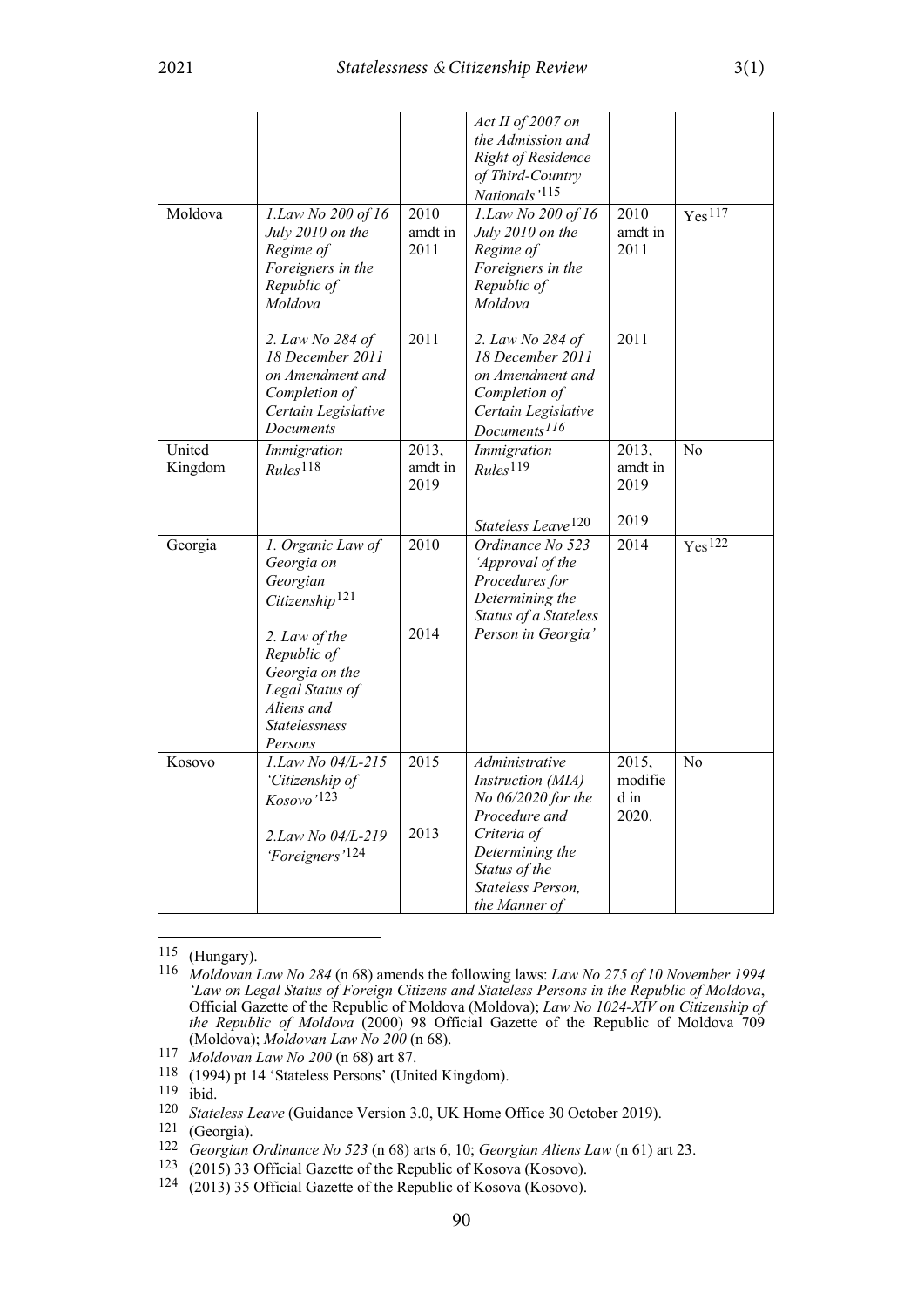|            |                                                                                                                                 |                                          | Acquisition of the<br>Citizenship by the<br><b>Stateless Person</b><br>and the Person with<br>Refugee Status <sup>125</sup> |      |                    |
|------------|---------------------------------------------------------------------------------------------------------------------------------|------------------------------------------|-----------------------------------------------------------------------------------------------------------------------------|------|--------------------|
| Turkey     | Law No $6458$ 'Law<br>on Foreigners and<br><b>International</b><br>Protection'                                                  | 2013                                     | Implementing<br>Regulation on the<br>Law on Foreigners<br>and International<br>Protection                                   | 2016 | Yes <sup>126</sup> |
| Bulgaria   | Law on Foreigners<br>in the Republic of<br><b>Bulgaria</b>                                                                      | 1998<br>amdt in<br>2016,<br>2019         | Regulations for the<br>Implementation of<br>the Law on<br>Foreigners in the<br>Republic of<br>Bulgaria <sup>127</sup>       | 2017 | $\rm No$           |
| Montenegro | Law 01-205/2 'Law<br>of Foreigners'                                                                                             | 2018                                     | Rulebook on the<br>Procedure Initiated<br>upon Request for<br><b>Statelessness</b><br>Determination <sup>128</sup>          | 2018 | No                 |
| Ukraine    | 1. Law on Ukrainian<br>Citizenship<br>2. Law of Ukraine<br>on the Legal Status<br>of Foreigners and<br><b>Stateless Persons</b> | 2001<br>1994<br>amdt in<br>2011,<br>2020 | Law of Ukraine on<br>the Legal Status of<br>Foreigners and<br><b>Stateless</b><br>Persons <sup>129</sup>                    | 2020 | Yes <sup>130</sup> |

 $\mathcal{C}$ *Asia*

<span id="page-32-0"></span>

| Country     | Organic Law that<br><b>Makes Reference</b><br>to Statelessness | Year | SDP: Law/<br><b>Executive Branch</b><br><b>Decree, Resolution</b><br>or Application<br><b>Rules</b> | Year | <b>SDP</b><br><b>Express</b><br>Reference<br>to Civil<br><b>Registry</b> |
|-------------|----------------------------------------------------------------|------|-----------------------------------------------------------------------------------------------------|------|--------------------------------------------------------------------------|
| Philippines | Commonwealth Act<br>No 613 'The                                | 1940 | Department<br>Circular No 058                                                                       | 2012 | N <sub>0</sub>                                                           |
|             | Philippine                                                     |      | 'Establishing the                                                                                   |      |                                                                          |

<span id="page-32-1"></span><sup>125</sup> (Kosovo). These instructions superseded and replaced the *Administrative Instruction No 05/2015 for the Procedure and Criteria of Determining the Status of the Stateless Person, the Manner of Acquisition of the Citizenship by the Stateless Person and the Person with Refugee Status* (2015) (Kosovo).

<sup>126</sup> *Turkish Implementing Regulation* ([n 91\)](#page-23-6) art 49(3).

<span id="page-32-3"></span><span id="page-32-2"></span><sup>127</sup> (2000) Prom SG 43 (Bulgaria). Adopted in 2011 by the Council of Ministers, Executive Branch. The first time SDPs were introduced in Bulgaria was through the amendment of these rules in 2017: *Council of Ministers Decree No 122 of 23 June 2017 to Amend and Supplement the Regulations for Application of the Foreigners in the Republic of Bulgaria Act*, Prom SG 51, [63](a). The latest modification of these rules was in 2019: *Council of Ministers Decree No 88 of 17 April 2019 to Amend and Supplement Regulations for Application of the Foreigners in the Republic of Bulgaria Act*, Prom SG No 34.

<span id="page-32-5"></span><span id="page-32-4"></span><sup>&</sup>lt;sup>128</sup> (2018) 72 Official Gazette of Montenegro (Montenegro).<br><sup>129</sup> As amended by *Ukraine* 2020 Statelessness Amendment (i.

<sup>129</sup> As amended by *Ukraine 2020 Statelessness Amendment* ([n 93\)](#page-23-7). The SDP was introduced with the modification of the law in 2020.

<span id="page-32-6"></span><sup>&</sup>lt;sup>130</sup> ibid art  $6<sup>1</sup>(2)$ ,  $6<sup>1</sup>(3)$ .